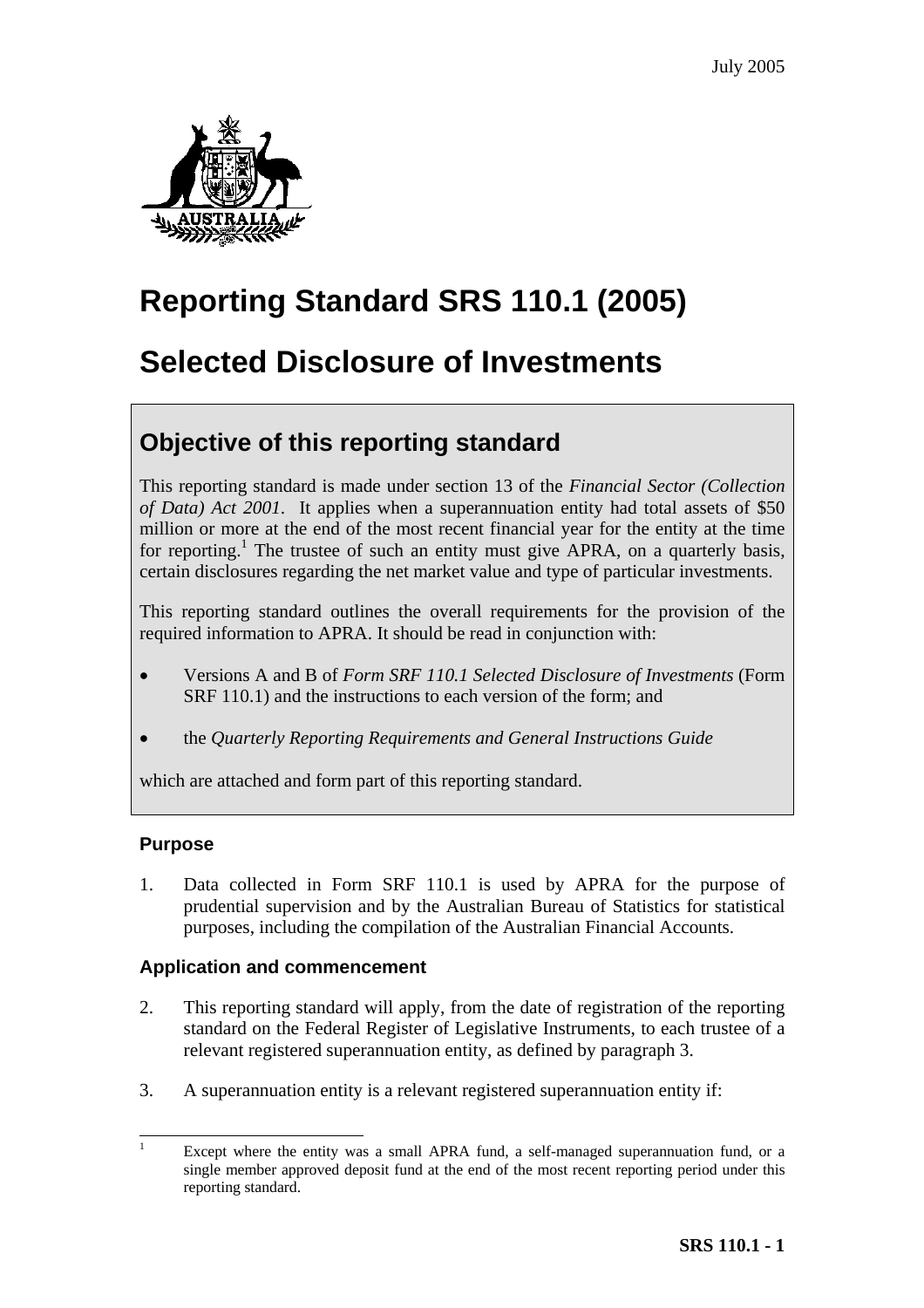- (a) at the end of the most recent year of income (within the meaning of section subsection 10(1) of the SIS Act) of the superannuation entity at the time for reporting, it had total assets of at least \$50 million; and
- (b) at the end of the most recent reporting period for the entity, it was not:
	- (i) a small APRA fund;
	- (ii) a self managed superannuation fund; or
	- (iii) a single member approved deposit fund.

*Note*: For example, if a superannuation entity (other than one excluded by paragraph (b)) satisfied paragraph (a) at the end of its most recent year of income, but during the most recent quarterly reporting period its assets fell below \$50 million, the trustee of that entity will still have to report under this reporting standard in respect of that reporting period.

*Note:* Part 2B of the SIS Act makes provision for the registration of superannuation entities. However, although it is expected that most superannuation entities covered by this reporting standard will become registered under Part 2B, either during or after the licensing transition period referred to in the SIS Act, it is **not** a requirement of the definition of 'relevant registered superannuation entity' that a superannuation entity actually be registered under Part 2B. A superannuation entity will be a 'relevant registered superannuation entity' if it meets the definition in paragraph 3 of this reporting standard, even if it has not been registered under Part 2B. This note is inserted for the avoidance of doubt

#### **Information required**

4. The trustee of a relevant registered superannuation entity must provide APRA with the information required by Version A or B (as applicable) of Form SRF 110.1, in respect of the entity, for each reporting period.

*Note*: Version A of the form is to be completed in respect of a relevant registered superannuation entity that is not one of the 200 largest regulated superannuation funds by total asset size. Version B is to be completed in respect of a fund that is one of the 200 largest measured by total asset size.

5. For the avoidance of doubt, if the trustee is trustee of more than one relevant registered superannuation entity, the trustee must separately provide the information required by the relevant version of the form for each of those relevant registered superannuation entities.

#### **Forms and method of submission**

- 6. The information required by this reporting standard must be given to APRA by the trustee of a relevant registered superannuation entity either:
	- (a) where subparagraph (b) does not apply:
		- (i) in electronic form using the 'Direct to APRA' application, applying one of the electronic submission mechanisms under that application; or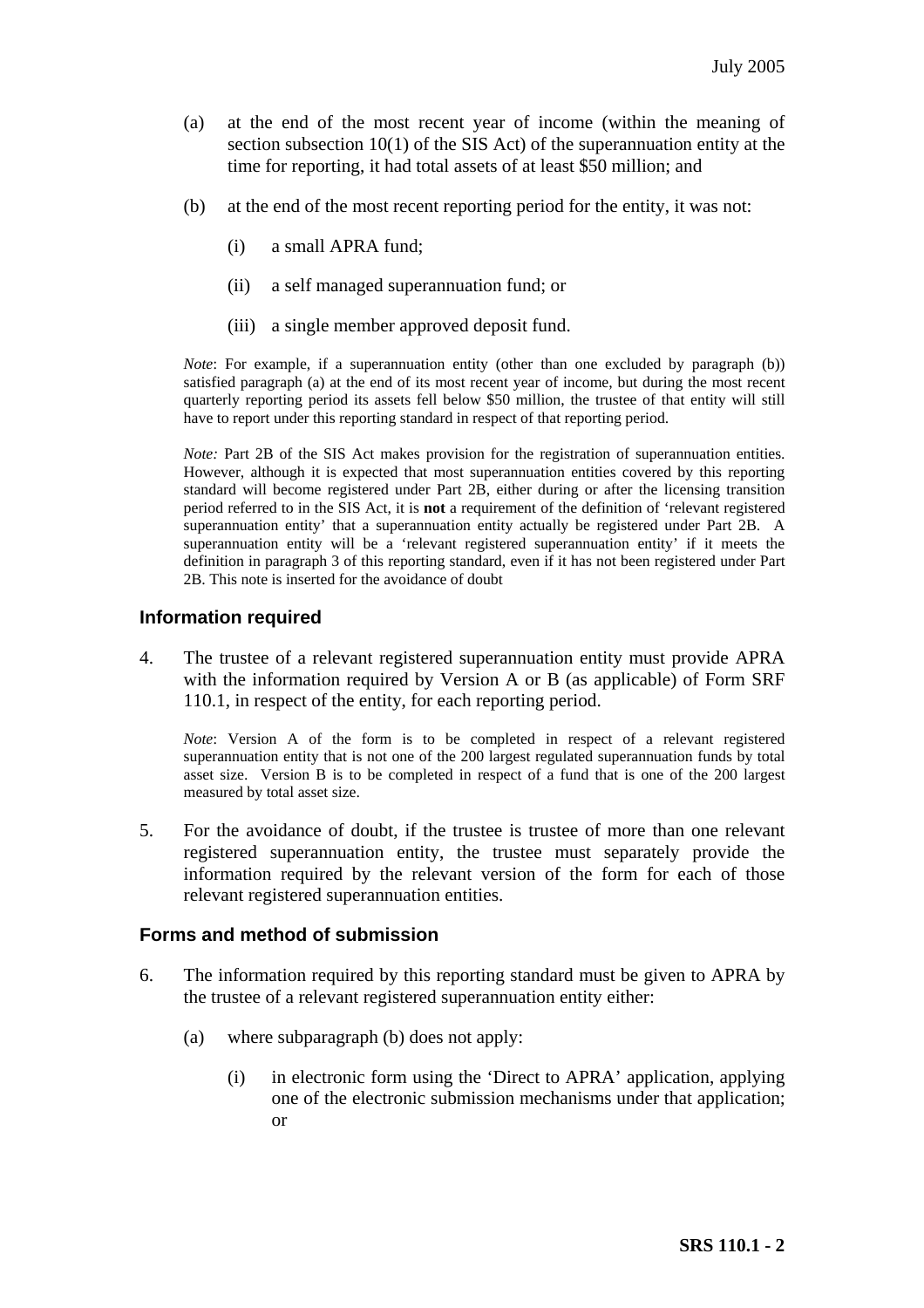- (ii) by manually completing Form SRF 110.1 on paper and mailing the completed form to APRA's head office at Level 26, 400 George Street, Sydney, New South Wales; or
- (b) by means of an agent to whom the trustee has outsourced the function of providing the information on the trustee's behalf, in which case the agent must provide the information:
	- (i) in electronic form using the 'Direct to APRA' application, applying one of the electronic submission mechanisms under that application: or
	- (ii) if the agent has contacted APRA and advised that the agent cannot submit the information in electronic form under sub-subparagraph (i), by manually completing Form SRF 110.1 on paper and mailing the completed form to APRA's head office at Level 26, 400 George Street, Sydney, New South Wales.

*Note*: The 'Direct to APRA' software and relevant forms may be obtained from APRA.

## **Reporting periods and due dates**

- 7. Subject to paragraph 8, the trustee of a relevant registered superannuation entity must provide the information required by this reporting standard in respect of each quarter based on the year of income (within the meaning of subsection 10(1) of the SIS Act) of the entity.
- 8. APRA may, by notice in writing change the reporting periods, or specified reporting periods, for a particular relevant registered superannuation entity to require the trustee to provide the information required by this reporting standard in respect of the entity:
	- (a) more frequently (if, having regard to the particular circumstances of the entity, APRA considers it necessary or desirable to obtain information more frequently for the purposes of the prudential supervision of the entity); or
	- (b) less frequently (if, having regard to the particular circumstances of the entity and the extent to which it requires prudential supervision, APRA considers it unnecessary to require it to provide the information on an annual basis).
- 9. The information required by this reporting standard must be provided to APRA within 25 business days after the end of the reporting period to which it relates.
- 10. APRA may grant a trustee an extension of a due date in writing, in which case the new due date for the provision of the information will be the date on the notice of extension.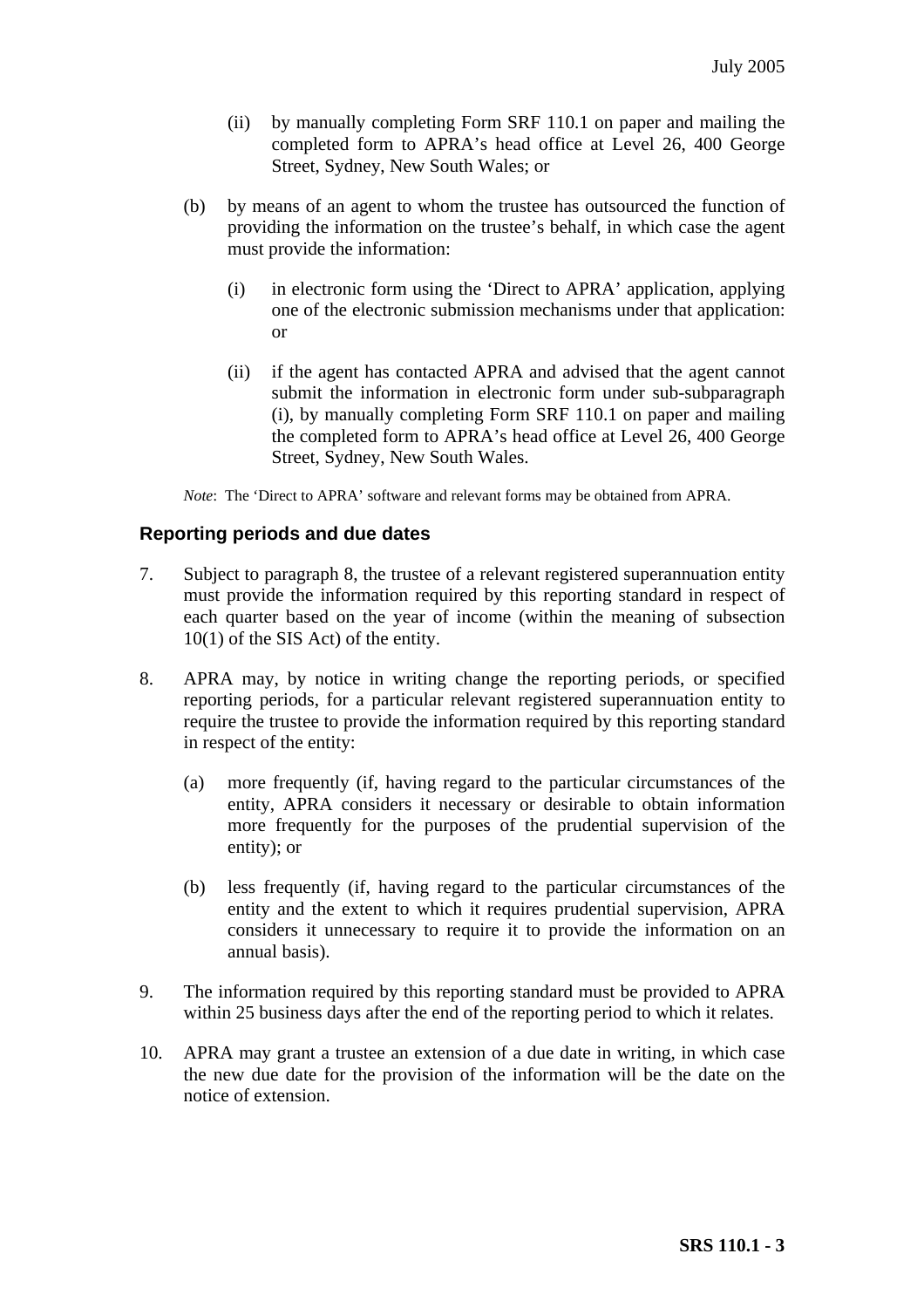## **Quality control**

- 11. Information required under this reporting standard is not required to be audited or tested by the auditor of the superannuation entity.
- 12. The information provided by a trustee under this reporting standard must be the product of processes and controls developed by the trustee for the internal review and authorisation of that information. It is the responsibility of the trustee to ensure that an appropriate set of policies and procedures for the authorisation of data submitted to APRA is in place.

*Note*: The trustee of a superannuation entity is not required: (a) to digitally sign or authorise the information required by this reporting standard when provided electronically; or (b) to sign the form when submitting the information on paper.

## **Minor alterations to form and instructions**

- 13. APRA may make minor variations to:
	- (a) a form that is part of this reporting standard, and the instructions to such a form, to correct technical, programming or logical errors, inconsistencies or anomalies; or
	- (b) the instructions to a form, to clarify their application to the form

without changing any substantive requirement in the form or instructions.

14. If APRA makes such a variation it must notify trustees of relevant registered superannuation entities in writing.

## **Transitional**

15. If the due date for providing information in respect of a reporting period of a relevant registered superannuation entity is a day after the date of registration of this reporting standard on the Federal Register of Legislative Instruments, the trustee of that entity must provide the information required by this reporting standard in respect of that reporting period (even if the reporting period itself ended before the date of registration of this reporting standard).

#### **Interpretation**

16. In this reporting standard:

*APRA* means the Australian Prudential Regulation Authority established under the *Australian Prudential Regulation Authority Act 1998*;

*business day* means an ordinary business day, exclusive of Saturdays, Sundays and public holidays;

*due date* means the relevant due date under paragraph 9 or, if applicable, paragraph 10;

*officer* in relation to a trustee of a relevant registered superannuation entity means:

(a) if the trustee is a corporation – a director or officer of that corporation;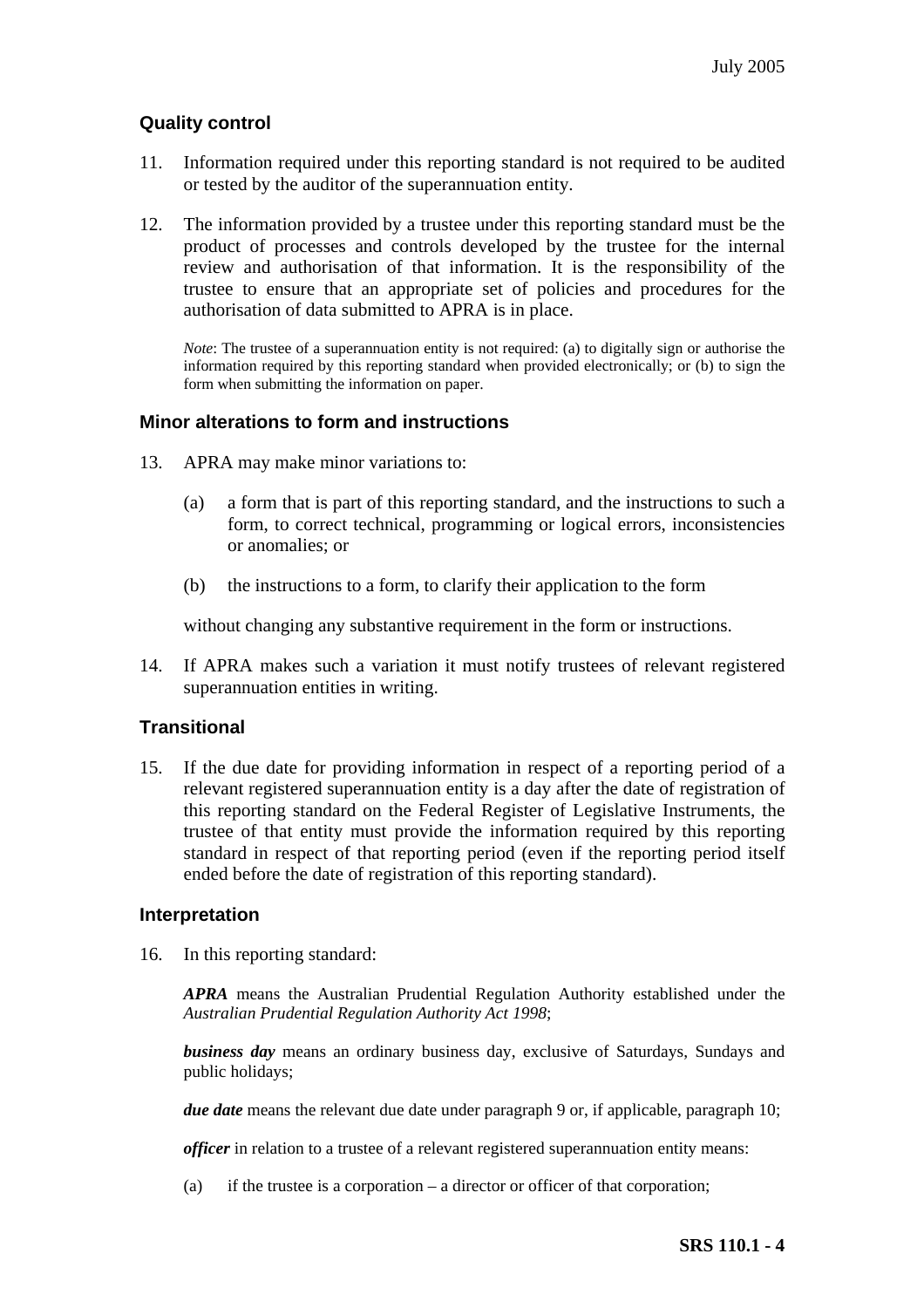- (b) if the trustee is a natural person that person; or
- (c) if two or more natural persons are trustees of the entity one of those persons;

*regulated superannuation fund* has the meaning given by section 19 of the SIS Act;

*relevant registered superannuation entity* has the meaning given by paragraph 3 of this reporting standard;

*reporting period* means a period mentioned in paragraph 7 or, if applicable, paragraph 8;

*self managed superannuation fund* has the meaning given by section 17A of the SIS Act;

*single-member approved deposit fund* means an approved deposit fund (within the meaning of subsection 10(1) of the SIS Act) that has only one member;

*SIS Act* means the *Superannuation Industry (Supervision) Act 1993*;

*small APRA fund* means a regulated superannuation fund that has fewer than 5 members and is regulated by APRA under the SIS Act;

*superannuation entity* has the meaning given by subsection 10(1) of the SIS Act.

*Note*: Subsection 10(1) of the SIS Act provides that superannuation entity means a regulated superannuation fund, or an approved deposit fund, or a pooled superannuation trust (as defined in the SIS Act).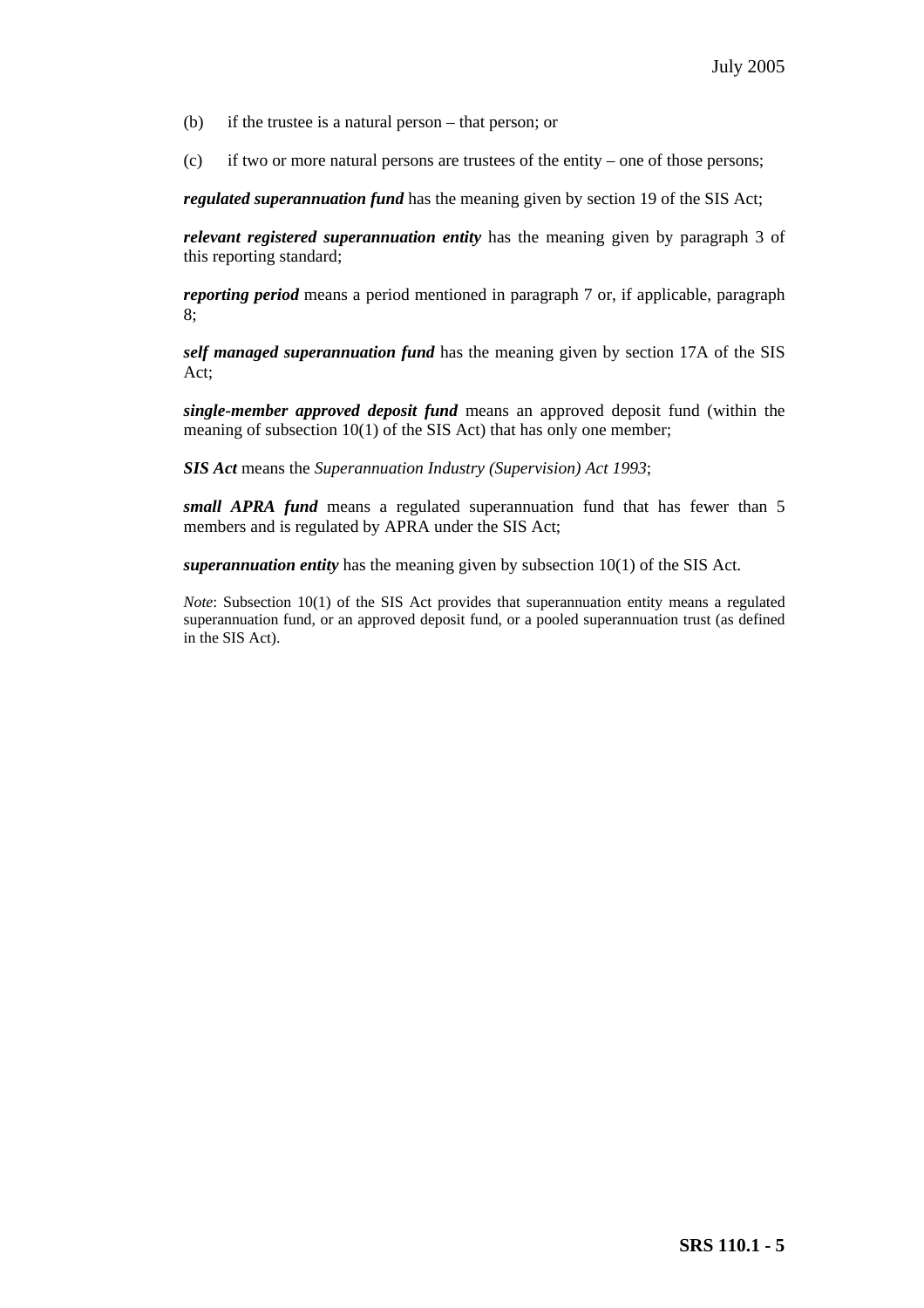# **Reporting Form SRF 110.1**

# **Selected Disclosure of Investments (Version A)**

## **Instruction Guide**

## **Completion of** *SRF 110.1A Selected Disclosure of Investments (Version A)*

**This form is applicable to superannuation entities, excluding Small APRA Funds (SAFs) and Single Member Approved Deposit Funds (SMADFs), that have total assets equal to or greater than \$50m at the end of the entity's last year of income but are not within the largest 200 entities in the industry by total asset size. Accordingly trustees of these entities will be required to only complete version A of this form.**

**Trustees of those superannuation entities, excluding Small APRA Funds (SAFs) and Single Member Approved Deposit Funds (SMADFs), that have total assets of at least \$50m and are within the largest 200 entities in the industry in terms of total assets, are not required to complete Version A of this form and are required to only complete Version B of this form. APRA will advise those entities that are within this grouping and customise the reporting package in D2A so that the correct version is applied to them.** 

**Superannuation entities that are required to complete** *SRF 110.1 Selected Disclosure of Investments* **Version A or B on a quarterly basis must also complete**  *SRF 210.1 Selected Disclosure of Investments* **on an annual basis.** 

**Note: All forms included in the** *SRF 100* **series should be submitted together as a quarterly return, not individually as separate forms.**

## **Purpose**

This instruction guide is designed to assist in the completion of the *SRF 110.1 A Selected Disclosure of Investments (Version A).* The information requested in this form is required by APRA.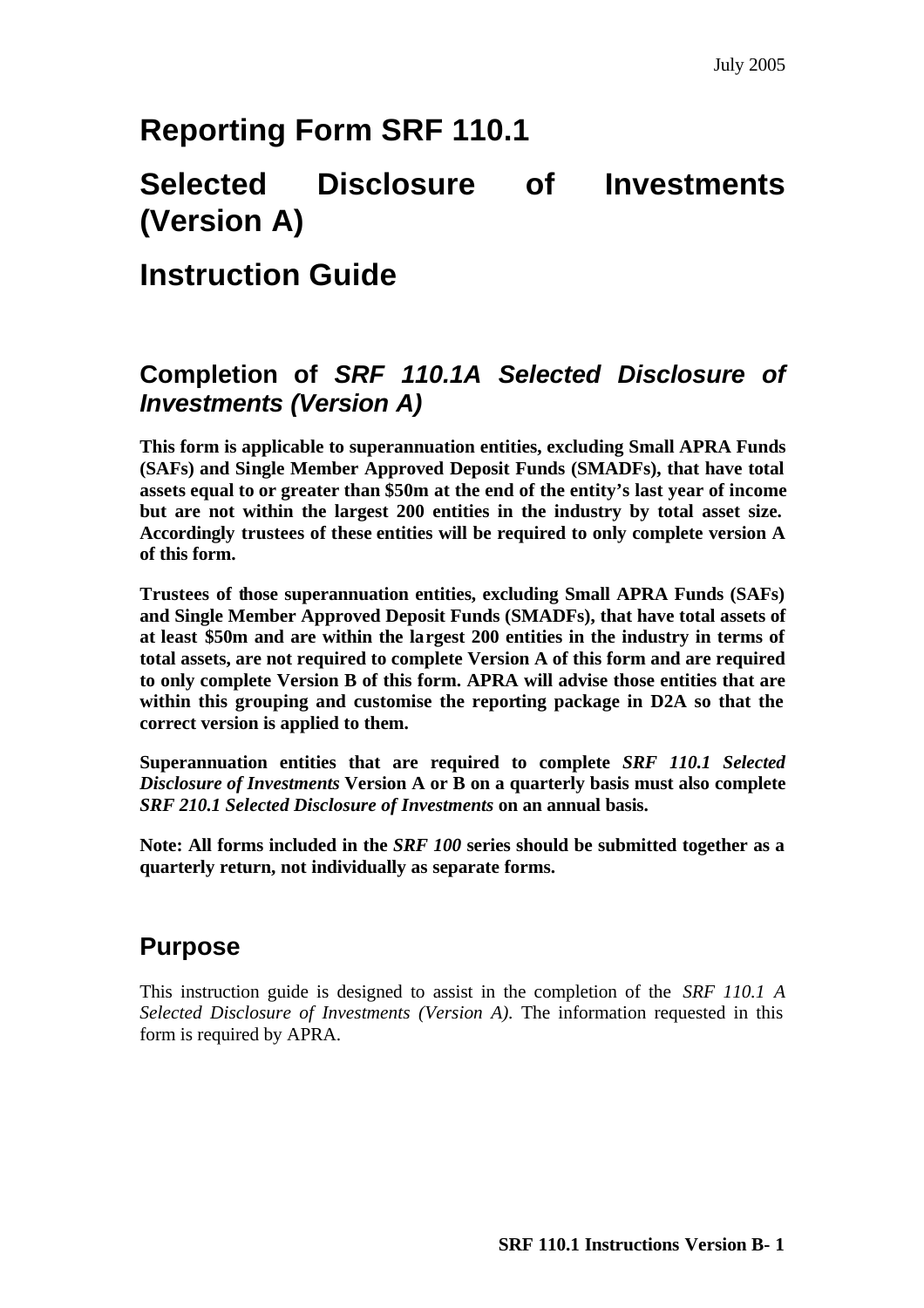## **Lodgement and validation of** *SRF 110.1A Selected Disclosure of Investments*

## **Lodgement and authentication codes**

This form must be completed and lodged to APRA by a corporate or natural 'person' (trustee director or administrator), and not by the superannuation entity as the entity is not a 'person'.

Once *SRF 110.1A Selected Disclosure of Investments (Version A)* has been completed and submitted to APRA, an authentication code is generated in D2A from information entered into the form. The authentication code and date submitted appear in the footer of each page of the form. Any change of information entered or resubmission of the form will result in a change to the authentication code.

A receipt indicating successful lodgement of the form will be provided via email. There may be a slight delay in a receipt being provided if the submission is made in the last week of October. **Do not** resubmit your form however, as the receipt **will** be generated.

#### **Validation and calculation of totals**

When data is entered into the form, the total balances (in the greyed out cells) will not be calculated automatically. The total items will only calculate when the form is validated. Clicking on the word 'validate' in the top left hand corner of the screen and selecting 'OK' will result in the total items being calculated and the validation rules appearing for review.

There are three types of validation rules as follows:

1. **Warnings: Confirmation rules** – this rule requires the user to provide confirmation that the data entered into an item is correct, for example that a negative number is correct and should not be positive. To provide confirmation the user should click the confirm box and provide a brief description in support of the item.

Note: Descriptions entered for warnings may not always appear if the return is validated more than once. There is no need to re-enter the description as D2A has saved this description and the comments will be lodged with the return.

- 2. **Error: Mandatory rules** this indicates an error in an item, for example a description and a value must be included in a table. These errors must be corrected before the return can be lodged.
- 3. **Cross form validations** this also indicates an error and must be corrected before the return can be lodged, for example Totals disclosed in *SRF 110.0 Statement of Financial Position* item 12 'Net assets available to pay benefits' must agree with the net assets reported in item 23 'Net assets available to pay benefits at the end of the reporting period disclosed on *SRF 100.0 Statement of Financial Performance* for each quarter.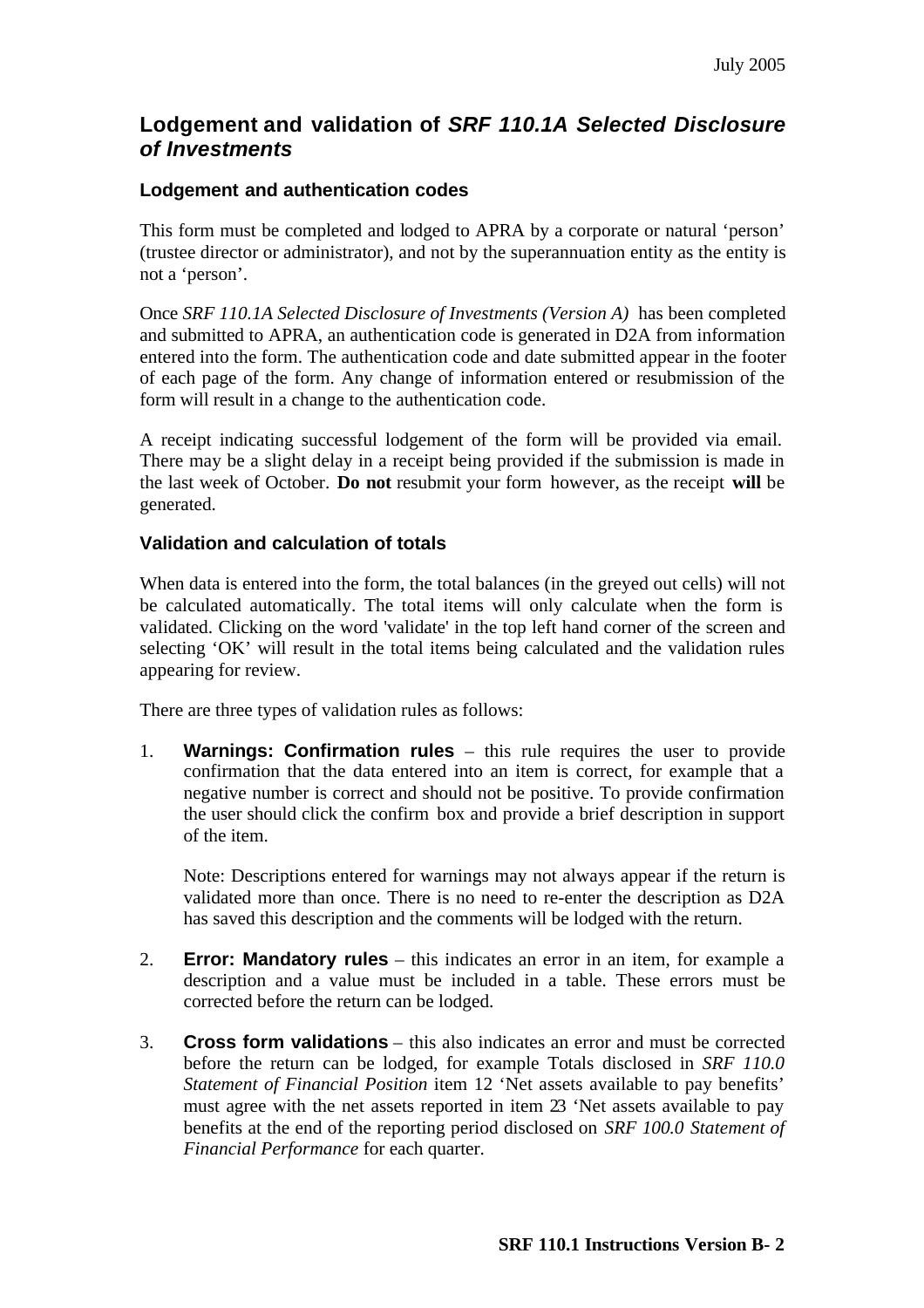## **General guidance for completion of** *SRF 110.1A Selected Disclosure of Investments (Version A)*

This form requests information to be disclosed in the following parts:

#### **Part A: Deposits, placements, loans and debt securities**

**Part B: Investments in equity securities of unlisted corporations and units in unlisted private trusts** 

#### **Part C: Interest in unlisted retail/public offer trusts**

#### **Part D: Interest in ventures**

*SRF 110.1 Selected Disclosure of Investments (Version A)* is an annexure providing further detail on the composition of the aggregated net market value reported for certain investment items in *SRF 110.0 Statement of Financial Position*. In particular the following must agree:

- Total 'Net Market Value' column of *SRF 110.1A Selected Disclosure of Investments (Version A)*, PART A, item 3 should agree with the 'Total Net Market Value' column reported in *SRF 110.0 Statement of Financial Position*  item 3.1. 'Deposits, placements, loans and debt securities'.
- The sum of the total of *SRF 110.1A Selected Disclosure of Investments (Version A)*, PART B, column 6 PLUS *SRF 110.1A Selected Disclosure of Investments (Version A)*, PART D, column 5

#### should agree with

'Total Net Market Value' column reported in *SRF 110.0 Statement of Financial Position* for item 3.3 'Direct holdings of equity securities of unlisted corporations, units in unlisted private trusts and interests in ventures'.

• Total of *SRF 110.1A Selected Disclosure of Investments (Version A)*, PART C, item 5 'Total', column 'Net market value at the end of the reporting period' should agree with 'Total Net Market Value' column reported in *SRF 110.0 Statement of Financial Position* for item 3.7.5 'Unlisted retail/public offer unit trusts'.

## *Important!*

Not all investments, as disclosed on *SRF 110.0 Statement of Financial Position* item 3, are required to be reported on *SRF 110.1A Selected Disclosure of Investments (Version A)*. However, in accordance with the above requirements, the net market value of investments reported in PARTs A to D of *SRF 110.1A* should agree to the relevant items in *SRF 110.0 Statement of Financial Position*.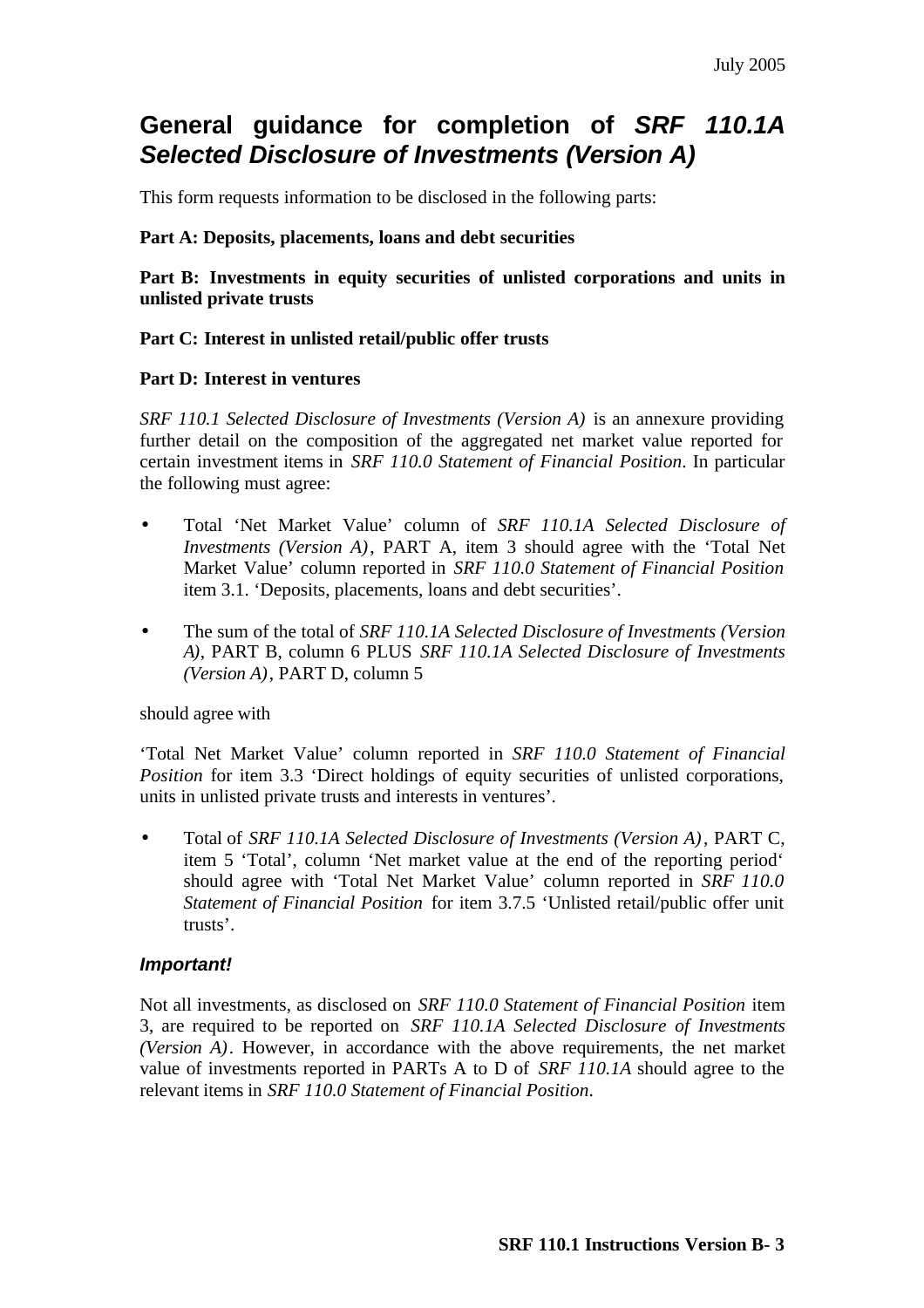## *Important!*

Zeros are not required where there is no dollar value for an item. If there is no balance for an item, leave it blank. The form can be left blank as D2A recognises blanks as zeros.

## *Important!*

Report all disclosures rounded to the nearest **thousand** dollars. Do **not** use decimal numbers i.e. when dividing the value to obtain a rounded balance to the nearest thousand dollars, ensure that the figure is whole.

## *Important!*

If an investment balance has moved significantly since the previous quarterly return, the Trustee may be requested to explain or verify this movement to APRA.

## **Classification of Rating Grade of Counterparty**

The counterparty grades set out in the table below are to be used in classifying the rating grades for the purposes of PART A and PART C of this form. This table discloses the corresponding counterparty ratings of a number of rating agencies and the general classification APRA will apply to these ratings. The superannuation entity should request these rating grades directly from the counterparty (i.e. the other party with whom the transaction is being made) or investment manager, and should not rely on consumer rating agencies which rate collective investments.

| <b>APRA</b><br><b>Classification</b> | Standard &<br>Poor's | Moody's        | <b>AM Best</b> | Fitch          |
|--------------------------------------|----------------------|----------------|----------------|----------------|
|                                      | AAA                  | Aaa            | $A++$          | AAA            |
| $\overline{2}$                       | $AA+$                | Aal            | $A+$           | $AA+$          |
|                                      | AA                   | Aa2            |                | AA             |
|                                      | AA-                  | Aa3            |                | $AA-$          |
| 3                                    | $A+$                 | A1             | A              | $A+$           |
|                                      | A                    | A2             | $A-$           | A              |
|                                      | $A-$                 | A <sup>3</sup> |                | $A-$           |
| 4                                    | $BBB+$               | Baa1           | $B++$          | $BBB+$         |
|                                      | <b>BBB</b>           | Baa2           |                | <b>BBB</b>     |
|                                      | BBB-                 | Baa3           |                | BBB-           |
| 5                                    | $BB+$ or below       | Bal or below   | $B+$ or below  | $BB+$ or below |
| 6                                    | Unrated              | Unrated        | Unrated        | Unrated        |

Where the superannuation entity has investments with multiple ratings from two or more of the rating agencies in the table above, its trustee should consistently apply the rating of a single agency wherever possible. For example, a superannuation entity may have a number of counterparties that are rated by S&P and Fitch. In this case the superannuation entity should select a single rating agency that will be consistently applied whenever the individual ratings conflict.

The ratings in the above table from the respective rating agencies are generally consistent with long term rating/debt securities. Where the superannuation entity invests in counterparties/securities that have only been issued with a short term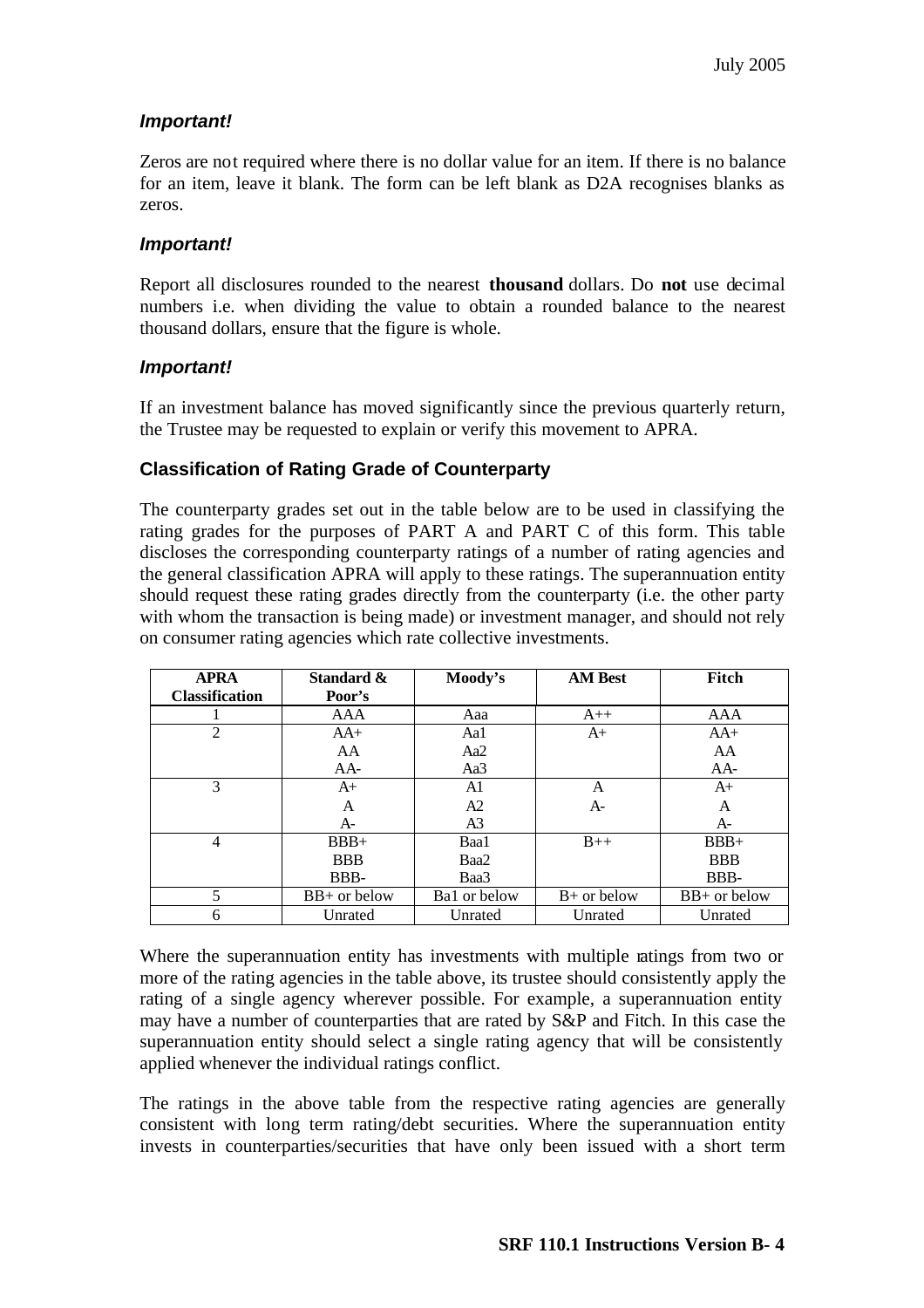counterparty rating, the closest match from the above table should be used to classify the investments into the appropriate APRA grades.

#### **Unknown rating grade**

If a rating grade is unknown or not available use rating grade 6. Where investment managers cannot confirm their ratings a rating grade 6 should also be used.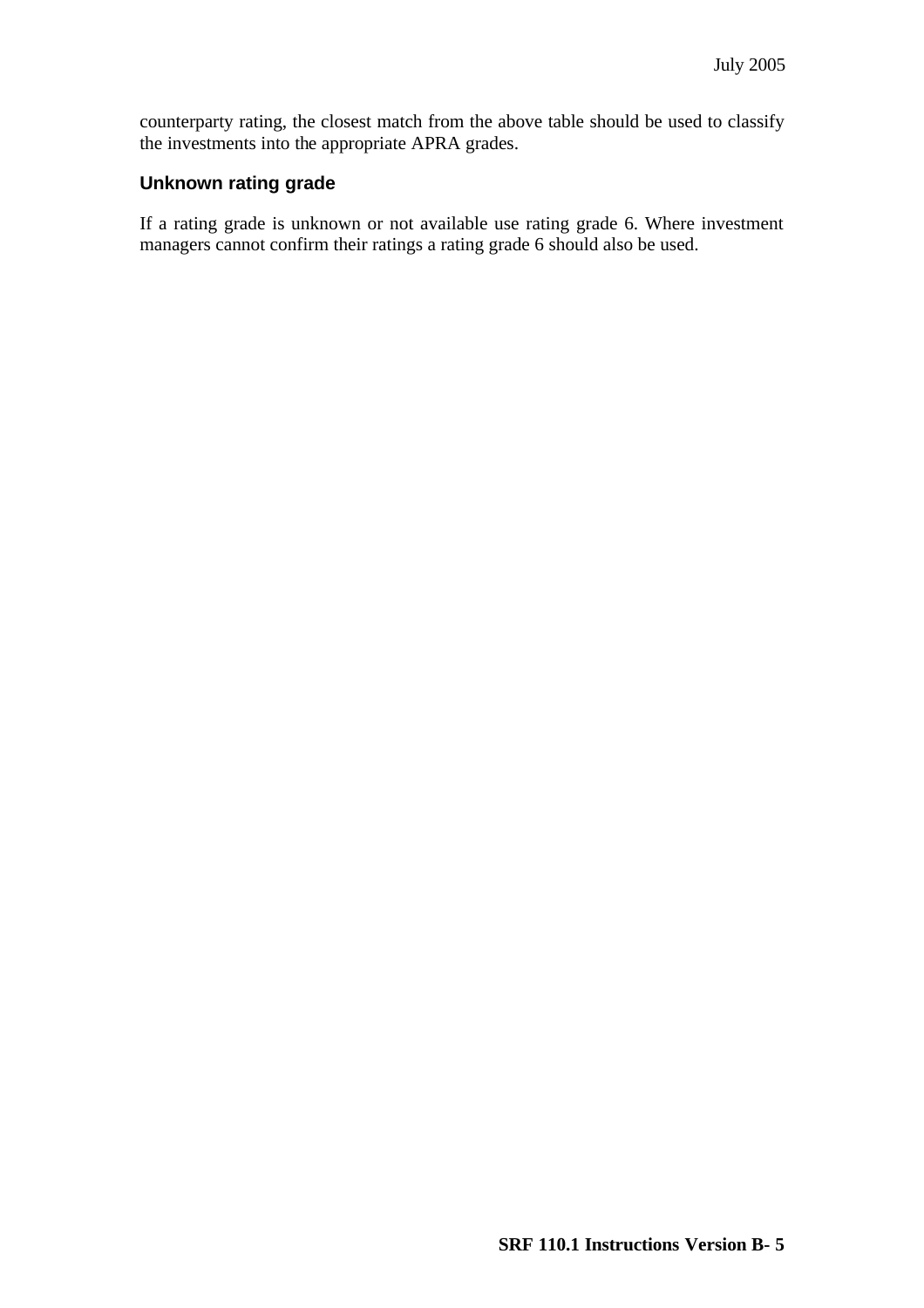## **Instruction guide for specific items**

## **Part A: Deposits, placements, loans and debt securities**

## **Scope**

## Include

- Includes interest-rate related cash and investments of the superannuation entity; and
- Include loans and advances in section 1.

## Exclude

• Holding of units in unit trusts such as a cash management trust. While being an interest-rate related investment of the superannuation entity, holdings of unlisted retail/public offer cash management trusts are to be excluded from this PART and reported in PART C: 'Interest in Retail/Public Offer Trusts' and in aggregate in *SRF 110.0 Statement of Financial Position* item 3.7.5. 'unlisted retail/public offer unit trusts'.

If the superannuation entity holds listed notes/hybrid securities which have characteristics of a debt security  $\&$  an equity security, these securities should be classified in the same manner as they appear in the entity's audited financial statements.

## **Part A: Explanation of line items**

## **Total deposits, placements and loans**

Report the net market value of cash and 'deposits, placements, loans and advances' made by the superannuation entity as at the end of the reporting period.

## **Total deposits, placements and loans and advances which are with the following**

## **1.1. Unlisted corporations**

Report deposits, placements and loans and advances to unlisted corporations.

## **1.2. Unlisted private trusts**

Report deposits, placements and loans and advances to unlisted private trusts.

## **1.3. Individuals**

Report deposits, placements, loans and advances that are to individuals.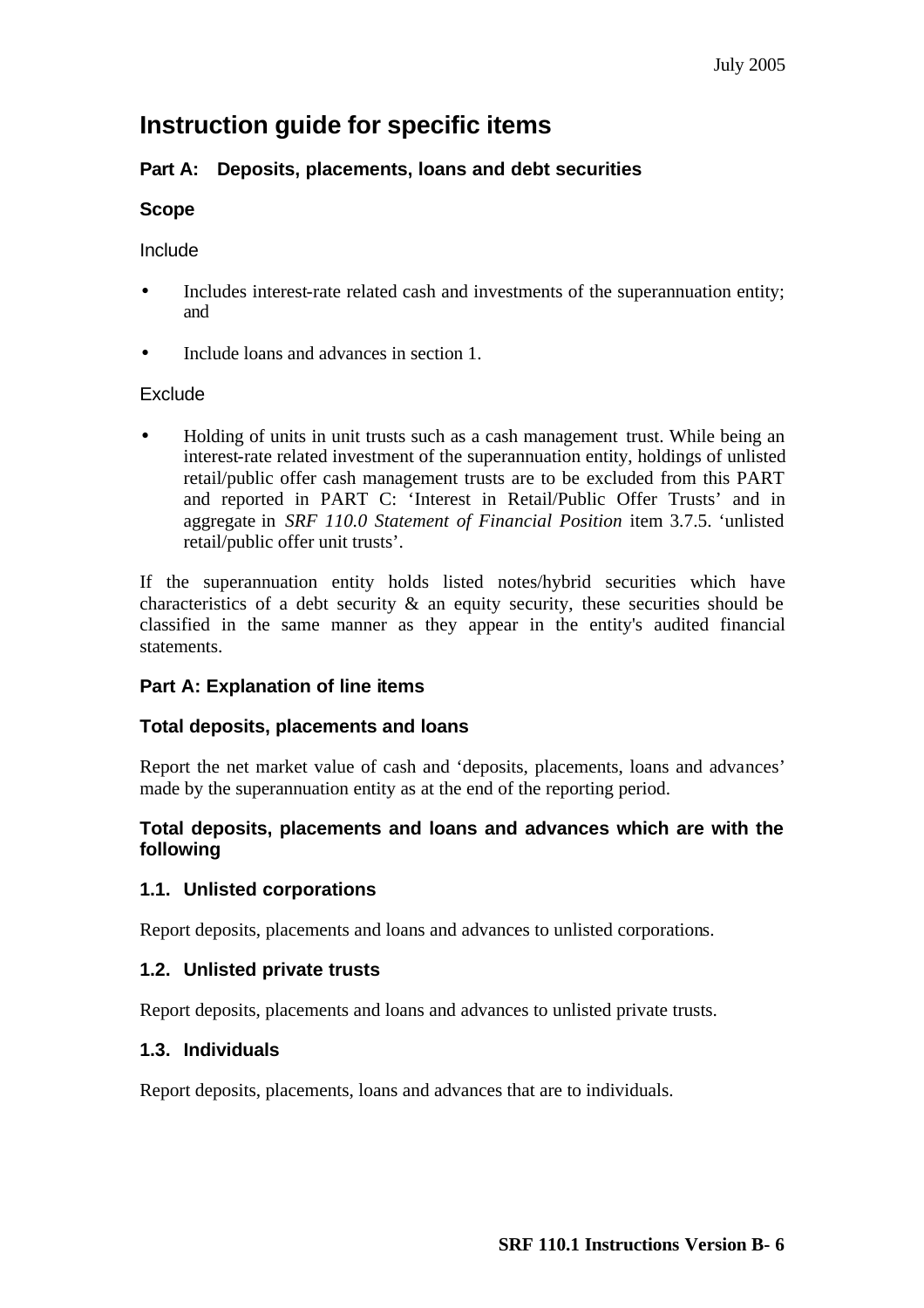## *Important!*

Holdings of deposits, placements, loans and advances that are not with any of the parties identified in items 1.1 to 1.3 should be included in the total at item 1; however they should **not** be included at items 1.1 to 1.3. This means that the sum of items 1.1 to 1.3 may not equal the total at item 1.

## **Total debt securities**

Report the net market value of the superannuation entity's holdings of debt securities as at the end of the reporting period.

## **Total debt securities which are:**

## **2.1. Securitised instruments**

This will include securities issued by financial vehicles that issue securities (called asset-backed securities) using specifically selected assets (e.g. mortgages, receivables). They provide backing (collateral) for the securities and generate the payment streams necessary to fulfil interest and principal requirements for investors. Include holdings of the following:

- Mortgage backed securities; and
- Other asset backed securities (other than mortgage backed).

## **2.2. Debt securities issued by unlisted corporations**

This includes all debt securities where the issuer of the security is an unlisted corporation.

## *Important!*

Holdings of debt securities that are not with any of the parties identified in items 2.1 or 2.2 should be included in the total at item 2; however they should **not** be included at items 2.1 or 2.2. This means that the sum of items 2.1 and 2.2 may not equal the total at item 2.

## **Total value of deposits, placements, loans and advances and securities**

Represents the sum of items 1 and 2.

This will agree to *SRF 110.0 Statement of Financial Position*, 'Total net market value' column of item 3.1 'deposits, placements, loans and debt securities'

## *Important!*

Total 'Net Market Value' column of item 3 of PART A should agree with the 'Total Net Market Value' column reported in *SRF 110.0 Statement of Financial Position* item 3.1. 'Deposits, placements, loans and debt securities'.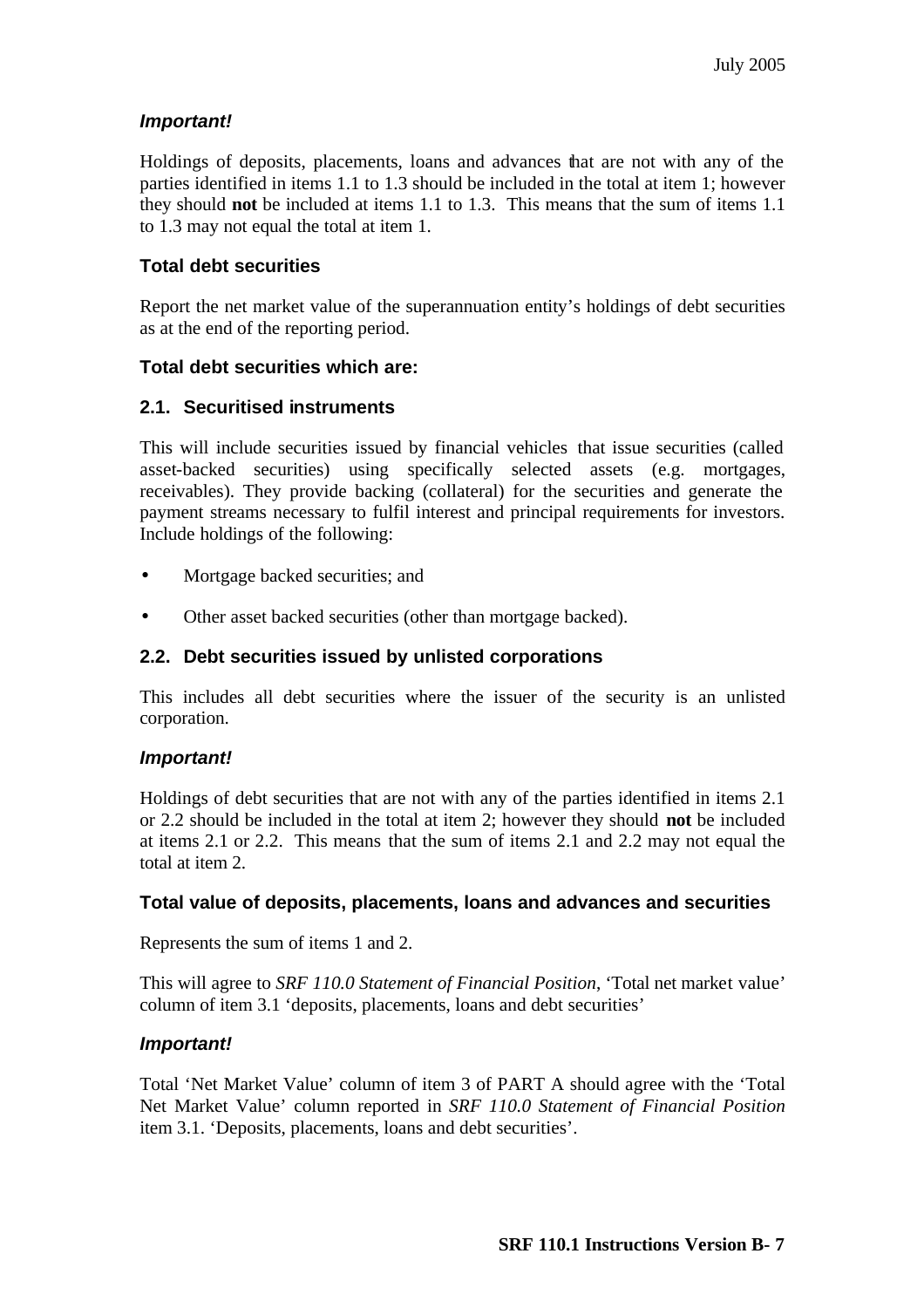## **Part A: Explanation of column headings**

Total Net Market Value of Portfolio Classified into the following Counterparty Rating Grades

## **Rating Grade 1**

Of the total reported at item 3 in the 'Net market value' column, report in this column the aggregate value of exposures that have an APRA rating grade of 1. Refer to table above for classification of APRA rating grades and how these align with rating agencies' ratings.

## **Rating Grade 2**

Of the total reported at item 3 in the 'Net market value' column, report in this column the aggregate value of exposures that have an APRA rating grade of 2. Refer to table above for classification of APRA rating grades and how these align with rating agencies' ratings.

## **Rating Grade 3**

Of the total reported at item 3 in the 'Net market value' column, report in this column the aggregate value of exposures that have an APRA rating grade of 3. Refer to table above for classification of APRA rating grades and how these align with rating agencies' ratings.

## **Rating Grade 4**

Of the total reported at item 4 in the 'Net market value' column, report in this column the aggregate value of exposures that have an APRA rating grade of 4. Refer to table above for classification of APRA rating grades and how these align with rating agencies' ratings.

## **Rating Grade 5**

Of the total reported at item 3 in the 'Net market value' column, report in this column the aggregate value of exposures that have an APRA rating grade of 5. Refer to table above for classification of APRA rating grades and how these align with rating agencies' ratings.

## **Rating Grade 6**

Of the total reported at item 3 in the 'Net market value' column, report in this column the aggregate value of exposures that are unrated.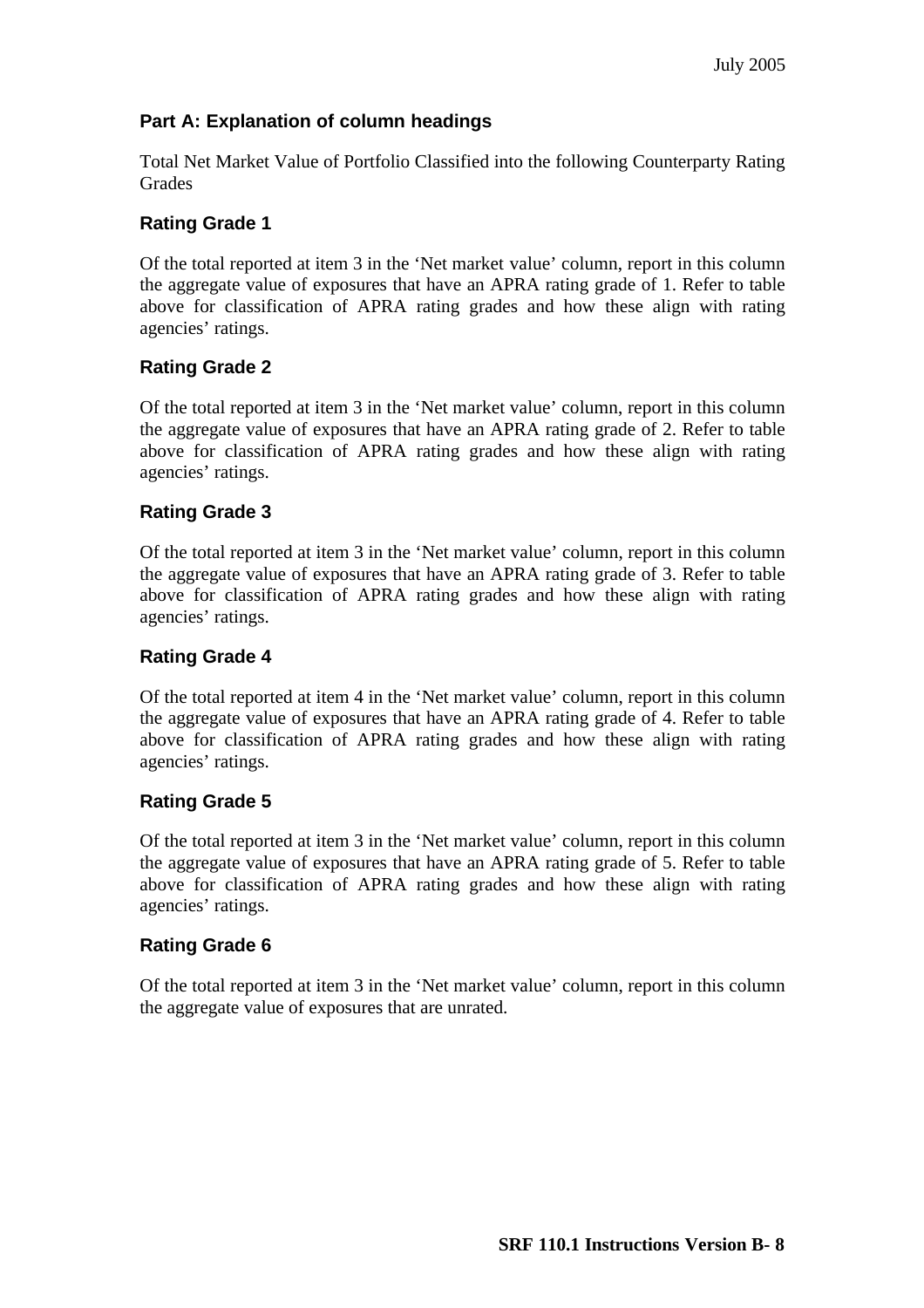## **Part B: Investments in equity securities of unlisted corporations and units in unlisted private trusts**

## **Scope**

#### Include

Direct holdings of investments acquired as part of the internal investment management function of the superannuation entity. This includes investments held by a custodian where these are held in Trust for the entity.

## **Assets that are NOT to be reported in this part:**

- 1. Do **not** include the underlying assets supporting the investments in external individually managed mandates/portfolios. Investments in external individually managed mandates/portfolios are to be treated as investments in managed funds and reported in aggregate on *SRF 110.0 Statement of Financial Position* in item 3.7.1 'Individually managed mandates/portfolios'.
- 2. Do **not** include investments in equity securities of listed corporations and units in listed trusts in this PART. These are to be reported in aggregate in *SRF 110.0 Statement of Financial Position* in item 3.2. 'Equity securities of listed corporations and units in listed unit trusts'.
- 3. Do **not** include investments in Pooled Super Trusts. These are to be reported in aggregate on *SRF 110.0 Statement of Financial Position* in item 3.7.2 'Pooled Super Trusts'.
- 4. Do **not** include investments in Wholesale trusts. These are to be reported in aggregate on *SRF 110.0 Statement of Financial Position* in item 3.7.3 'Wholesale trusts'.
- 5. Do **not** include investments in unlisted retail/public offer unit trusts. These are to be reported in PART C: 'Interests in Unlisted Retail/Public Offer Unit Trusts' and in aggregate in *SRF 110.0 Statement of Financial Position* in item 3.7.5 'Unlisted retail/public offer unit trusts'.

## **Part B: Explanation of column headings**

## **(1) Name of unlisted corporation/unlisted private unit trust**

Report the full name of the entity.

## **(2) ABN**

Report the Australian Business Number of the entity, or if no ABN, leave blank.

Completion of the ABN fields is not mandatory to lodge returns. If the ABN is not recorded in the superannuation entities' system, or is not known, leave the ABN blank. A **Warning** confirmation validation rule in D2A will request confirmation that the investment entity has not applied for an ABN. Tick the box as confirmation and enter the comment that ABN is not known.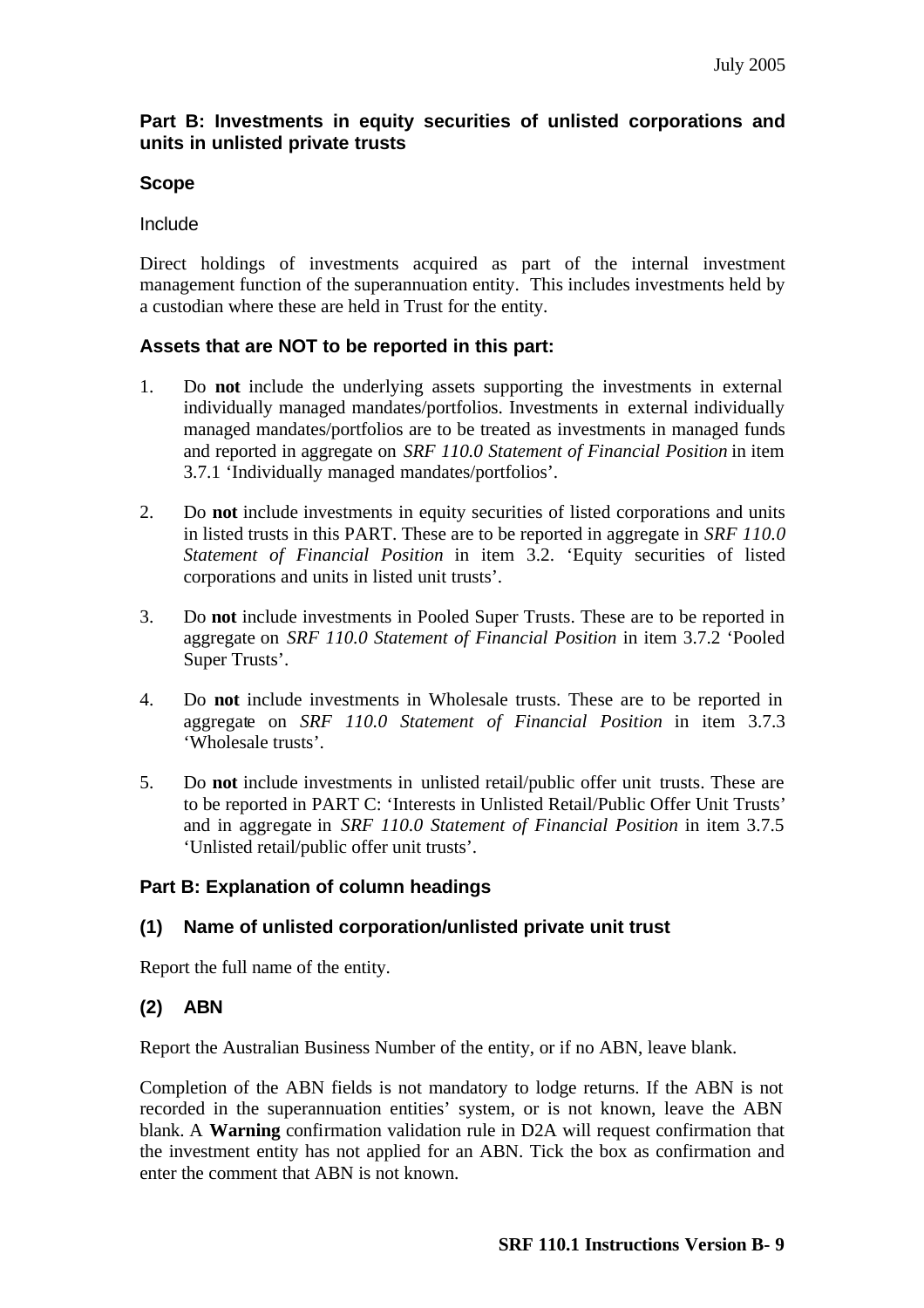## **(3) Business**

In the space provided, detail a brief description of the main business conducted by the entity.

## **(4) Ownership/interest %**

Disclose the percentage (to the nearest whole number) of the superannuation entity's ownership of the equity securities or units issued by the investment entity. i.e. no. of securities/units owned by the superannuation entity divided by total securities/units on issue, multiplied by 100.

## **(5) Initial cost**

Disclose the initial cost of the investment in the entity. Where this involves multiple acquisitions, sum the cost of each acquisition.

## **(6)** *Value*

Disclose the net market value of the investment in the entity as at the end of the reporting period. Net market value is defined in accordance with the **current**  Australian Accounting Standards.

## *Important!*

The sum of the 'total value' columns in *SRF 110.1A Selected Disclosure of Investments (Version A)*, PART B, Column 6, PLUS *SRF 110.1A Selected Disclosure of Investments (Version A)*, PART D, column 5 should agree to *SRF 110.0 Statement of Financial Position* in item 3.3 ('Total net market value' column).

## **Part C: Interest in unlisted retail/public offer trusts**

## **Scope**

## Include

Holdings of investments acquired as part of an internal investment management function of the superannuation entity. This includes investments held by a custodian where these are held in Trust for the entity.

## Exclude

- Underlying investment securities and other investment assets that form part of an external individually managed mandate or portfolio; and
- Wholesale trusts and Pooled Superannuation Trusts (these are disclosed separately in item 3.7 in *SRF 110.0 Statement of Financial Position*).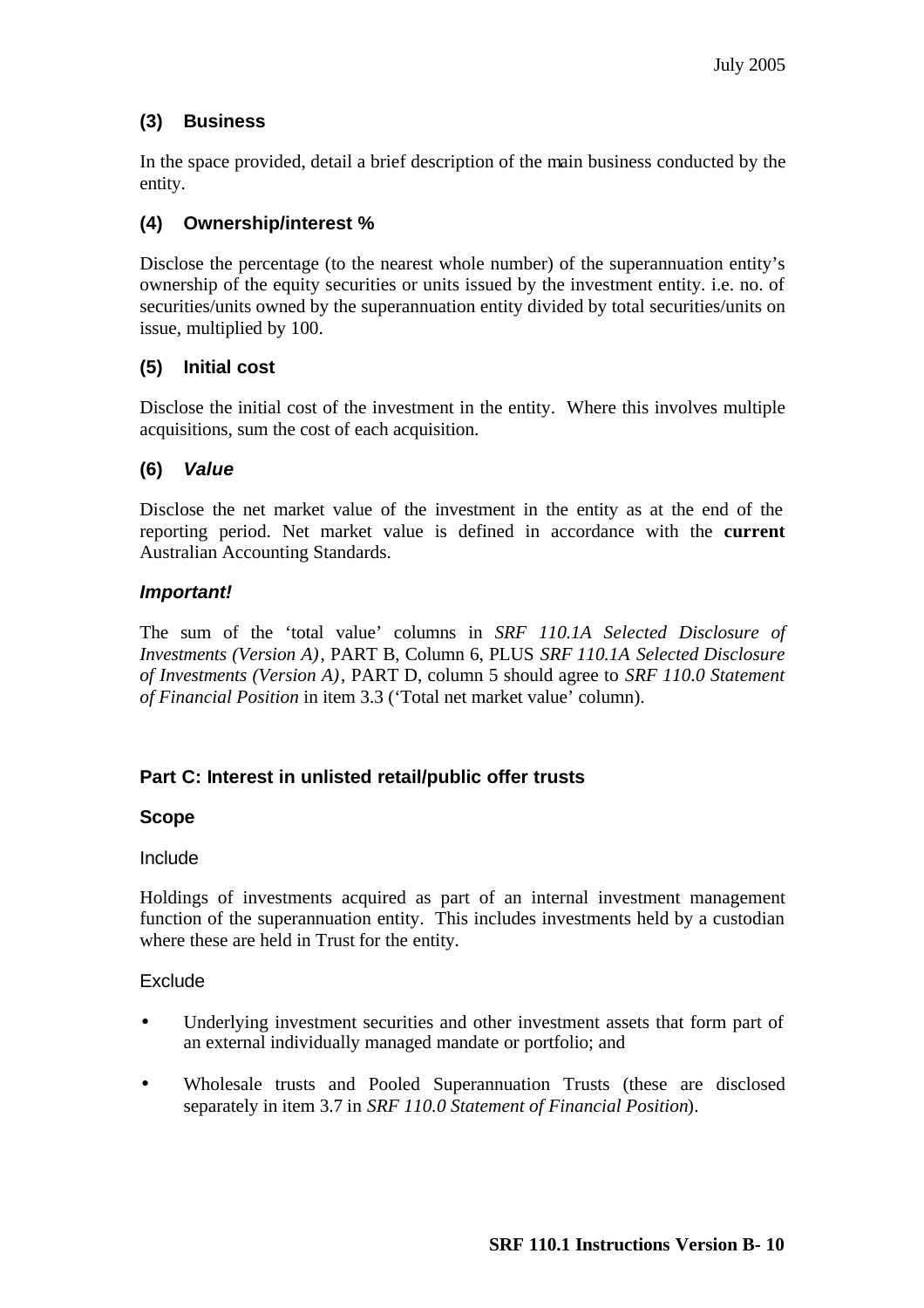## **Part C: Explanation of line items**

Investments in unlisted retail/public offer trusts are requested to be classified under the following headings:

- **1. Unlisted property trusts**
- **2. Unlisted equities trusts**
- **3. Unlisted cash management trusts**
- **4. Other unlisted unit trusts**

## **5. Total**

Represents the sum of PART C items 1-4 above.

## *Important!*

Total of *SRF 110.1A Selected Disclosure of Investments (Version A)*, PART C, item 5 'Total', column 'Net market value at the end of the reporting period' should agree with 'Total Net Market Value' column reported in *SRF 110.0 Statement of Financial Position* for item 3.7.5 'Unlisted retail/public offer unit trusts'.

## **Part C: Explanation of column headings**

## **Total net market value classified into the following counterparty rating grades**

Classify the total 'net market value at the end of the reporting period reported' column at item 5 of PART C into the appropriate APRA counterparty rating grades. The counterparty rating grades are the same as those outlined at the start of this instruction guide and used in PART A of this form.

If a rating grade is unknown or not available use rating grade 6. Where investment managers cannot confirm their ratings a rating grade 6 should also be used.

## **Part D: Interest in Ventures**

## **Scope**

Include

Direct holdings of investments acquired as part of the internal investment management function of the superannuation entity.

## **Exclude**

Underlying investment securities and other investment assets that form part of an external individually managed mandate or portfolio.

For the purposes of this form joint venture is to be interpreted as defined in **current** Australian Accounting Standards: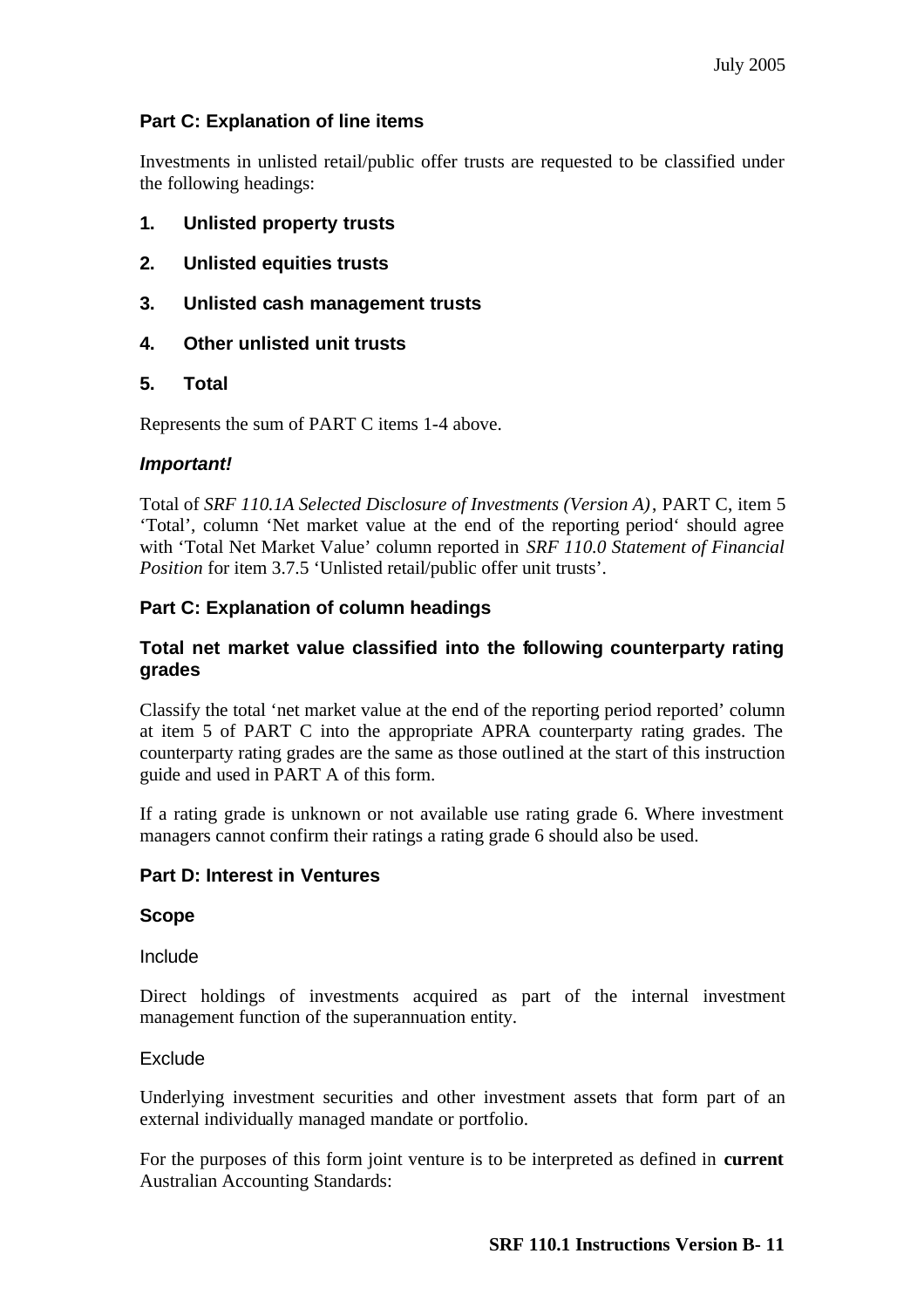"Joint venture means a contractual arrangement whereby two or more parties undertake an economic activity, which is subject to joint control." A joint venture can take the form of the following:

- Joint venture entity; or
- Joint venture operation.

**Joint venture entity** means a joint venture that is in the form of an entity and does not include:

- (a) an entity that is acquired and held exclusively with a view to its disposal in the near future
- (b) an entity that operates under severe long-term restrictions which impair significantly its ability to make distributions to the venturer.

**Joint venture operation** means a joint venture that is not a joint venture entity and does not include an entity that:

- (a) is acquired and held exclusively with a view to its disposal in the near future
- (b) operates under severe long-term restrictions that impair significantly its ability to make distributions to the venturer.

#### **Part D: Explanation of column headings**

#### **(1) Name**

Report the full name of the venture.

#### **(2) Business**

In the space provided, detail a brief description of the main business conducted by the venture.

#### **(3) Ownership/interest %**

Disclose the percentage of the reporting superannuation entity's ownership or interest in the venture.

#### **(4) Initial cost**

Disclose the initial cost of the investment of the reporting superannuation entity in the venture.

#### **(5) Value**

Disclose the net market value of the investment/interest of the reporting superannuation entity in the venture. Net market value is to be interpreted as defined in accordance with **current** Australian Accounting Standards.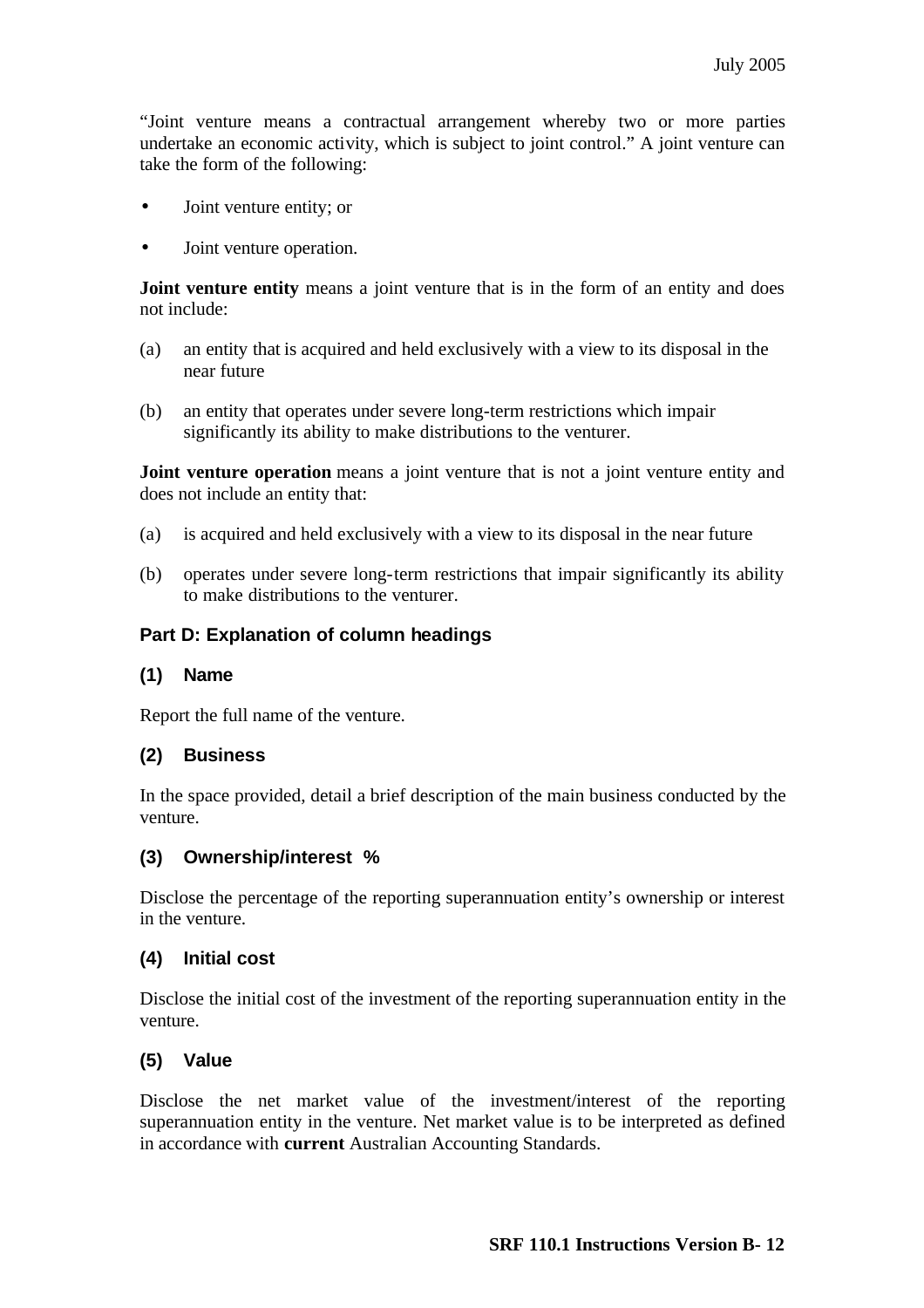## *Important!*

The sum of the total of *SRF 110.1A Selected Disclosure of Investments (Version A)*, PART B, column 6 PLUS *SRF 110.1A Selected Disclosure of Investments (Version A)*, PART D, column 5

#### **should** agree with

'Total Net Market Value' column reported in *SRF 110.0 Statement of Financial Position* for item 3.3 'Direct holdings of equity securities of unlisted corporations, units in unlisted private trusts and interests in ventures'.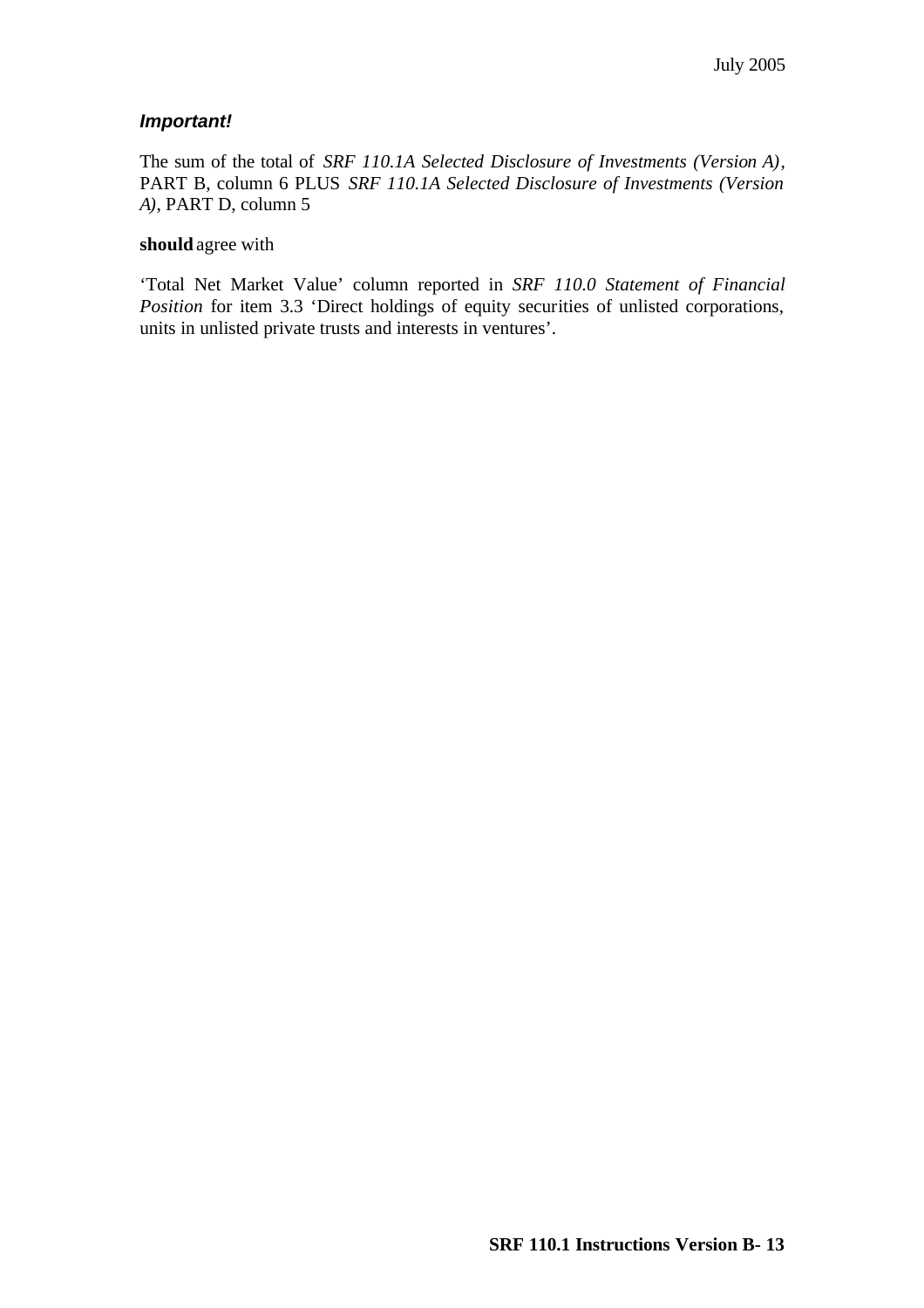# **Reporting Form SRF 110.1**

# **Selected Disclosure of Investments (Version B)**

# **Instruction Guide**

## **Completion of** *SRF 110.1B Selected Disclosure of Investments (Version B)*

**This form is applicable to those superannuation entities, excluding Small APRA Funds (SAFs) and Single Member Approved Deposit Funds (SMADFs), that are within the largest 200 entities in the industry by total asset size. These entities are not required to complete Version A of this form and are required only to complete Version B of this form. APRA will advise the trustees of those entities that are within this grouping and customise the reporting package in D2A so that the correct version is applied to them.** 

**The trustees of those superannuation entities that have total assets equal to or greater than \$50m but are not within the largest 200 entities by total asset size are required only to complete version A of this form.**

**Trustees of superannuation entities that are required to complete** *SRF 110.1 Selected Disclosure of Investments* **Version A or B on a quarterly basis must also complete** *SRF 210.1 Selected Disclosure of Investments* **on an annual basis.** 

**Note: All forms included in the** *SRF 100* **series should be submitted together as a quarterly return, not individually as separate forms.**

## **Purpose**

This instruction guide is designed to assist in the completion of the *SRF 110.1 B Selected Disclosure of Investments (Version B).* The information requested in this form is required by APRA.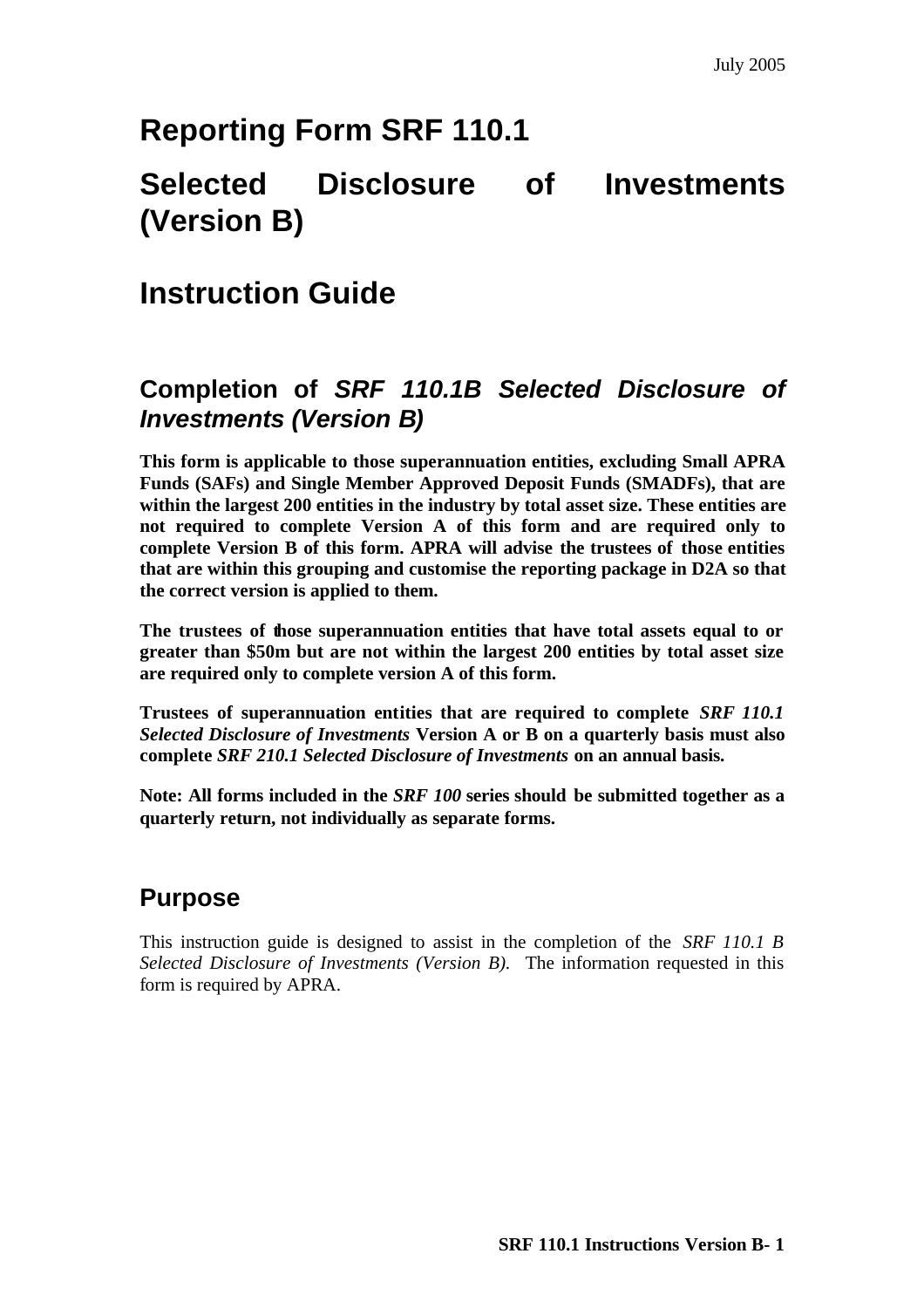## **Lodgement and validation of** *SRF 110.1B Selected Disclosure of Investments (Version B)*

## **Lodgement and authentication codes**

This form must be completed and lodged to APRA by a corporate or natural 'person' (trustee director or administrator), and not by the superannuation entity as the entity is not a 'person'.

Once *SRF 110.1B Selected Disclosure of Investments (Version B)* has been completed and submitted to APRA, an authentication code is generated in D2A from information entered into the form. The authentication code and date submitted appear in the footer of each page of the form. Any change of information entered or resubmission of the form will result in a change to the authentication code.

A receipt indicating successful lodgement of the form will be provided via email. There may be a slight delay in a receipt being provided if the submission is made in the last week of October. **Do not** resubmit your form however, as the receipt **will** be generated.

#### **Validation and calculation of totals**

When data is entered into the form, the total balances (in the greyed out cells) will not be calculated automatically. The total items will only calculate when the form is validated. Clicking on the word 'validate' in the top left hand corner of the screen and selecting 'OK' will result in the total items being calculated and the validation rules appearing for review.

There are three types of validation rules as follows:

1. **Warnings: Confirmation rules** – this rule requires the user to provide confirma tion that the data entered into an item is correct, for example that a negative number is correct and should not be positive. To provide confirmation the user should click the confirm box and provide a brief description in support of the item.

*Note*: Descriptions entered for warnings may not always appear if the return is validated more than once. There is no need to re-enter the description as D2A has saved this description and the comments will be lodged with the return.

- 2. **Error: Mandatory rules** this indicates an error in an item, for example a description and a value must be included in a table. These errors must be corrected before the return can be lodged.
- 3. **Cross form validations** this also indicates an error and must be corrected before the return can be lodged, for example Totals disclosed in *SRF 110.0 Statement of Financial Position* item 12 'Net assets available to pay benefits' must agree with the net assets reported in item 23 'Net assets available to pay benefits at the end of the reporting period disclosed on *SRF 100.0 Statement of Financial Performance* for each quarter.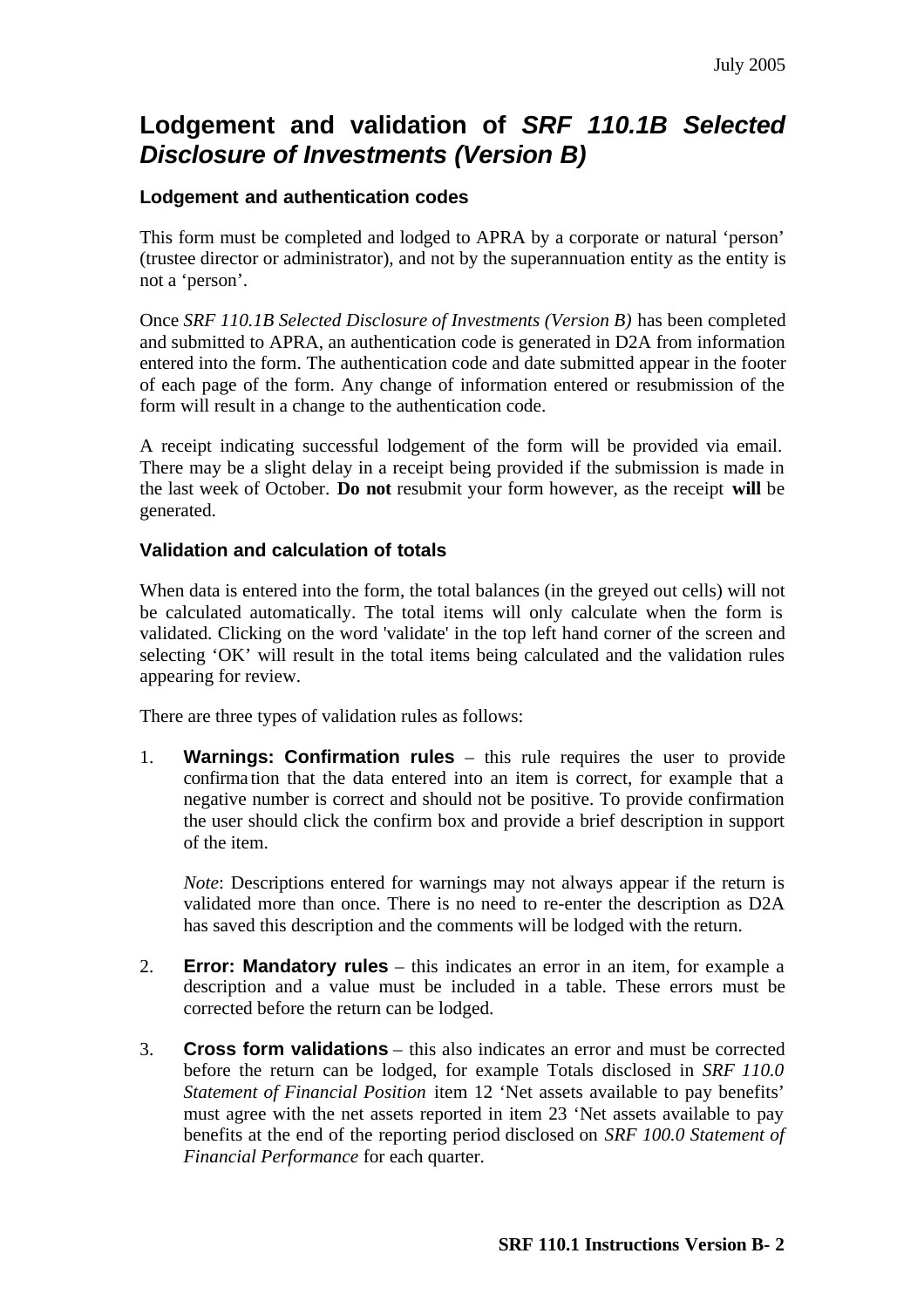## **General guidance for completion of** *SRF 110.1B Selected Disclosure of Investments (Version B)*

*SRF 110.1B Selected Disclosure of Investments (Version B)*, requests information to be disclosed in the following PARTs:

## **Part A: Deposits, placements, loans and debt securities**

**Part B: Equity Securities in Corporations and Units in Unit Trusts Listed on the Australian Stock Exchange**

**Part C: Interest in Unlisted Retail/Public Offer Trusts**

**Part D: Investments in Equity Securities of Unlisted Corporations and Units in Unlisted Private Trusts**

## **Part E: Interest in Ventures**

The requirements of each Part are explained in more detail below.

*SRF 110.1 Selected Disclosure of Investments (Version B)* is an annexure providing further detail on the composition of the aggregated net market value reported for certain investment items in *SRF 110.0 Statement of Financial Position*. In particular the following must agree:

- Total of *SRF 110.1B Selected Disclosure of Investments (Version B)*, PART A, item 4 'Total deposits, placements, loans and securities' should agree with 'Total net market value' reported in *SRF 110.0 Statement of Financial Position*  in item 3.1. 'Deposits, placements, loans and debt securities'.
- Total of *SRF 110.1B Selected Disclosure of Investments (Version B)*, PART B, item 6 'Total direct equity investments that are listed on the ASX', column 'Net market value at the end of the reporting period' **should** agree with 'Net Market Value in Australia' column for item 3.2 'Direct holdings of equity securities of listed corporations and units in listed unit trusts' in *SRF 110.0 Statement of Financial Position*.
- Total of *SRF 110.1B Selected Disclosure of Investments (Version B)*, PART C, item 5 'Total', column 'Net market value at the end of the reporting period' should agree with item 3.7.5. 'Investments in unlisted retail/public offer unit trusts' in *SRF 110.0 Statement of Financial Position*.
- The sum of:
- 1. *SRF 110.1B Selected Disclosure of Investments (Version B)*, PART D, Section 1, item 1.4 'Total', column 'Net market value at the end of the reporting period'; PLUS
- 2. *SRF 110.1B Selected Disclosure of Investments (Version B)*, PART D, Section 2 (Table 3) 'Investments in equity securities of unlisted private corporations and units in unlisted private unit trusts'; Total; PLUS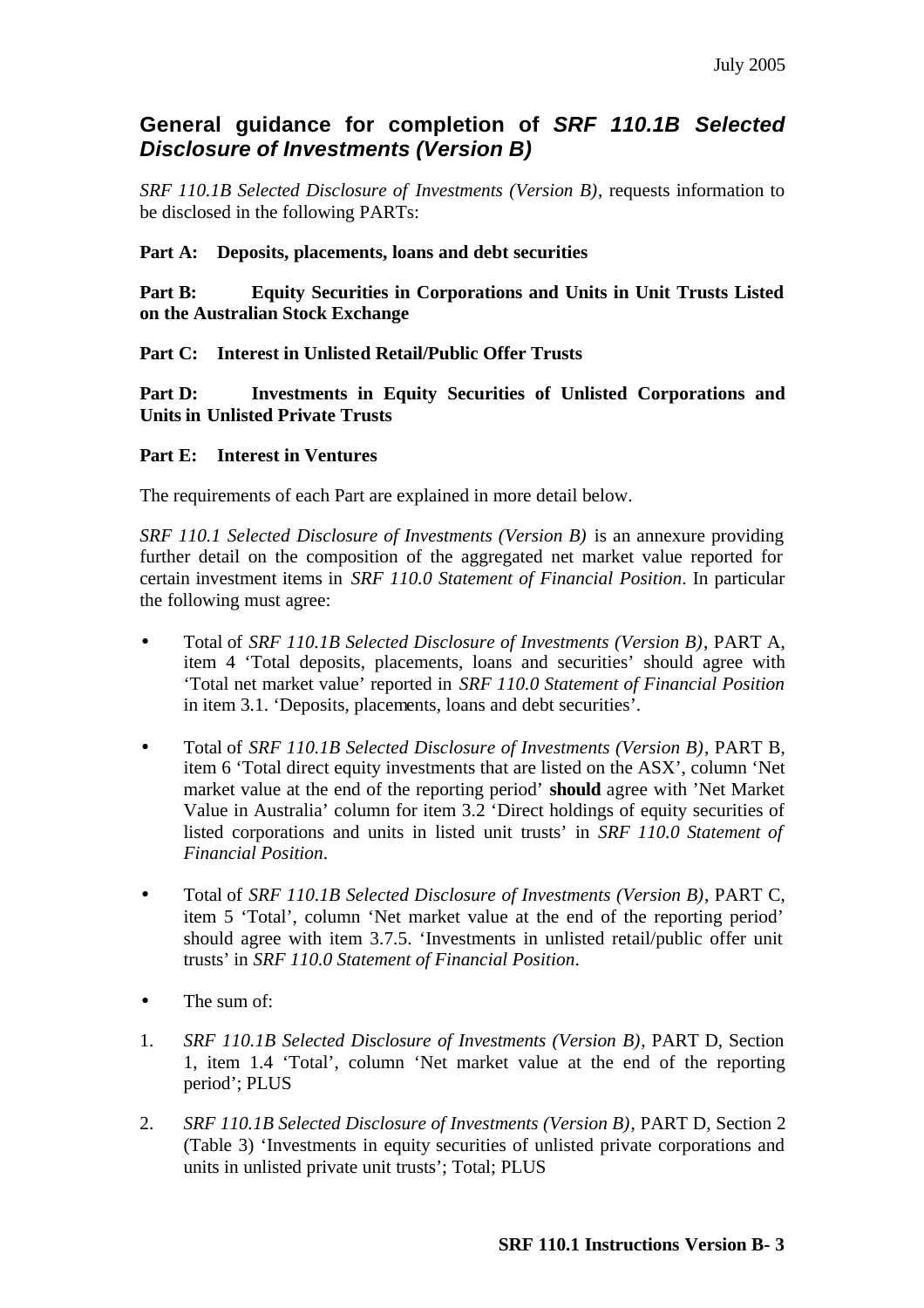#### 3. *SRF 110.1B Selected Disclosure of Investments (Version B)*, PART E, 'Total'

#### **should** agree with

*SRF 110.0 Statement of Financial Position* item 3.3 'Direct holdings of equity securities of unlisted corporations, units in unlisted private trusts and interests in ventures.

#### *Important!*

Not all investments, as disclosed on *SRF 110.0 Statement of Financial Position* item 3, are required to be reported on *SRF 110.1B Selected Disclosure of Investments (Version B)*. However, in accordance with the above requirements, the net market value of investments reported in Parts A to E of *SRF 110.1B Selected Disclosure of Investments (Version B)* should agree to the relevant items in *SRF 110.0 Statement of Financial Position*.

#### *Important!*

Zeros are not required where there is no dollar value for an item. If there is no balance for an item, leave it blank. The form can be left blank as D2A recognises blanks as zeros.

#### *Important!*

Report all disclosures rounded to the nearest **thousand** dollars. Do **not** use decimal numbers i.e. when dividing the value to obtain a rounded balance to the nearest thousand dollars, ensure that the figure is whole.

#### *Important!*

If an investment balance has moved significantly since the previous quarterly return, the Trustee may be requested to explain or verify this movement to APRA.

## **Definitions used throughout** *SRF 110.1B Selected Disclosure of Investments (Version B)*

## **Private (or propriety) corporations**

Entities included in that part of the economy owned by private individuals, companies or organisations. Opposite of public sector. Refer definition at Section 45A in the *Corporations Act 2001*.

## **Public corporations**

Entities included in that part of the economy with public (Government) ownership. As distinct from private sector. Refer definition at Section 9 in the *Corporations Act 2001*.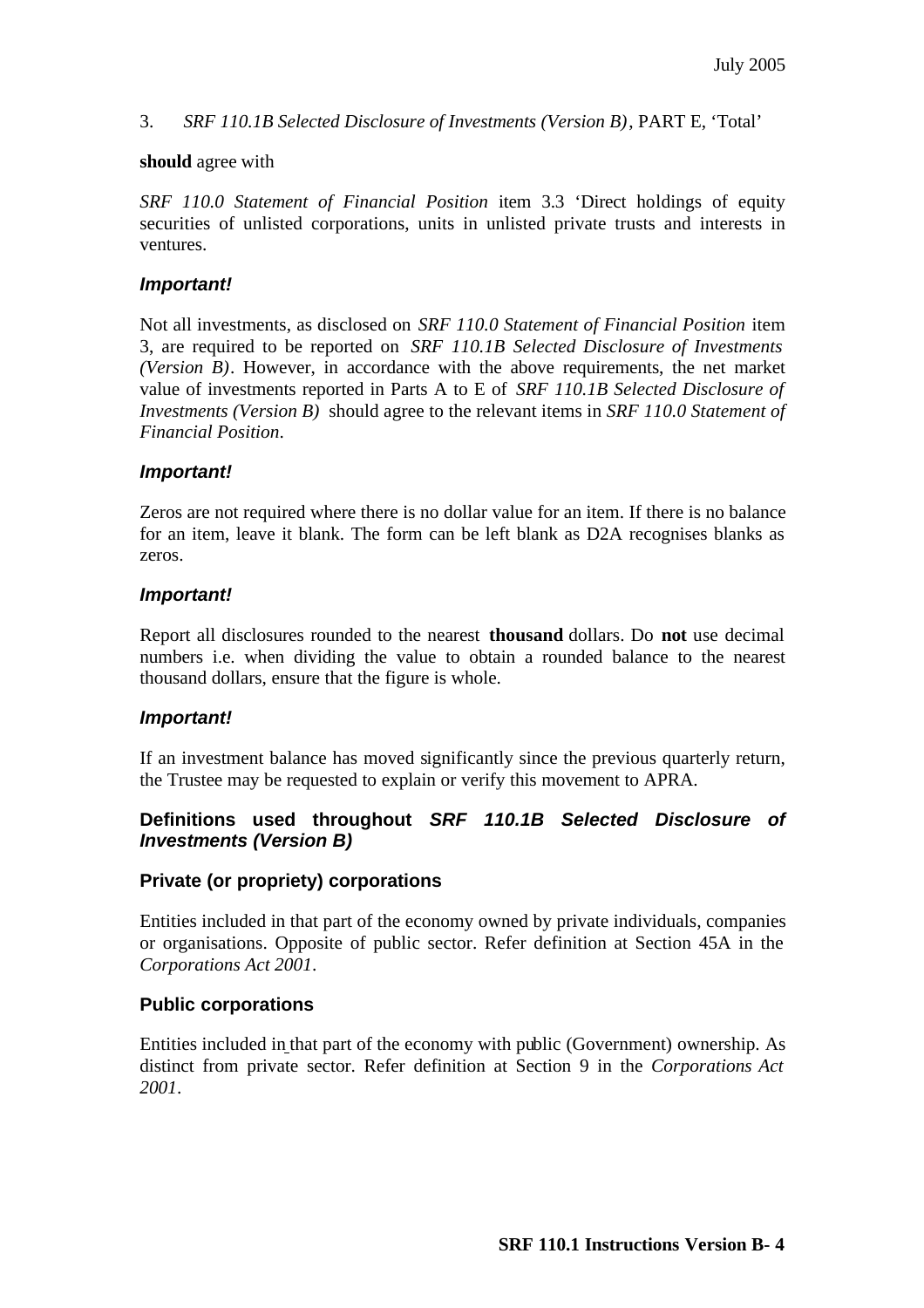## **Listed corporations**

Entities which publicly trade shares or other securities on an exchange. Listed shares are traded on the Australian Stock Exchange; futures contracts can be publicly traded on the Sydney Futures Exchange.

## **Reporting period**

In relation to the:

- 'Net market value at the beginning of the reporting period' this equals the beginning of the financial year (e.g. 1 July); and
- 'Net market value at the end of the reporting period' this equals the last date of the current quarter (e.g. 31 December or 31 March) and reflects a year to date value.

## **Classification of rating grade of counterparty**

The counterparty grades set out in the table below are to be used in classifying the rating grades for the purposes of Part A and Part C of this form. This table discloses the corresponding counterparty ratings of a number of rating agencies and the general classification APRA will apply to these ratings. The superannuation entity should request these rating grades directly from the counterparty (i.e. the other party with whom the transaction is being made) or investment manager, and should not rely on consumer rating agencies which rate collective investments.

| <b>APRA</b>           | Standard & | Moody's        | <b>AM Best</b> | Fitch          |
|-----------------------|------------|----------------|----------------|----------------|
| <b>Classification</b> | Poor's     |                |                |                |
|                       | AAA        | Aaa            | $A++$          | AAA            |
| $\overline{2}$        | $AA+$      | Aal            | $A+$           | $AA+$          |
|                       | AA         | Aa2            |                | AA             |
|                       | $AA-$      | Aa3            |                | $AA-$          |
| 3                     | $A+$       | A1             | A              | $A+$           |
|                       | A          | A2             | $A-$           | A              |
|                       | $A-$       | A <sub>3</sub> |                | $A-$           |
| 4                     | $BBB+$     | Baa1           | $B++$          | $BBB+$         |
|                       | <b>BBB</b> | Baa2           |                | <b>BBB</b>     |
|                       | BBB-       | Baa3           |                | BBB-           |
| 5                     | $BB+$ or   | Ba1 or below   | $B+$ or below  | $BB+$ or below |
|                       | below      |                |                |                |
| 6                     | Unrated    | Unrated        | Unrated        | Unrated        |

Where the superannuation entity has investments with multiple rating from two or more of the rating agencies in the table above, the superannuation entity should consistently apply the rating of a single agency wherever possible. For example, a superannuation entity may have a number of counterparties that are rated by S&P and Fitch. In this case the superannuation entity should use a single agency that will be consistently applied whenever the individual ratings conflict.

The ratings in the above table from the respective rating agencies are generally consistent with long term rating/debt securities. Where superannuation entities invest in counterparties/securities that have only been issued with a short term counterparty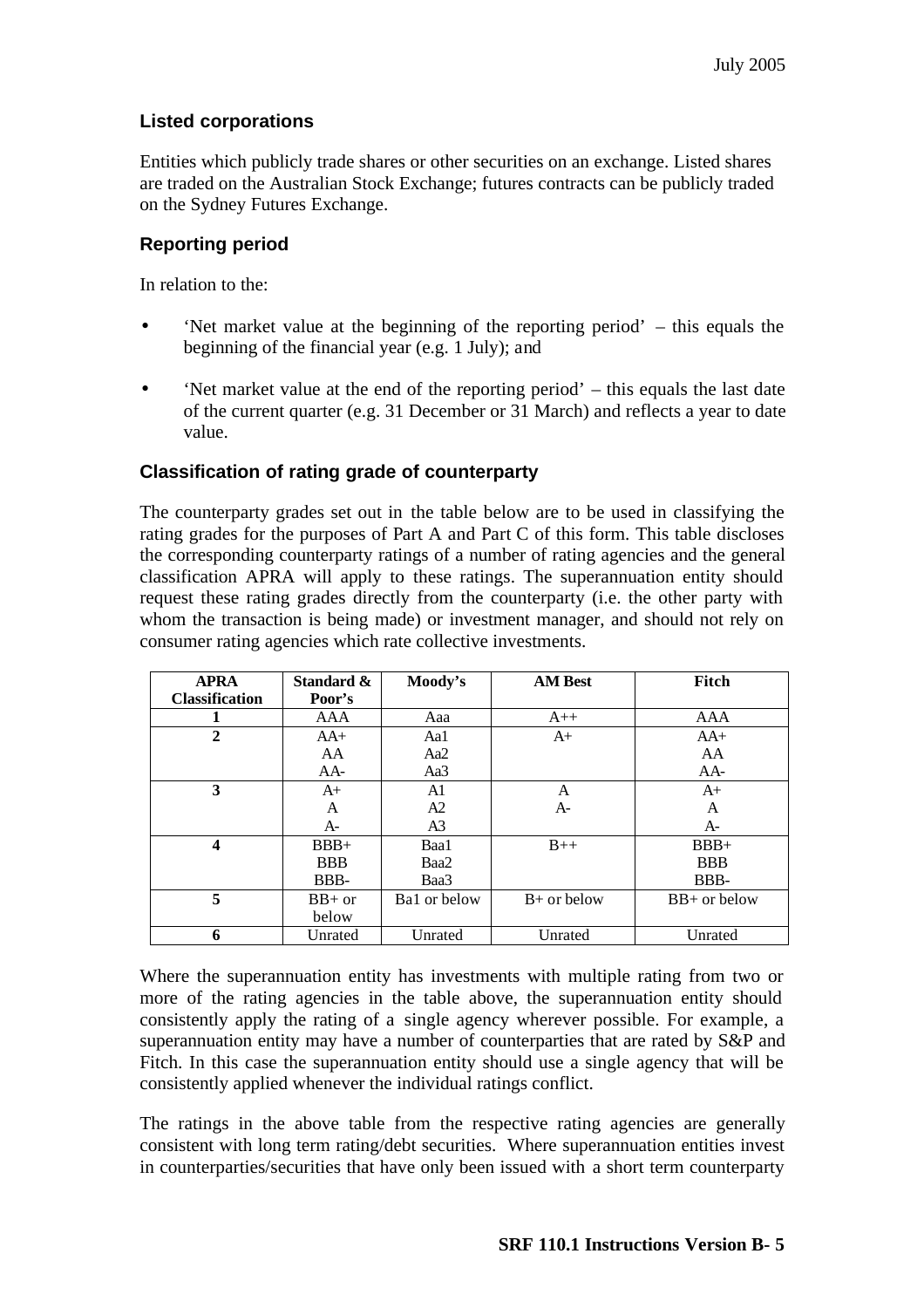rating, the closest match from the above table should be used to classify the investments into the appropriate APRA grades.

#### **Unknown rating grade**

If a rating grade is unknown or not available use rating grade 6. Where investment managers cannot confirm their ratings a rating grade 6 should also be used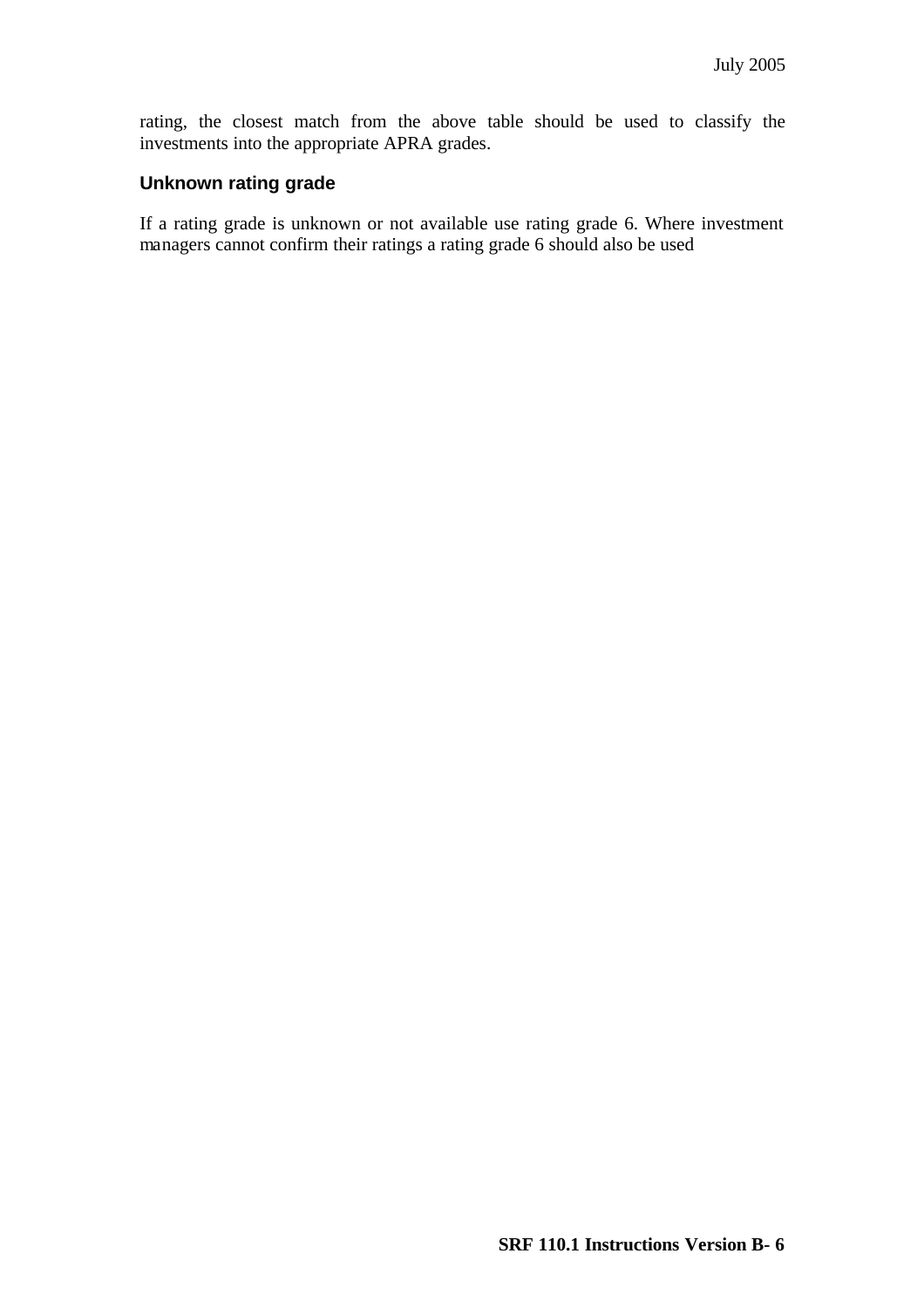## Instruction guide for specific items

## **Part A: Deposits, placements, loans and debt securities**

## **Scope**

## Include

- Includes interest-rate related cash and investments of the superannuation entity; and
- Include deposits, placements, loans and advances in item 1.

## **Exclude**

• Holding of units in unit trusts such as a cash management trust. While being an interest-rate related investment of the superannuation entity, these are to be excluded from this PART and reported in item 3 of Part B and/or item 3 of Part C.

If the superannuation entity holds listed notes/hybrid securities which have characteristics of a debt security  $\&$  an equity security, these securities should be classified in the same manner as they appear in the entity's audited financial statements.

## **Term to maturity**

'Short term securities' and 'long term securities' are required to be based on the **original** term to maturity at the date of issue of the securities, **not** the residual maturity of the securities at the superannuation entity's reporting date.

## Short term

For the purposes of this form, short term refers to securities with an original term to maturity of less than or equal to 12 months.

## Long term

For the purposes of this form, long term refers to securities with an original term to maturity that is greater than 12 months.

## **Part A: Explanation of column headings**

## **Net market value**

Report in this column the total net market value for each investment classification listed in the form. Where required choose the most appropriate classification from the available line items on the form.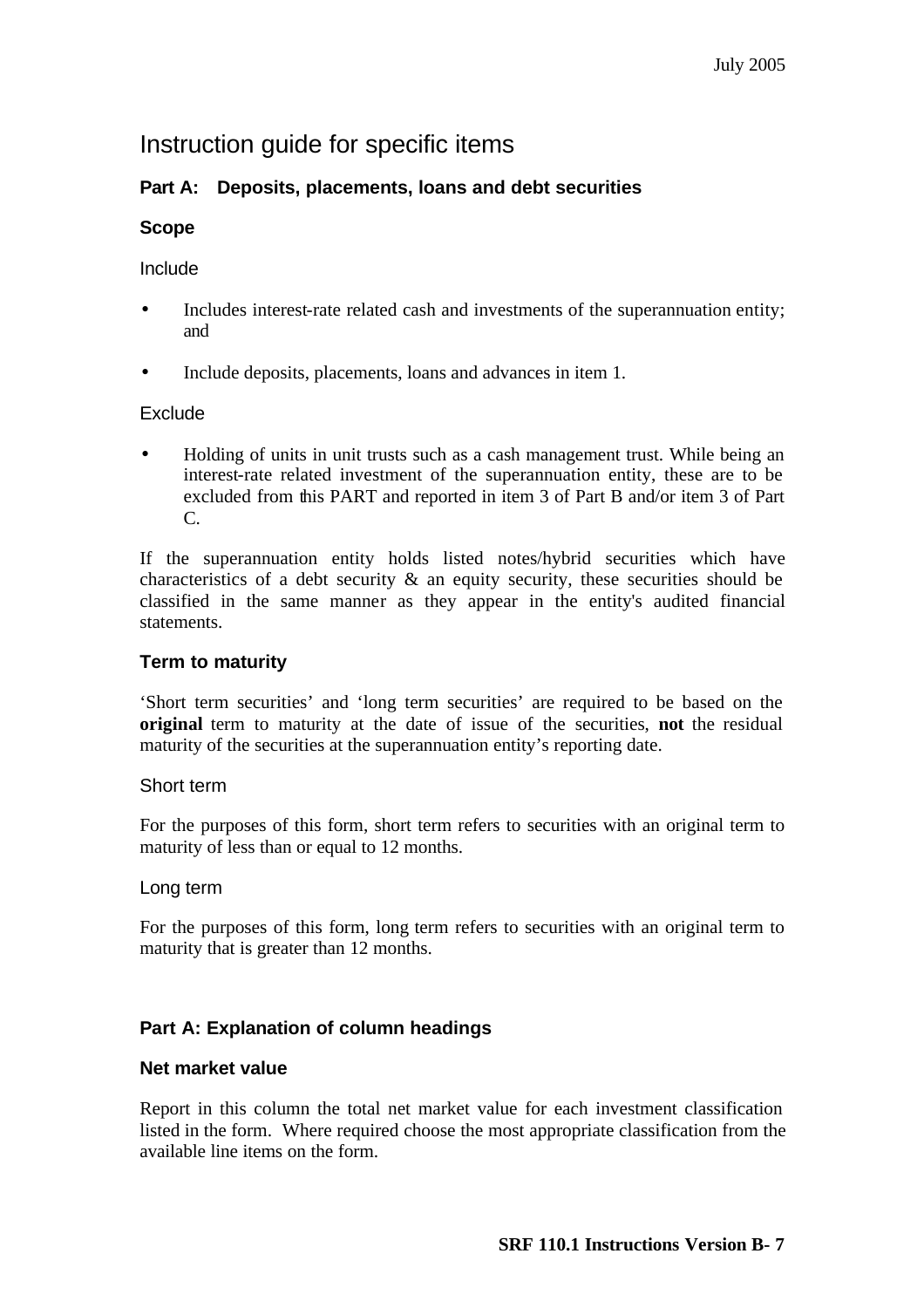## • **Net market value at the beginning of the reporting period**

This represents the net market value of the superannuation entity's investment at the beginning of the reporting period.

#### *Important!*

The value included in the 'Net market value at the beginning of the reporting period' column, for each of the items 3.1 to 3.4 listed below under PART A item 3, should equal the net market value at the beginning of the current financial year.

#### • **Net transactions**

Report the net purchases and disposals during the reporting period.

Where this results in a:

- net increase in the net market value of the investment, report a positive figure in this column; and/or
- net decrease in the net market value of the investment, report a negative figure in this column. Where a negative number is input, a warning will appear on validation of the form – tick the "Confirm" box to verify that this is correct.

## • **Other changes**

Report other changes in net market value from the beginning of the reporting period other than 'net transactions', such as revaluation increments and decrements in net market value or income accrued on discount securities.

As above, where this results in a:

- net increase in the net market value of the investment, report a positive figure in this column; and/or
- net decrease in the net market value of the investment, report a negative figure in this column. Where a negative number is input, a warning will appear on validation of the form – tick the "Confirm" box to verify that this is correct.

## • **Net market value at the end of the reporting period**

This represents the net market value of the superannuation entity's investment at the end of the reporting period and should reconcile to the Net market value at the beginning of the reporting period adjusted for the value reported for 'Net Transactions' and 'Other Changes'.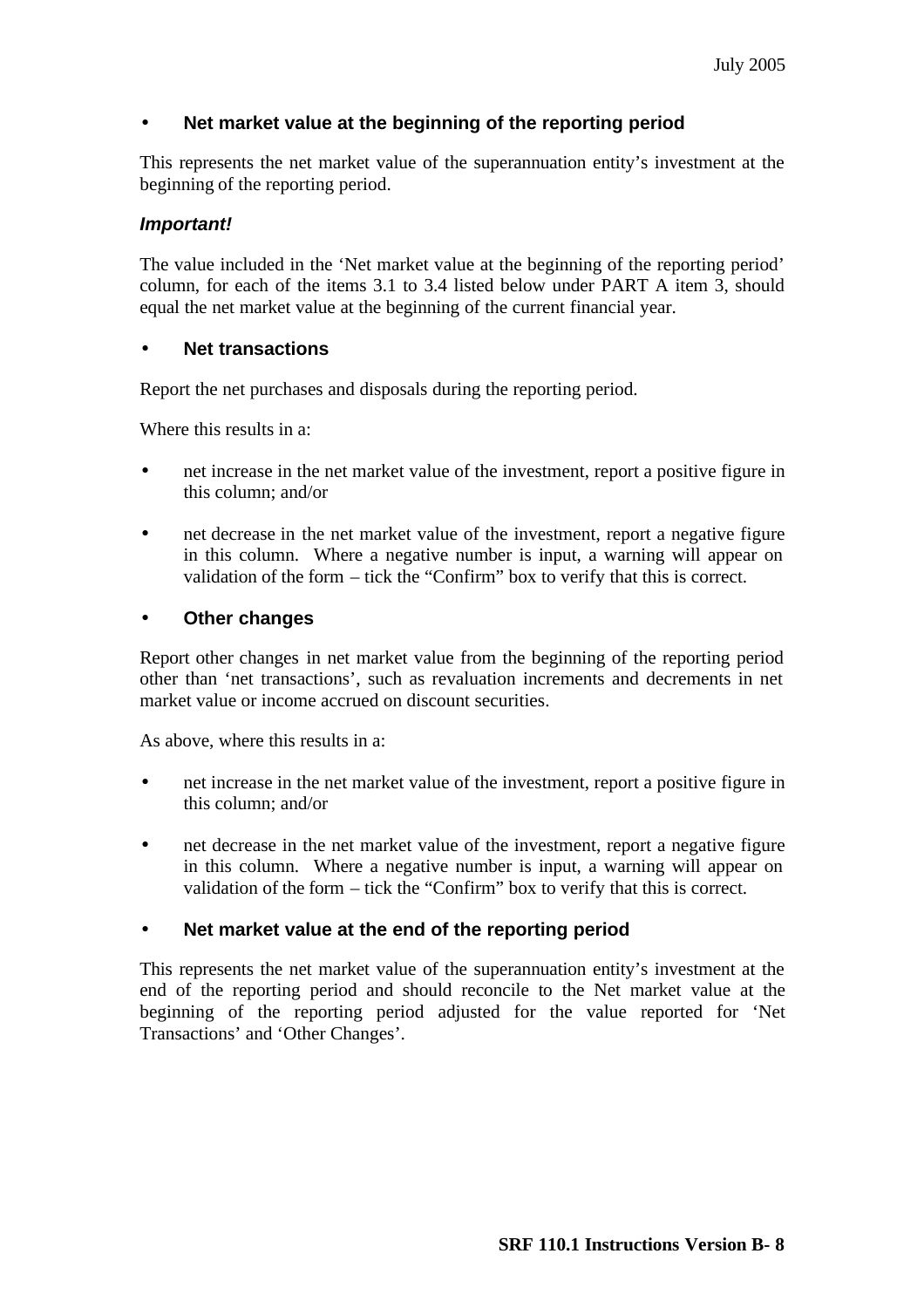## **Part A: Explanation of line items**

## **1. Deposits, placements and loans and advances with the following:**

## **1.1. Banks**

Banks refers to ADIs (Authorised Deposit-taking Institutions), in relation to which an authority under subsection 9(3) of the *Banking Act 1959* is in force and which holds a consent under section 66 of the Act to use the word *bank*.

Include

- Development banks; and
- Foreign banks licensed to operate in Australia under the *Banking Act 1959*.

#### **Exclude**

Merchant (or 'Investment') banks (show at item 1.2).

## **1.2. Other deposit taking institutions**

This refers to ADIs, which have an in-force authority under subsection 9(3) of the *Banking Act 1959*, but which do not hold a consent under section 66 of the Act to use the word *bank*.

Include

- Building societies, credit unions; and
- Merchant banks (or 'investment' banks).

## **1.3. Commonwealth public sector trading enterprises**

Trading enterprises owned by the Commonwealth are those businesses which are owned and controlled by the Australian Commonwealth Government.

#### Include

All residential trading enterprises owned 50% or more by the Commonwealth Government or controlled by the Commonwealth Government through legislation, decree, or regulation (e.g. Telstra, Australia Post).

## **Exclude**

- Deposits and placements with the Commonwealth government itself (show at item 1.5);
- Commonwealth Government owned financial institutions (show at item 1.2 if applicable, otherwise at item 1.10); and
- Commonwealth borrowing authorities (show at item 1.10).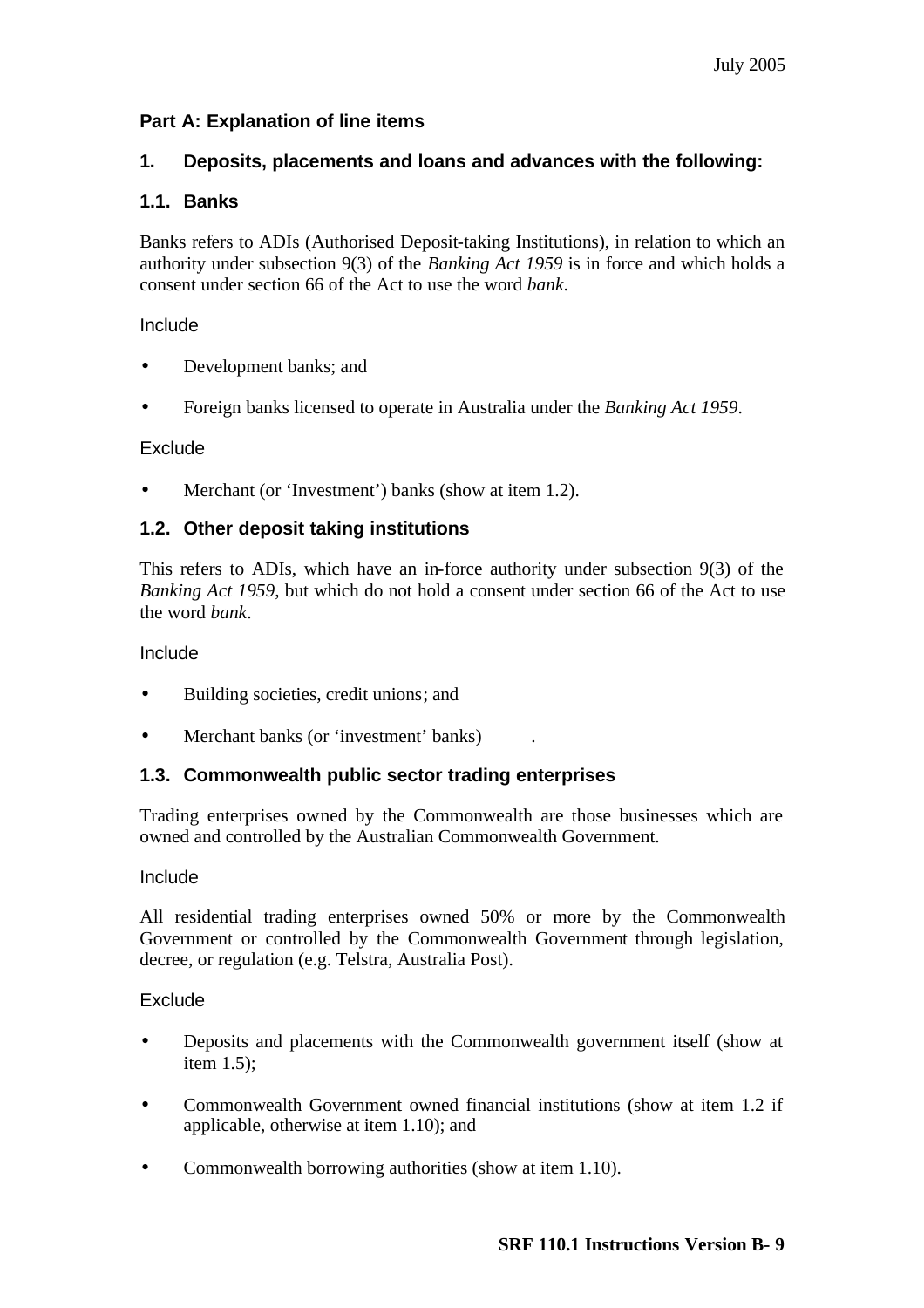## **1.4. State and local public sector trading enterprises**

State, territory, and local government trading enterprises are those businesses which are owned and controlled by a state, territory, or local government.

#### Include

All trading enterprises 50% or more owned by a state, territory or local government or controlled by a state, territory, or local government through legislation, decree, or regulation (e.g. state rail and water authorities, gas and fuel authorities, housing commissions, port authorities, non-privatised power authorities).

#### Exclude

- State government owned financial institutions (show at item 1.2 if applicable, otherwise at item 1.10); and
- State and territory central borrowing authorities (show at item 1.6).

## **1.5. Australian Commonwealth Government**

Include any deposits and placements with the Commonwealth government.

Exclude Commonwealth public sector trading enterprises (show at item 1.3)

## **1.6. State central borrowing authorities**

Placements with and/or deposits with state, territory, and local departments and agencies.

#### Include

- New South Wales Treasury Corporation (NSW TCorp);
- Treasury Corporation of Victoria (TCV);
- Queensland Treasury Corporation (QTC);
- South Australian Government Financing Authority (SAFA);
- Western Australian Treasury Corporation (WATC);
- Tasmanian Public Finance Corporation (Tas Corp);
- Northern Territory Treasury Corporation (NT TCorp); and
- ACT Treasury.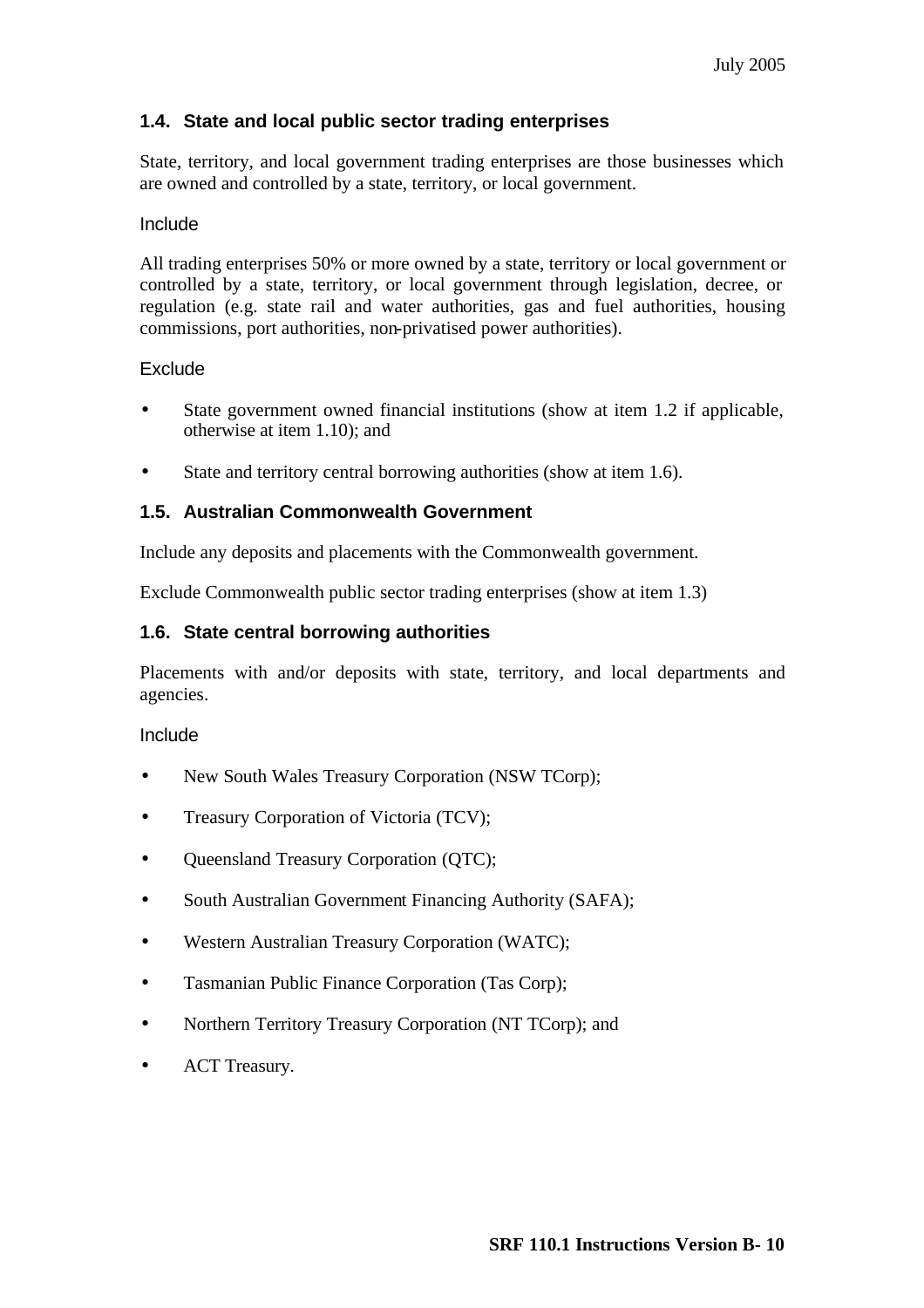## **1.7. Private trading corporations**

Private trading corporations are those owned and controlled by the private sector.

Include

- All resident private corporate trading enterprises;
- Intra group financiers and retailers registered under the *Financial Sector (Collection of Data) Act 2001* and parent companies with significant holdings of shares in private trading companies;
- Privately owned schools and hospitals;
- Any unincorporated unit that is a branch in Australia of a non-resident company and which is not included in the financial sector; and
- Unincorporated business in the nature of branches of non-resident companies and joint ventures or partnerships owned/operated by trading corporations.

#### **Exclude**

Unincorporated businesses, except for branches of non-resident companies and joint ventures or partnerships owned/operated by corporations. Show these at item 1.10 'Other'.

## **1.8. Unlisted private trusts**

Report deposits, placements and loans and advances to unlisted private trusts.

#### **1.9. Individuals**

Report loans and advances to individuals.

#### **1.10.Other**

Include any other deposits, placements, loans and advances not included above.

#### **1.11.Total deposits, placements and loans and advances**

Represents the sum of all items reported under items 1.1 to 1.10.

#### **2. Short term debt securities**

#### **2.1. Bills of exchange**

A bill of exchange is a written order requiring one party to pay a specified sum of money to another party at a future maturity date. It is a negotiable instrument which is usually sold at a discount and traded on the money market. Bills of exchange can be bank-accepted or bank-endorsed, or can rank as commercial bills.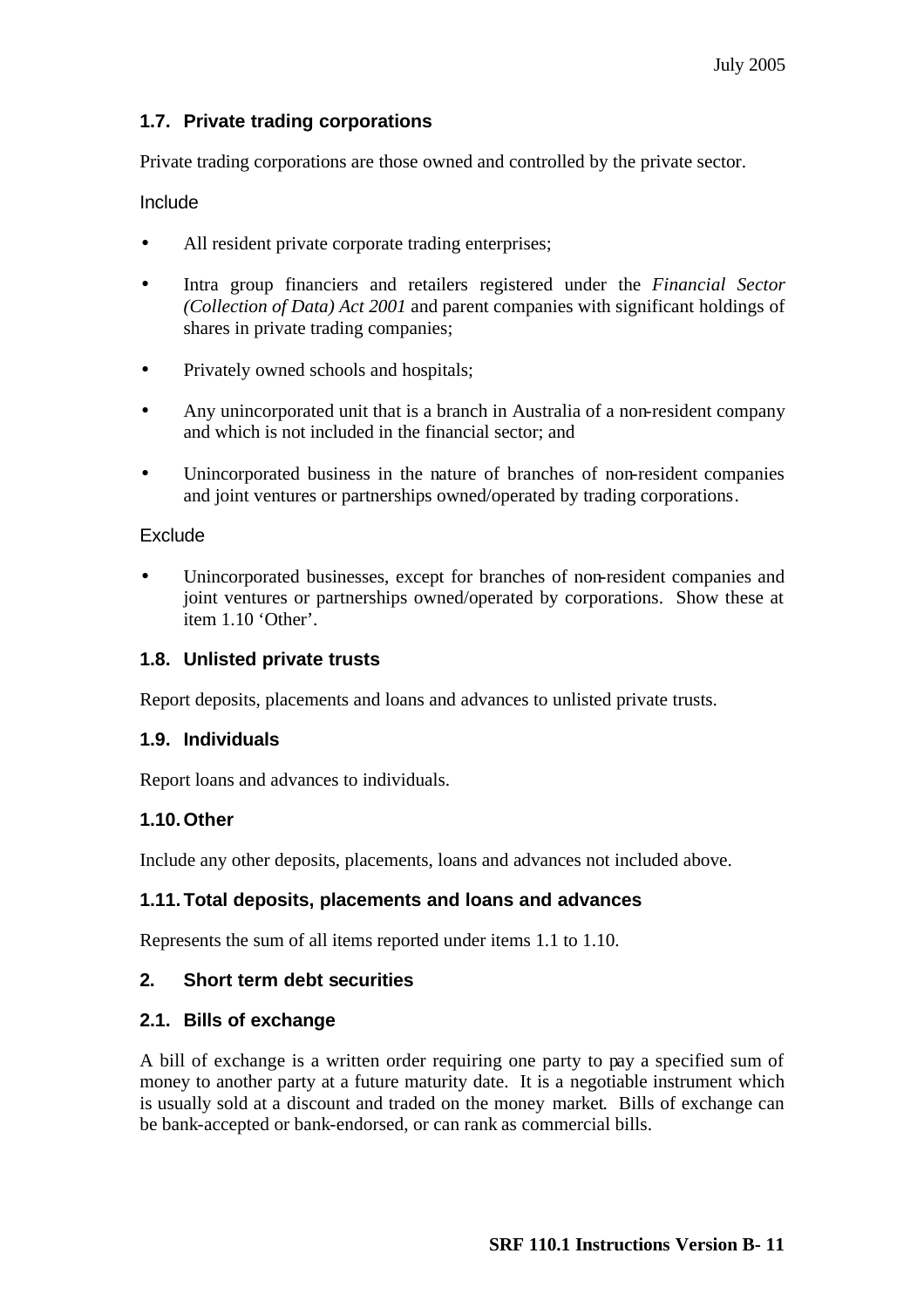## **2.2. Bank certificates of deposit**

Include negotiable and non-negotiable certificates issued by Australian Banks.

## **2.3. Commonwealth Treasury Notes**

These are short-term debt securities that are issued by the Australian Commonwealth Government.

## **2.4. Short term commercial paper/promissory notes issued by:**

The following provides guidelines to facilitate disclosure of the counterparty/issuer of short term interest rate related securities held by the superannuation entity. The following specific disclosures are required.

## **2.4.1.** Commonwealth public sector trading enterprises

Trading enterprises are those businesses which are owned and controlled by the Australian Commonwealth Government.

#### Include

All resident trading enterprises owned 50% or more by the Commonwealth Government or controlled by the Commonwealth Government through legislation, decree or regulation (e.g. Telstra, Australia Post).

#### Exclude

- Commonwealth Treasury Notes (show at item 2.3); and
- Commonwealth Government owned financial institutions or Commonwealth borrowing authorities (show these at item 2.4.5 if applicable, otherwise at 2.4.6).

## **2.4.2.** Australian state and local public sector trading enterprises

State, territory, and local government trading enterprises are those businesses which are owned and controlled by a state, territory, or local government.

#### Include

All trading enterprises 50% or more owned by a state, territory or local government or controlled by a state, territory, or local government through legislation, decree, or regulation (e.g. state rail and water authorities, gas and fuel authorities, housing commissions, port authorities, non-privatised power authorities).

## Exclude

State government owned financial institutions (show at item 2.4.5 if applicable, otherwise at 2.4.6); and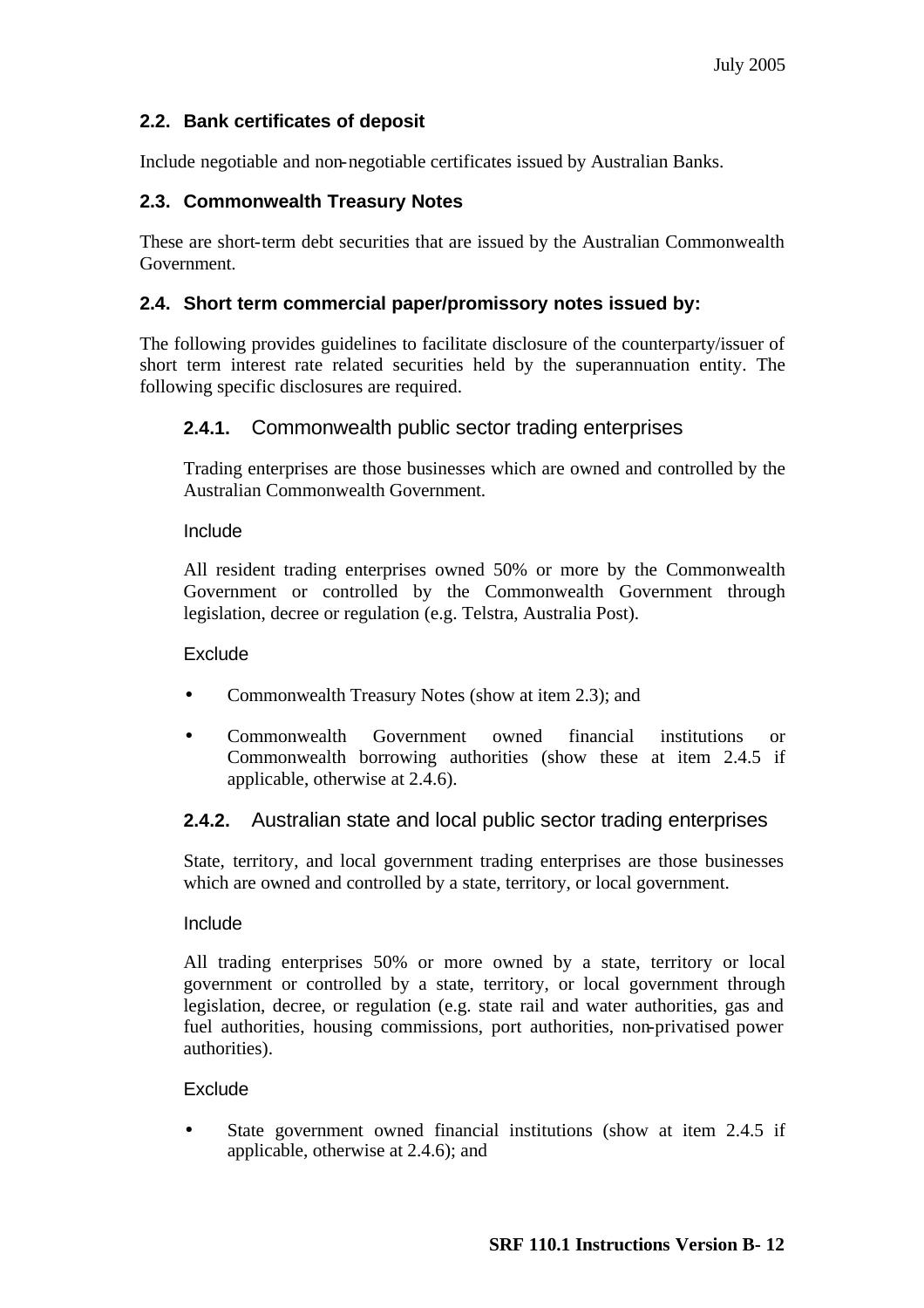State and territory central borrowing authorities (show at item 2.4.4).

## **2.4.3.** Private trading corporations

Private trading corporations are those owned and controlled by the private sector.

#### Include

- Intra group financiers and retailers registered under the *Financial Sector (Collection of Data) Act 2001* and parent companies with significant holdings of shares in private trading companies;
- All resident private corporate trading enterprises;
- Privately owned schools and hospitals;
- Any unincorporated unit that is a branch in Australia of a non-resident company and which is not included in the financial sector; and
- Unincorporated business in the nature of branches of non-resident companies and joint ventures or partnerships owned/operated by trading corporations.

#### **Exclude**

Unincorporated businesses, except for branches of non-resident companies and joint ventures or partnerships owned/operated by corporations. Show these at item 2.4.6 'Other short term security instruments'.

## **2.4.4.** State central borrowing authorities

These are corporations established by state and territory governments to provide finance for government authorities and to manage their surplus funds.

#### Include

- New South Wales Treasury Corporation (NSW TCorp);
- Treasury Corporation of Victoria (TCV);
- Queensland Treasury Corporation (QTC);
- South Australian Government Financing Authority (SAFA);
- Western Australian Treasury Corporation (WATC);
- Tasmanian Public Finance Corporation (Tas Corp);
- Northern Territory Treasury Corporation (NT TCorp); and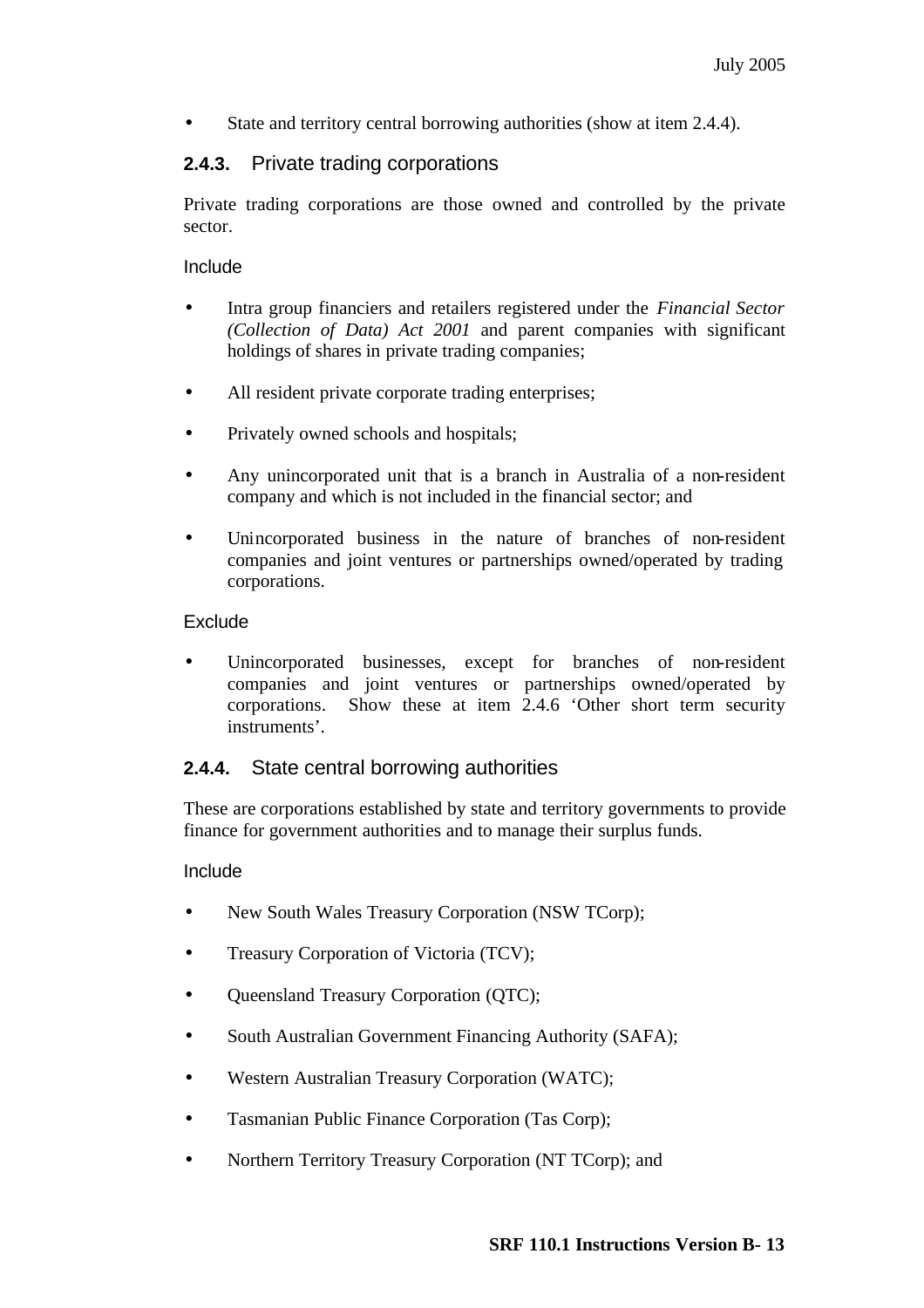• ACT Treasury.

## **2.4.5.** Other deposit-taking institutions

Non bank authorised deposit taking institutions refers to Authorised Deposit Taking Institutions (ADIs), which have an authority under subsection 9(3) in force, but which do not hold a consent under section 66 under the *Banking Act 1959* to use the word bank. These include Building Societies and Credit Unions.

## **2.4.6.** Other short term security instruments

Include the net market value of all other short-term debt securities issued by any entities not already included above in items 2.1 to 2.4.6.

## **2.5. Total Short Term Debt Securities**

Represents the sum of the values reported in items 2.1 to 2.3 and 2.4.1 to 2.4.6.

## **3. Long Term Debt Securities**

The following provides guidelines to facilitate disclosure of the counterparty/issuer of long term interest rate related securities held by the superannuation entity.

The following specific disclosures are required.

## **3.1. Commonwealth Treasury Bonds**

These are long term debt securities that are issued by the Australian Commonwealth Government.

## **3.2. Long Term Securitised Instruments**

This will include securities issued by financial vehicles that issue short and/or longterm securities (called asset-backed securities) using specifically selected assets (e.g. mortgages, receivables). They provide backing (collateral) for the securities and generate the payment streams necessary to fulfil interest and principal requirements for investors.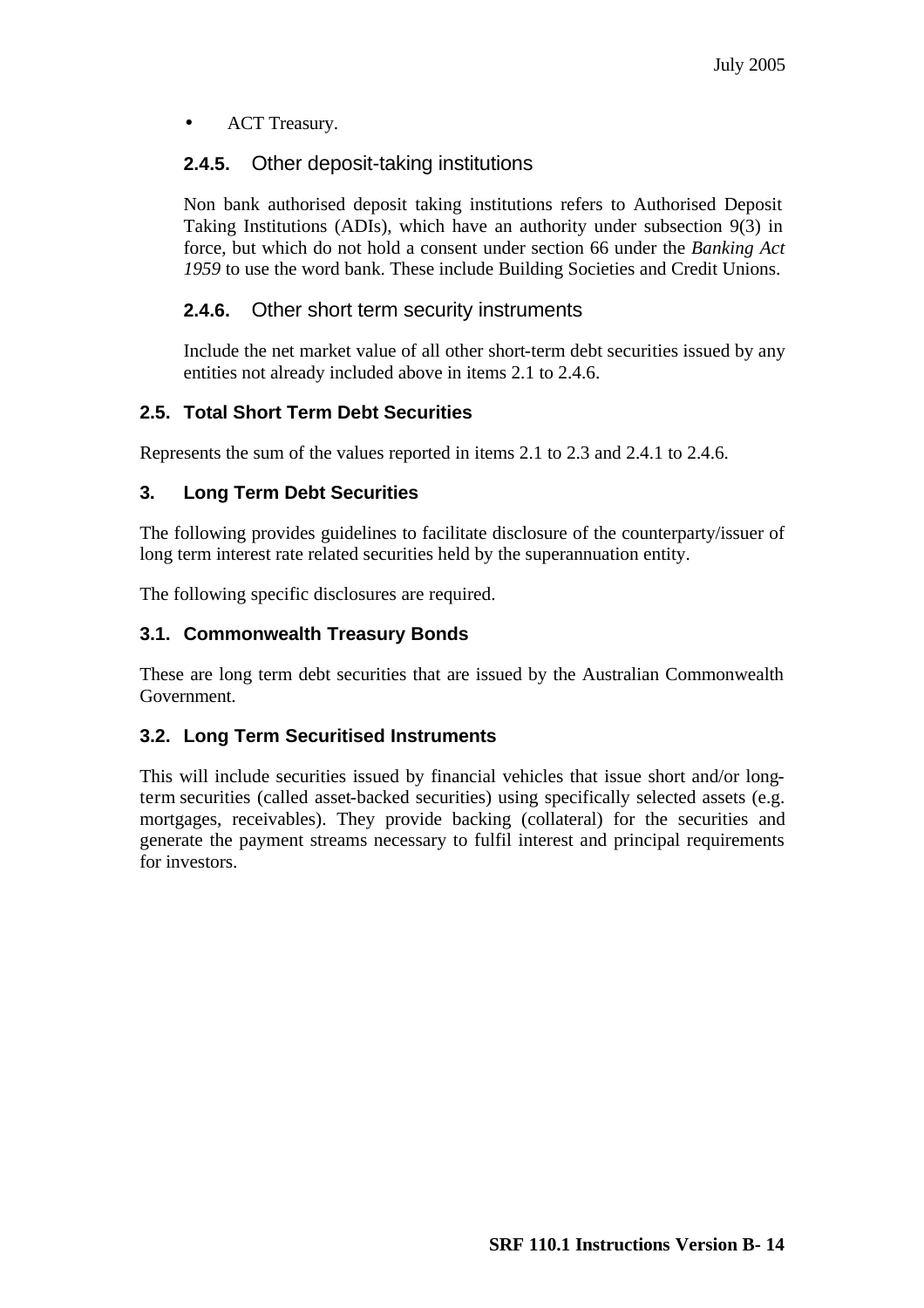Include holdings of the following:

- Mortgage backed securities (this does not include mortgage loans to individuals which are to be reported in item 1.9); and
- Other asset backed securities (other than mortgage backed).

## **3.3. Other Long Term Debt Securities Issued by**

## **3.3.1.** State Central Borrowing Authorities

These are corporations established by state and territory governments to provide finance for government authorities and to manage their surplus funds.

#### Include

- New South Wales Treasury Corporation (NSW TCorp);
- Treasury Corporation of Victoria (TCV);
- **Queensland Treasury Corporation (QTC);**
- South Australian Government Financing Authority (SAFA);
- Western Australian Treasury Corporation (WATC);
- Tasmanian Public Finance Corporation (Tas Corp);
- Northern Territory Treasury Corporation (NT TCorp); and
- ACT Treasury.

## **3.3.2.** Commonwealth public sector trading enterprises

Trading enterprises are those businesses which are owned and controlled by the Australian Commonwealth Government.

#### Include

All resident trading enterprises owned 50% or more by the Commonwealth Government or controlled by the Commonwealth Government through legislation, decree or regulation (e.g. Telstra, Australia Post and Australian Government Solicitor).

## Exclude

- Commonwealth Treasury bonds (show at item 3.1);
- Commonwealth Government owned financial institutions (show at item 3.3.6 if applicable, otherwise at item 3.3.7); and
- Commonwealth borrowing authorities (show at item 3.3.7).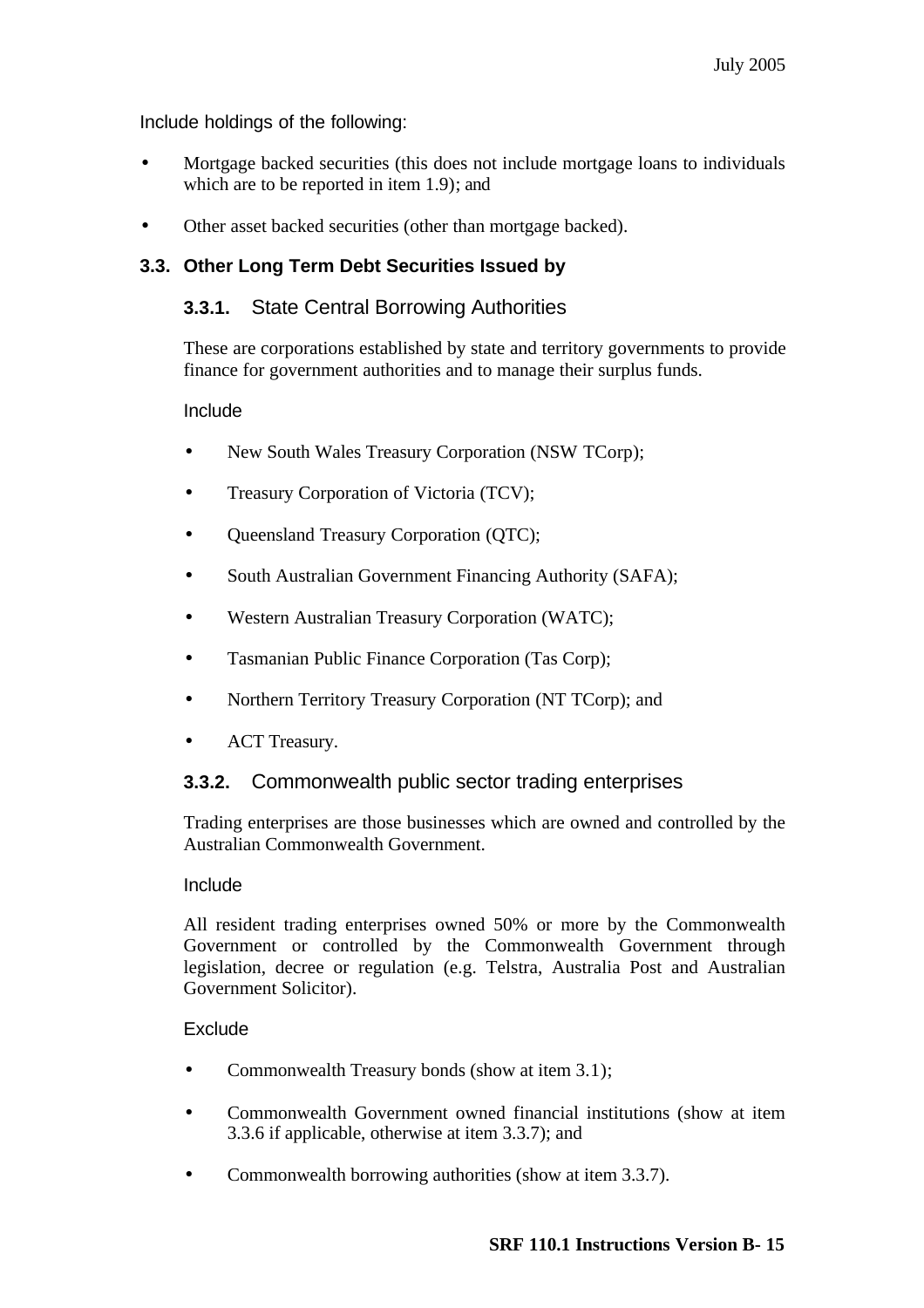## **3.3.3.** State and local public sector trading enterprises

State, territory, and local government trading enterprises are those businesses which are owned and controlled by a state, territory, or local government.

#### Include

All trading enterprises 50% or more owned by a state, territory or local government or controlled by a state, territory, or local government through legislation, decree, or regulation (e.g. state rail and water authorities, gas and fuel authorities, housing commissions, port authorities, non-privatised power authorities).

## **Exclude**

- State government owned financial institutions (show at item 3.3.6 if applicable, otherwise at item 3.3.7); and
- State and territory central borrowing authorities (show at item 3.3.1).

## **3.3.4.** Private trading corporations

Private trading corporations are those owned and controlled by the private sector.

#### Include

- Intra group financiers and retailers registered under the *Financial Sector (Collection of Data) Act 2001* and parent companies with significant holdings of shares in private trading companies;
- All resident private corporate trading enterprises;
- Privately owned schools and hospitals;
- Any unincorporated unit that is a branch in Australia of a non-resident company and which is not included in the financial sector;
- Unincorporated business in the nature of branches of non-resident companies and joint ventures or partnerships owned/operated by trading corporations; and
- Infrastructure development bonds.

#### **Exclude**

Unincorporated businesses, except for branches of non-resident companies and joint ventures or partnerships owned/operated by corporations. Show these at item 2.4.6.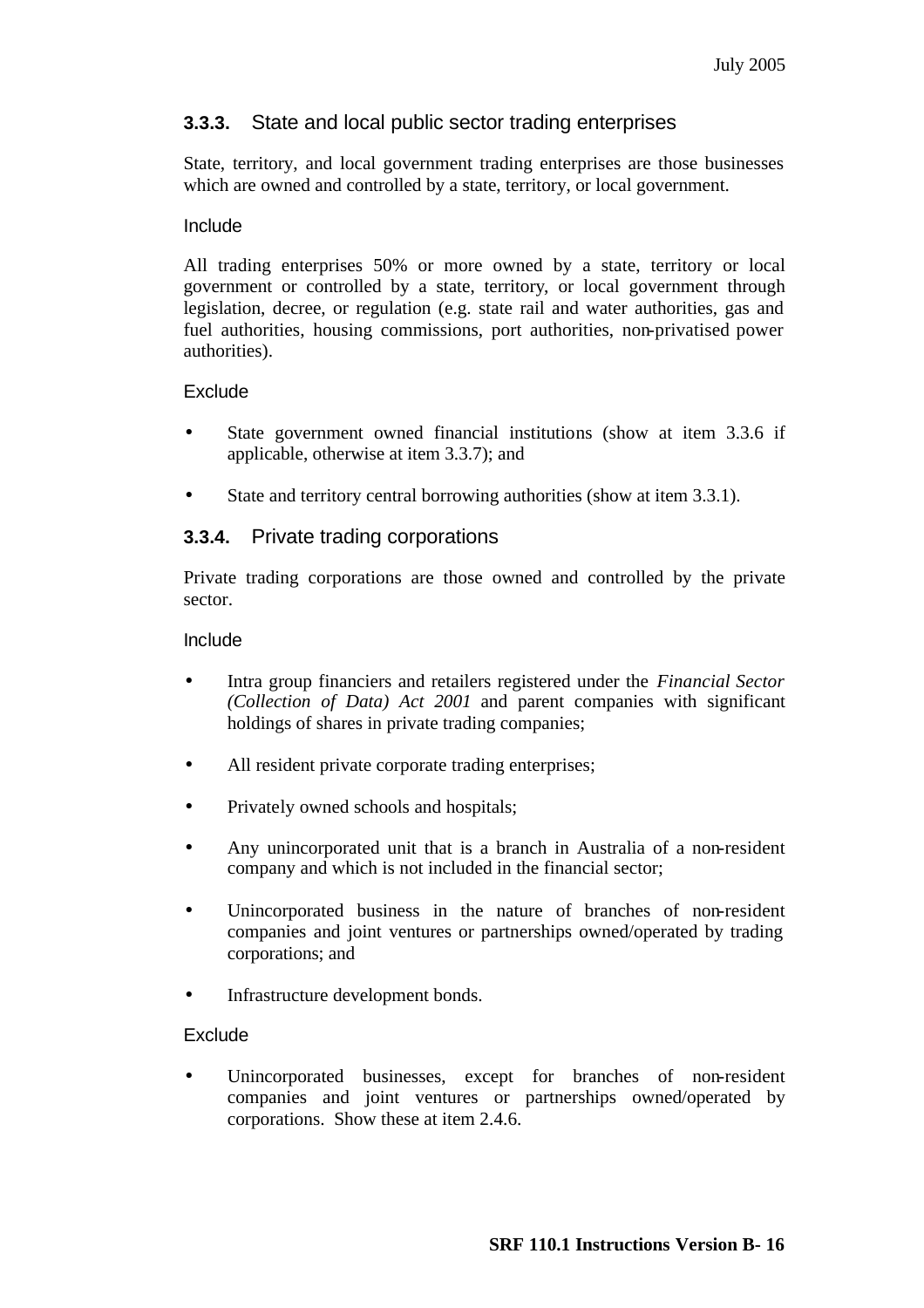## **3.3.5.** Banks

Banks refers to Authorised Deposit Taking Institutions (ADIs), in relation to which an authority under subsection 9(3) is in force and which holds a consent under section 66 of the B*anking Act 1959* to use the word bank. Do not include merchant (investment) banks – report at item 3.3.6.

#### Include

- Development banks; and
- Foreign banks licensed to operate in Australia under the *Banking Act 1959*.

## **3.3.6.** Other deposit taking institutions

Non bank authorised deposit taking institutions refers to Authorised Deposit Taking Institutions (ADIs), which have an authority under subsection 9(3) in force, but which do not hold a consent under section 66 of the *Banking Act 1959* to use the word bank. These include Building Societies and Credit Unions. Also include merchant (investment) banks at this item.

#### Include

Merchant banks (or 'investment' banks).

## **3.3.7.** Other

Include the net market value of other long-term debt securities issued by any entities not already included above.

## **3.4. Total long term debt securities**

Represents the sum of the values reported in items 3.1, 3.2 and 3.3.1 to 3.3.7.

## **4. Total value of deposits, placements, loans and securities**

Represents the total of net market values at the end of the reporting period, recorded for item 1.11, item 2.5 and item 3.4.

#### *Important!*

For **every** quarterly return, the 'Net market value at the end of the reporting period' of *SRF 110.1B Selected Disclosure of Investments (Version B)*, PART A, item 4 should agree with the value disclosed in the 'Total Net Market Value' column under *SRF 110.0 Statement of Financial Position*, item 3.1. 'Deposits, placements, loans and debt securities' for the corresponding quarter.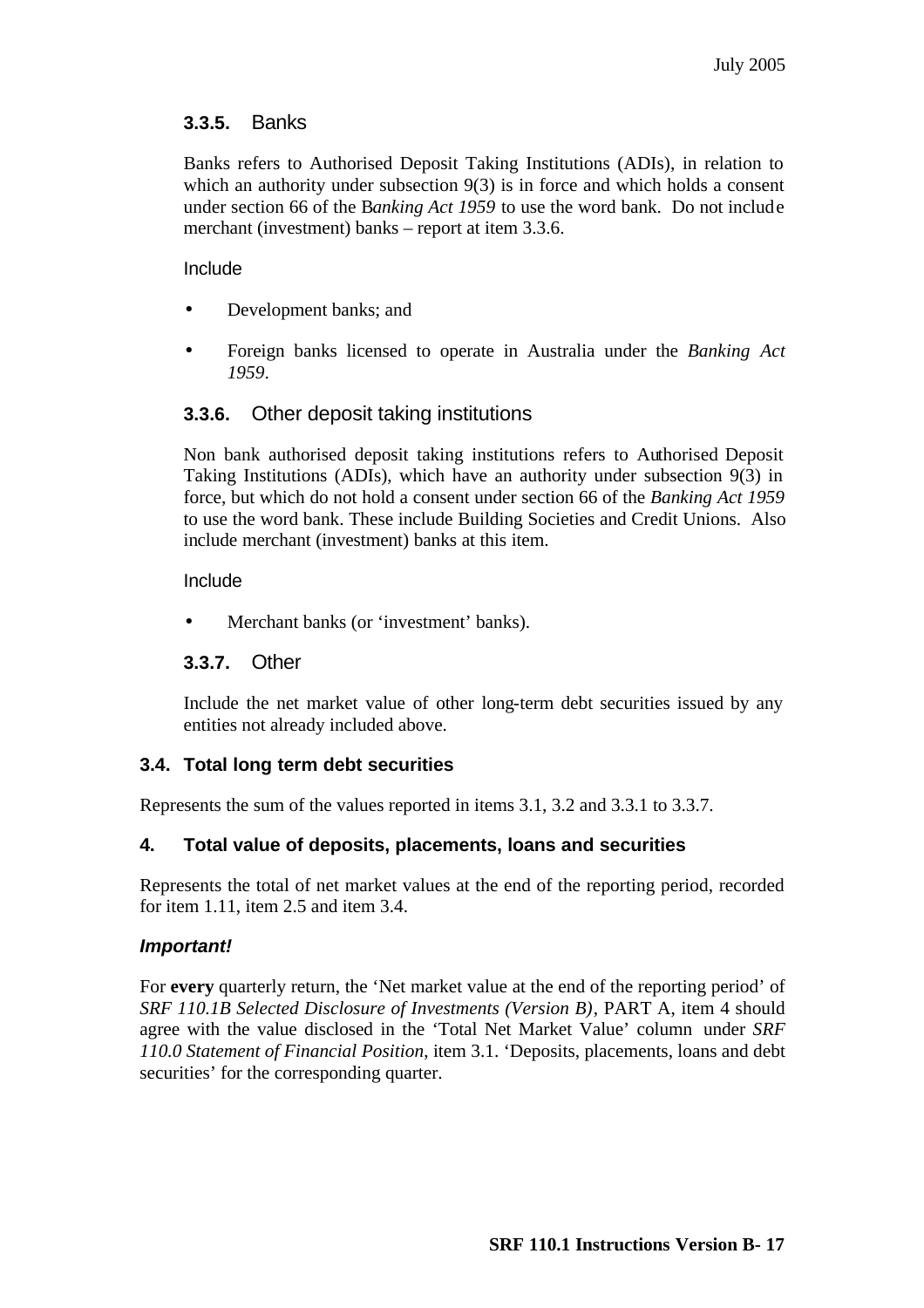## **Table 1: Explanation of column headings**

## **Total net market value of portfolio classified into the following counterparty rating grades**

APRA requests that superannuation entities classify item 4 'Total deposits, placements, loans and securities' into the following rating grades:

#### **Rating Grade 1**

Of the total value reported at item 4 in the 'Net market value' column, report in this column the aggregate value of exposures that have an APRA rating grade of 1. Refer to table above for classification of APRA rating grades and how these align with rating agencies' ratings.

## **Rating Grade 2**

Of the total value reported at item 4 in the 'Net market value' column, report in this column for all applicable line items, the aggregate value of exposures that have an APRA rating grade of 2. Refer to table above for classification of APRA rating grades and how these align with rating agencies' ratings.

## **Rating Grade 3**

Of the total value reported at item 4 in the 'Net market value' column, report in this column for all applicable line items, the aggregate value of exposures that have an APRA rating grade of 3. Refer to table above for classification of APRA rating grades and how these align with rating agencies' ratings.

#### **Rating Grade 4**

Of the total value reported at item 4 in the 'Net market value' column, report in this column for all applicable line items, the aggregate value of exposures that have an APRA rating grade of 4. Refer to table above for classification of APRA rating grades and how these align with rating agencies' ratings.

#### **Rating Grade 5**

Of the total value reported at item 4 in the 'Net market value' column, report in this column for all applicable line items, the aggregate value of exposures that have an APRA rating grade of 5. Refer to table above for classification of APRA rating grades and how these align with rating agencies' ratings.

## **Rating Grade 6**

Of the total value reported at item 4 in the 'Net market value' column, report in this column for all applicable line items, the aggregate value of exposures that are unrated.

If a rating grade is unknown or not available use rating grade 6. Where investment managers cannot confirm their ratings a rating grade 6 should also be used.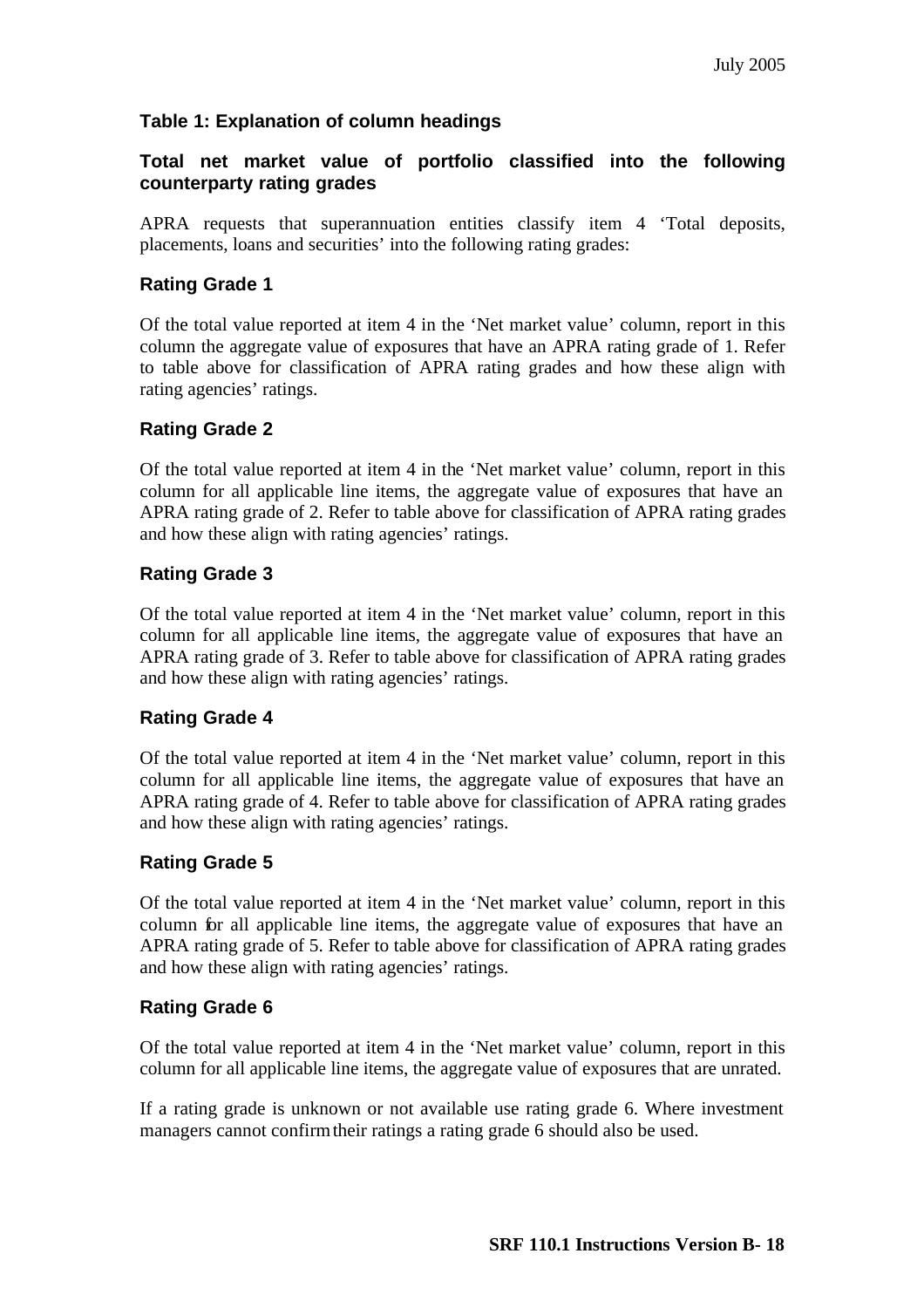## **Part B: Equity securities in corporations and units in unit trusts listed on the Australian Stock Exchange**

## **Scope**

Listed investments. These may be in corporations and/or unit trusts.

Include

- Equity securities lent or sold by the superannuation entity under repurchase agreements, where the transaction does not result in the transfer of the rights of ownership of the securities away from the superannuation entity to another party; and
- For the purpose of Part B, only include investments acquired as part of the internal investment management function of the superannuation entity.

## **Exclude**

- Equity securities in companies listed on **overseas** stock exchanges or exchanges other than the Australian Stock Exchange (ASX). These should be included in the 'total net market value' at item 3.2 of *SRF 110.0 Statement of Financial Position*, but are **not** required to be disclosed on this form;
- Underlying investments held in the form of an external individually managed mandate/portfolio (or discretely managed portfolio). These should be included under items 3.6 or 3.7 at *SRF 110.0 Statement of Financial Position*;
- Holdings of securities in unlisted corporations and units in unlisted private unit trusts. These should be reported in Part D;
- Holdings of units in unlisted retail/public offer unit trusts. These should be reported in Part C;
- Holdings of options and warrants over equity securities. These should be reported on *SRF 110.2 Derivative Financial Instruments*; and
- Equity securities borrowed or purchased by the superannuation entity under resale agreements, where the transaction does not effectively result in the transfer of the rights of ownership of the securities to the superannuation entity.

## **Part B: Explanation of column headings**

## • **Net market value at the beginning of the reporting period**

This represents the net market value of the superannuation entity's investment at the beginning of the reporting period. This should agree to the 'Net market value at the end of the reporting period' from the corresponding section of *SRF 110.1 Selected Disclosure of Investments (Version B)* for the **previous financial year**.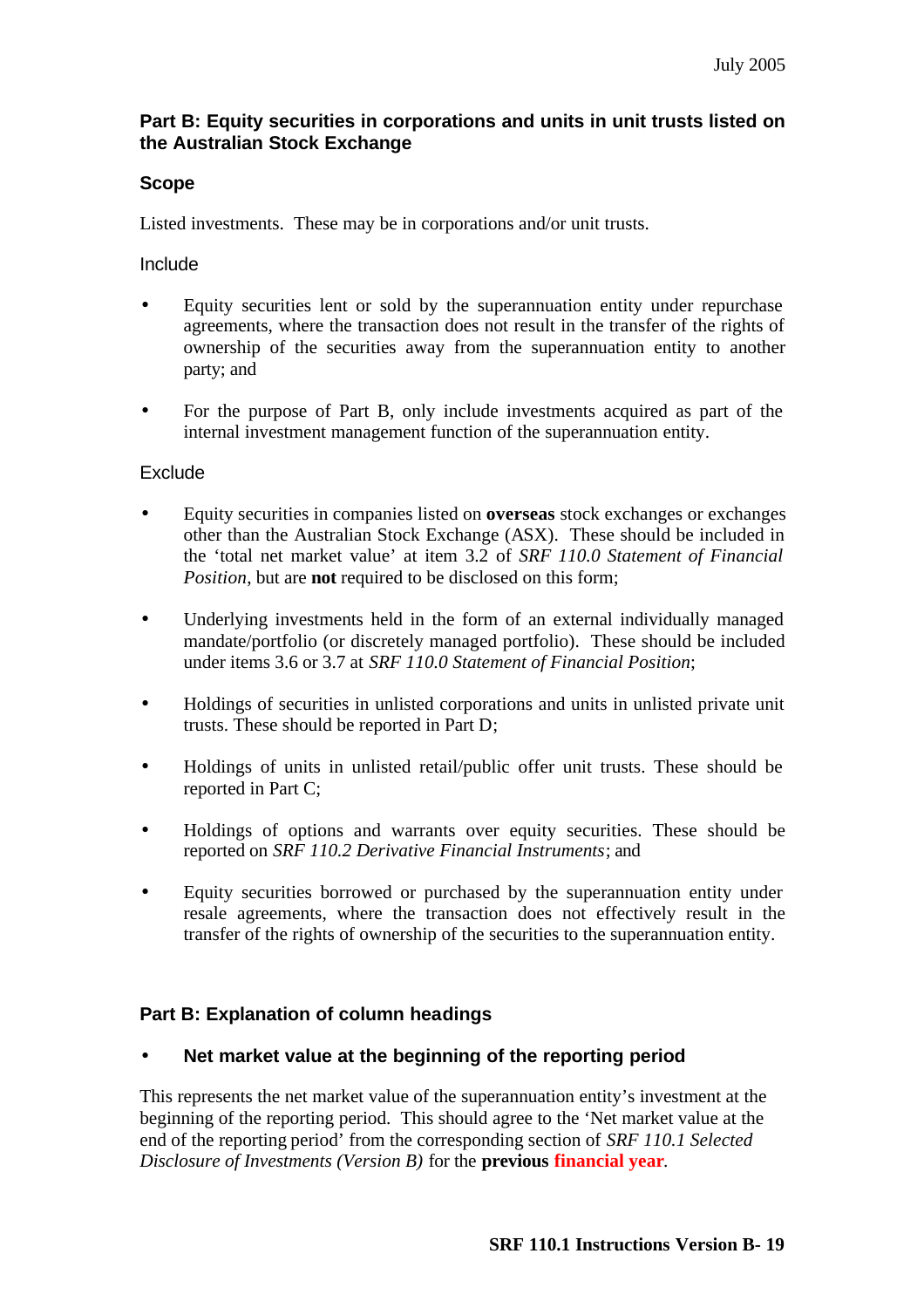## *Important!*

The value included in the 'Net market value at the beginning of the reporting period' column, for each of the items 1 to 5 listed below (included under Part B), **must** equal the net market value at the beginning of the current financial year.

## • **Net Transactions**

Report the net purchases and disposals during the reporting period.

Where this results in a:

- net increase in the net market value of the investment, report a positive figure in this column; and/or
- net decrease in the net market value of the investment, report a negative figure in this column. Where a negative number is input, a warning will appear on validation of the form – tick the "Confirm" box to verify that this is correct.

## • **Other changes**

Report other changes in net market value since the beginning of the reporting period other than 'net transactions', such as revaluation increments and decrements in net market value or distributions paid/reinvested.

As above, where this results in a:

- net increase in the net market value of the investment, report a positive figure in this column; and/or
- net decrease in the net market value of the investment, report a negative figure in this column. Where a negative number is input, a warning will appear on validation of the form – tick the "Confirm" box to verify that this is correct.

#### • **Net market value at the end of the reporting period**

This represents the net market value of the superannuation entity's investment at the end of the reporting period and should reconcile to the Net market value at the beginning of the reporting period adjusted for the values reported for 'Net Transactions' and 'Other Changes'.

## **Part B: Explanation of line items**

This information is to be reported by superannuation entities for the following investment classifications in the form:

## **1. Trading corporations (excluding banks)**

Trading corporations are those owned and controlled by the private sector and whose equity securities are listed on the Australian Stock Exchange (ASX).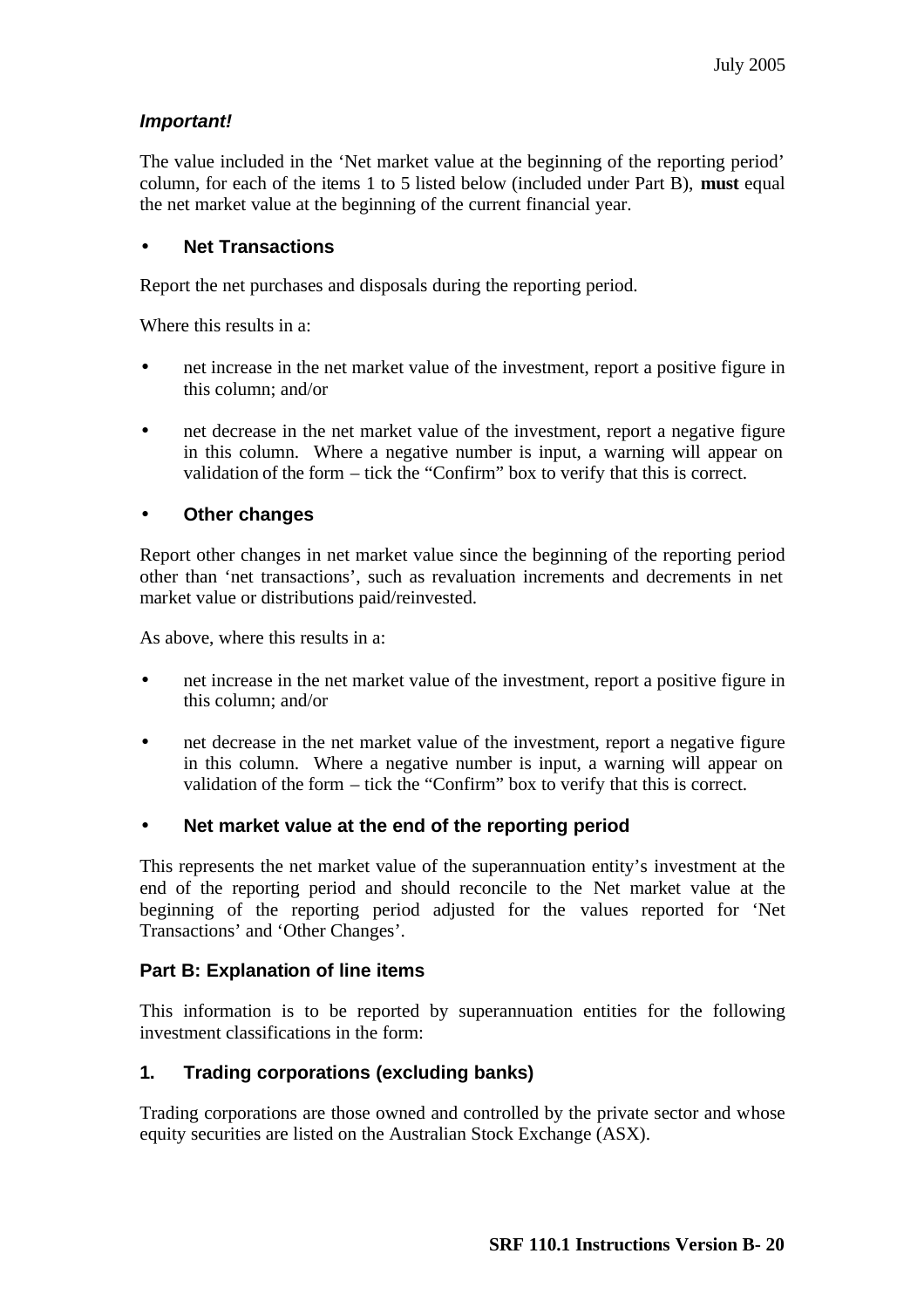## **2. Banks**

Banks refers to Authorised Deposit-taking Institutions, in relation to which an authority under subsection 9(3) of the *Banking Act 1959* is in force and which holds a consent under section 66 of Act to use the word **bank**.

## **3. Cash management trusts**

Refers to listed vehicles only.

Exclude:

Investments in unlisted cash management trusts. These are reported in Part C under item 3.

## **4. Investments in listed retail/public offer unit trusts**

Classify investments in *listed* retail/public offer unit trusts into the following:

## **4.1. Property & trading trusts;**

#### **4.2. Equity trusts; and**

#### **4.3. Other unit trusts.**

Exclude:

Investments in unlisted retail/public offer trusts. These are reported in Part C.

## **5. Other equity securities listed on the ASX**

Report the value of equity securities in entities listed on the ASX that are not reported in items 1 to 4.

## **6. Total direct equity investments that are listed**

Represents the sum of items 1 to 3, 4.1 to 4.3 and 5 as reported above.

Total should agree with 'Net Market Value in Australia' column for item 3.2 'Direct holdings of equity securities of listed corporations and units in listed unit trusts' in *SRF 110.0 Statement of Financial Position*.

## **Part C: Interest in unlisted retail/public offer trusts**

## **Scope**

Include

Holdings of investments acquired as part of an internal investment management function of the superannuation entity. This includes investments held by a custodian where these are held in Trust for the entity.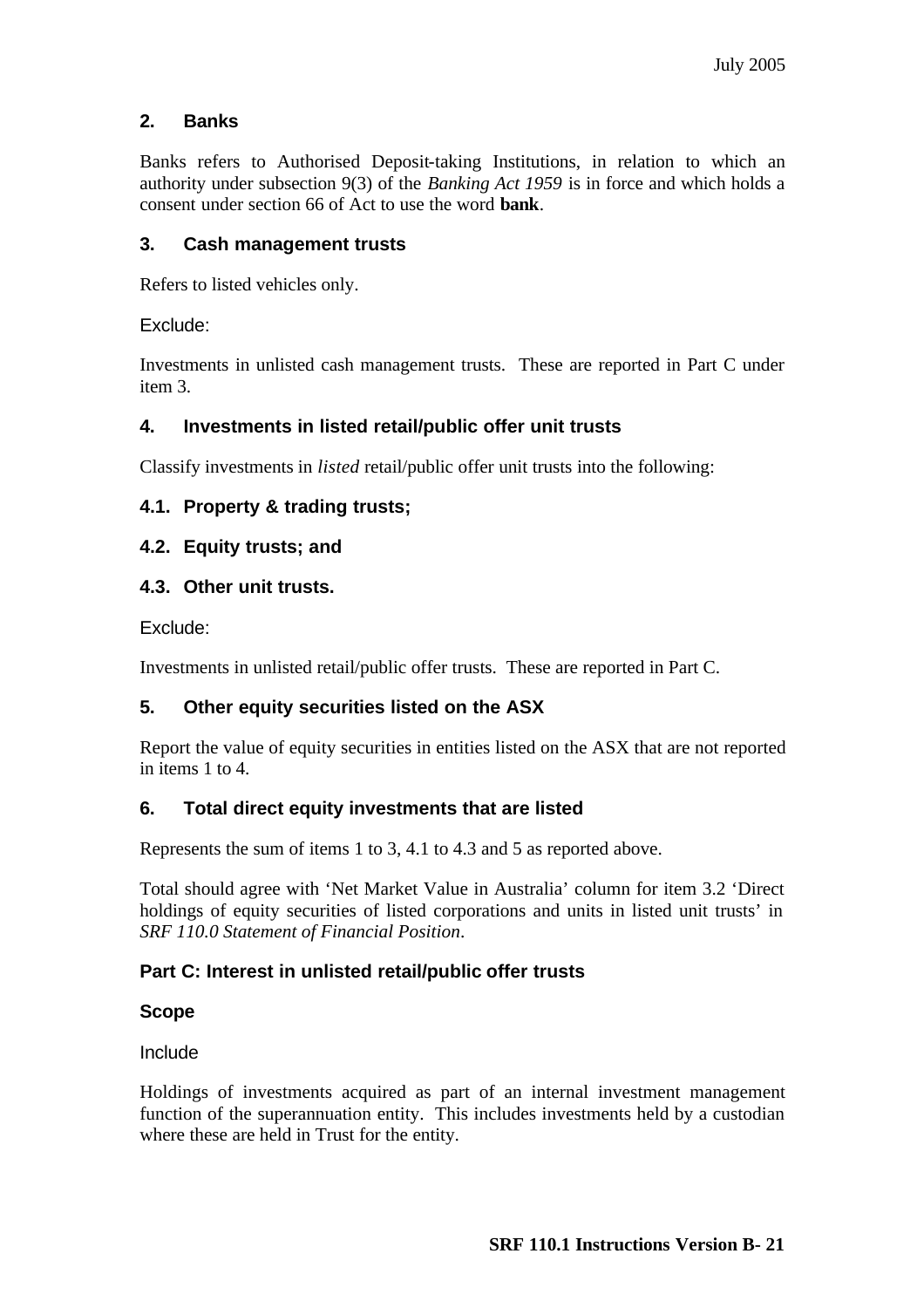## Exclude

- Underlying investment securities and other investment assets that form part of an external individually managed mandate or portfolio.
- Wholesale trusts and Pooled Superannuation Trusts (these should be disclosed separately under item 3.7 in *SRF 110.0 Statement of Financial Position*).

## **PART C: Explanation of Line Items**

Investments in unlisted retail/public offer trusts are requested to be classified under the following headings:

- **1. Unlisted property trusts;**
- **2. Unlisted equities trusts;**
- **3. Unlisted cash management trusts;**
- **4. Other unlisted unit trusts; and**

## **5. Total.**

Represents the sum of PART C items 1 to 4 above.

The 'net market value at the end of the reporting period' at item 5 of Part C should agree to *SRF 110.0 Statement of Financial Position* in item 3.7.5. 'Unlisted retail/public offer unit trusts'.

## **Part C: Explanation of column headings**

The aggregate exposures to the above classifications are to be reported in terms of the following columns:

## • **Net market value at the beginning of the reporting period**

Report the net market value of the investment at the beginning of the reporting period. This should agree to the 'Net market value at the end of the reporting period' from the corresponding section of *SRF 110.1 (Version B)* for the *previous* reporting period.

## *Important!*

The value included in the 'Net market value at the beginning of the reporting period' column, for each of the items 1 to 4 listed above (included under PART C), should equal the net market value at the beginning of the current financial year.

## • **Net transactions**

Report the net purchases and disposals during the reporting period.

Where this results in a: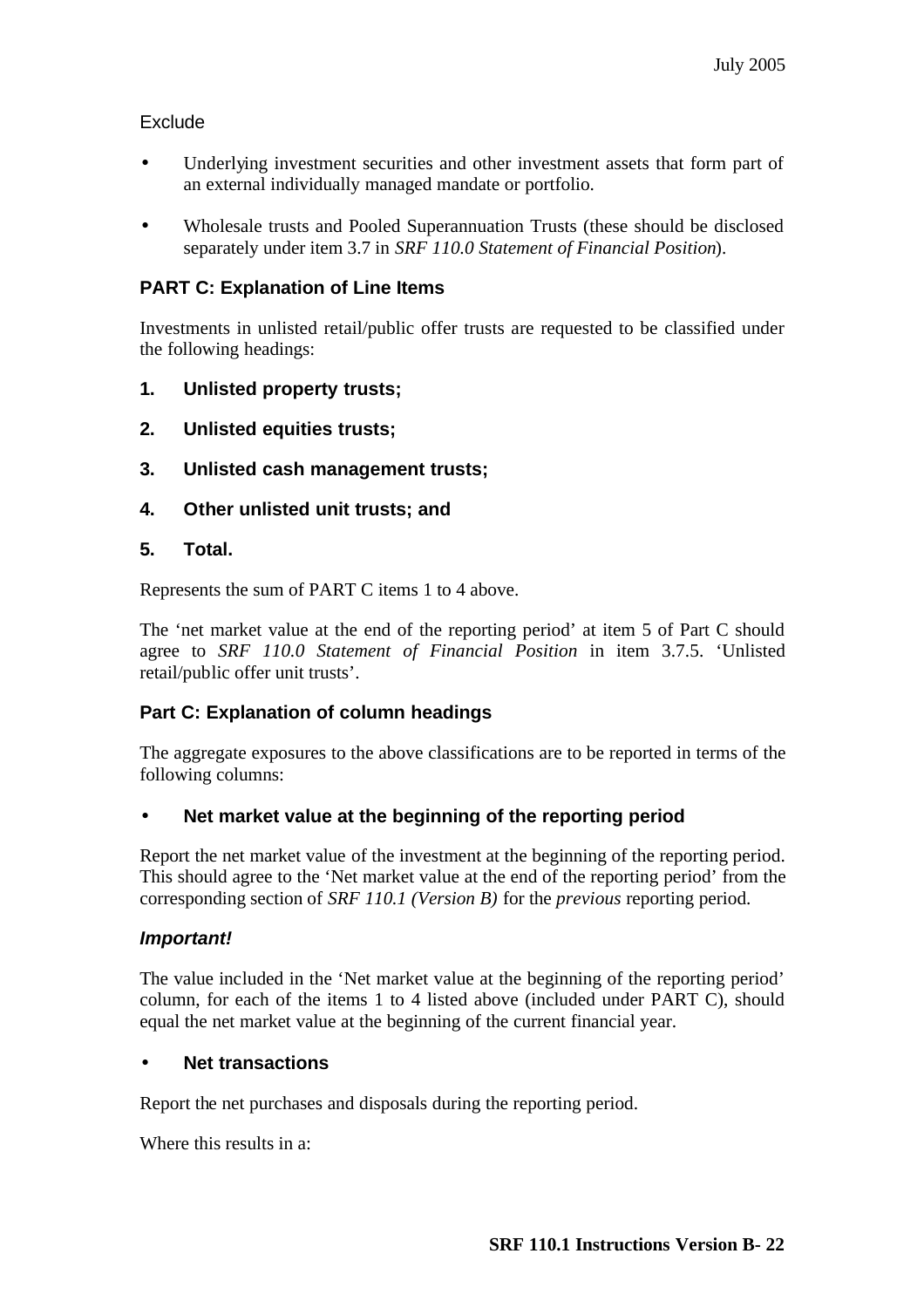- net increase in the net market value of the investment, report a positive figure in this column; and/or
- net decrease in the net market value of the investment, report a negative figure in this column. Where a negative number is input, a warning will appear on validation of the form – tick the "Confirm" box to verify that this is correct.

## • **Other changes**

Report other changes in net market value during the reporting period other than 'net transactions', such as revaluation increments and decrements in net market value or distributions paid/reinvested.

As above, where this results in a:

- net increase in the net market value of the investment, report a positive figure in this column; and/or
- net decrease in the net market value of the investment, report a negative figure in this column. Where a negative number is input, a warning will appear on validation of the form – tick the "Confirm" box to verify that this is correct.

## • **Net market value at the end of the reporting period**

This represents the net market value of the superannuation entity's investment at the end of the reporting period and should reconcile to the Net market value at the beginning of the reporting period adjusted for the value reported for 'Net Transactions' and 'Other Changes'.

The aggregate net market value recorded for all investments in item 5 should agree to the amount reported in *SRF 110.0 Statement of Financial Position* item 3.7.5. 'Unlisted retail/public offer unit trusts'.

## **Table 2: Total interest in unlisted retail/public offer trusts classified into counterparty rating grades**

Classify the net market value at the end of the reporting period, reported in item 5, into the appropriate APRA counterparty rating grades. The counterparty rating grades are the same as that outlined at the start of this instruction guide.

If a rating grade is unknown or not available use rating grade 6. Where investment managers cannot confirm their ratings a rating grade 6 should also be used.

## **Part D: Investments in equity securities of unlisted corporations and units in unlisted private trusts**

This Part is split into the 2 sections: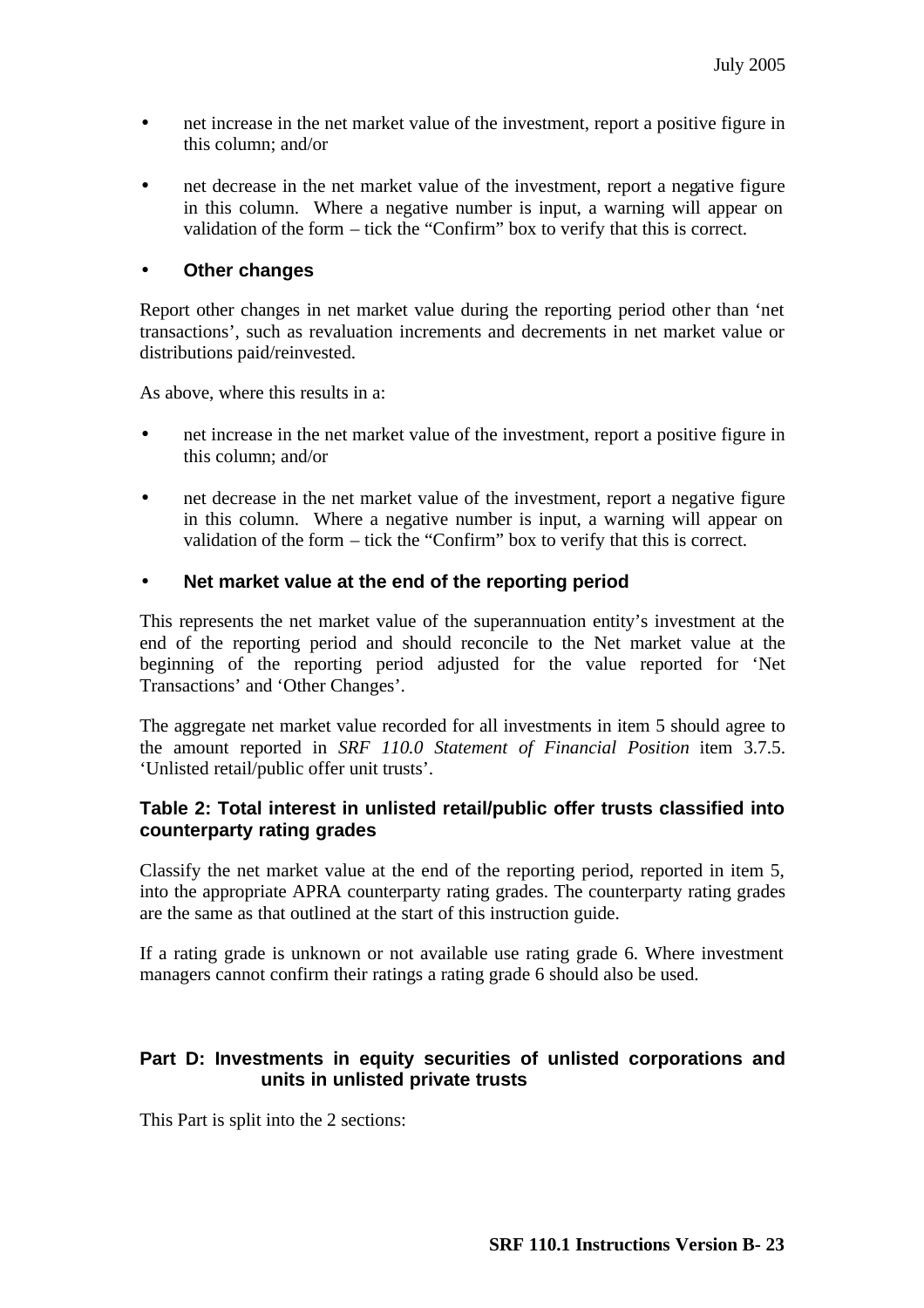- Section 1 Investments in Equity Securities of Unlisted Corporations. This section should include all Corporations which are not included in Section 2 i.e. **NOT PRIVATE**.
- Section 2 Investments in Equity Securities of Unlisted Corporations and Units in Unlisted Private Trusts. This section should only include Corporations which are **PRIVATE**.

#### *Important!*

## **SECTION 2 IS TABLE 3 ON FORM** *SRF 110.1B Selected Disclosure of Investments (Version B)***.**

#### *Important!*

**No investment included under Section 1, items 1.1 to 1.4 should be included in Section 2 (Table 3). Section 1 and Section 2 are mutually exclusive.**

#### **Section 1. Investments in equity securities of unlisted corporations**

#### **Assets that are NOT to be reported in this section:**

- Do not include investments in equity securities of listed corporations and units in listed trusts. These are reported under Part B of this form.
- Do not include investments in unlisted public offer/retail unit trusts. These are to be reported under Part C of this form.
- Do not include investments in unlisted private unit trusts or unlisted private corporations. These are amongst the items reported in Section 2 of Part D.

Investments in equity securities of unlisted corporations are requested to be classified under the following headings:

## *Important!*

The value included in the 'Net market value at the beginning of the reporting period' column, for each of the items 1.1 to 1.3 listed below (included under Part D Section 1), should equal the net market value at the beginning of the current financial year.

## **1.1. Unlisted trading corporations**

Report all investments in trading corporations that are not listed on a stock exchange.

## **1.2. Unlisted banks**

Banks refers to ADIs (Authorised Deposit-taking Institutions), in relation to which an authority under subsection 9(3) of the *Banking Act 1959* is in force and which holds a consent under section 66 of the Act to use the word **bank**. Do **not** include merchant (investment) banks – report at item 1.3.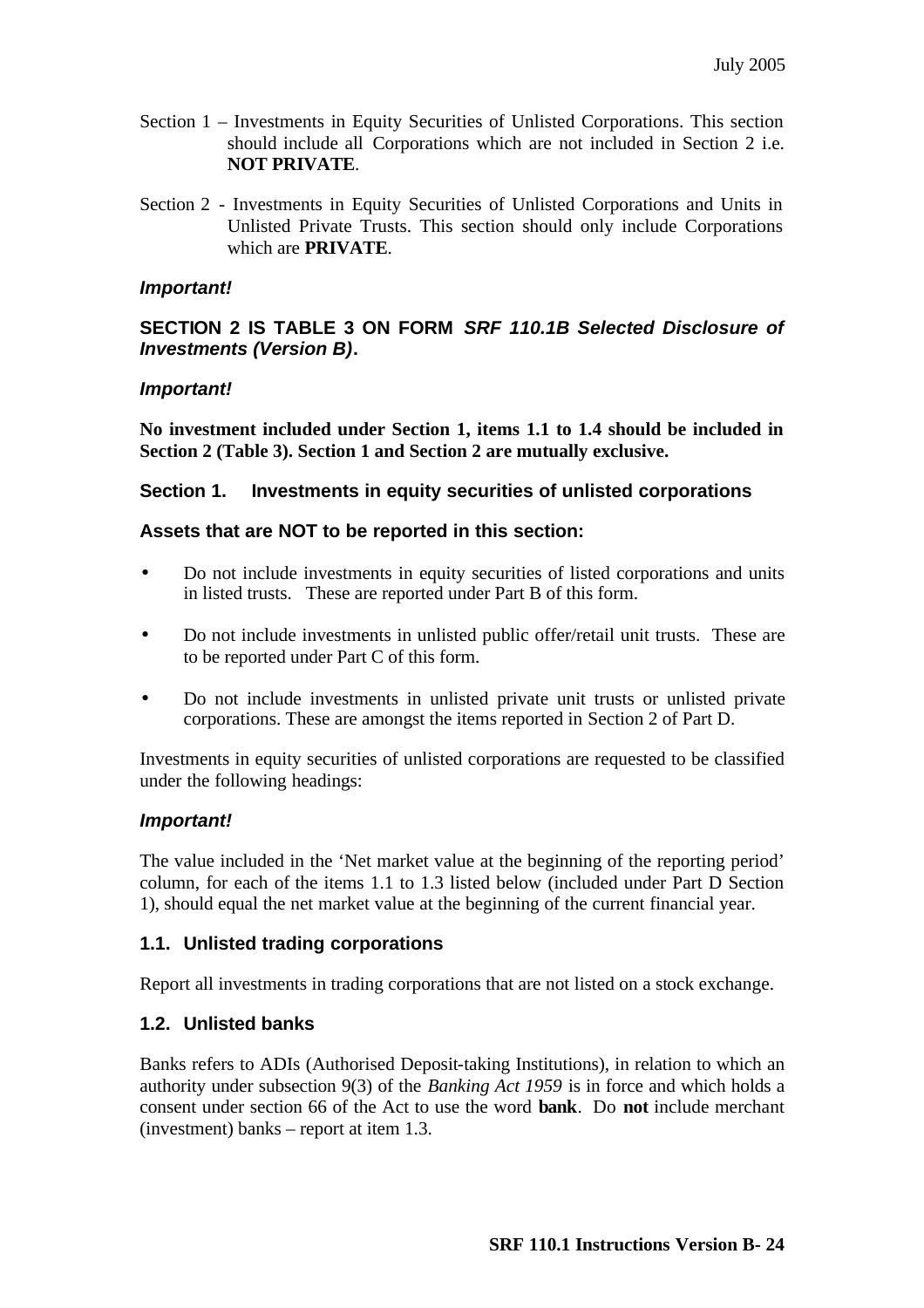## Include

- Development banks; and
- Foreign banks licensed to operate in Australia under the *Banking Act 1959.*

## Exclude

Merchant (or 'Investment') banks (show at item 1.2)

## **1.3. Unlisted other**

Report all other investments in equity securities of unlisted corporations (including merchant or investment banks) that have not been included in items 1.1 or 1.2 above.

## **1.4. Total**

Represents the total of items 1.1 to 1.3 above.

## **Section 2. Investments in equity securities of unlisted private corporations and units in unlisted private trusts (Table 3)**

## **Assets that are NOT to be reported in this section:**

- Do **not** include investments in equity securities of listed corporations and units in listed trusts. These should be reported in Part B of this form.
- Do **not** include investments in Pooled Super Trusts. These should be reported in *SRF 110.0 Statement of Financial Position* item 3.7.2 'Pooled Super Trusts'.
- Do **not** include investments in Wholesale trusts. These should be reported in *SRF 110.0 Statement of Financial Position* in item 3.7.3 'Wholesale trusts'.
- Do **not** include investments in unlisted public offer/retail trusts (including cash management trusts). These should be reported under Part C of this form.

Reporting requirements of Section 2 are explained in more detail below.

## *Part D: Explanation of column headings*

## **(1) Name of unlisted private trust/unlisted corporation**

Report the full name of the entity.

## **(2) ABN**

Report the Australian Business Number of the entity or if none leave blank.

Completion of the ABN fields is not mandatory to lodge returns. If the ABN is not recorded in the superannuation entities' system, or is not known, leave the ABN blank. A **Warning** confirmation validation rule in D2A will request confirmation that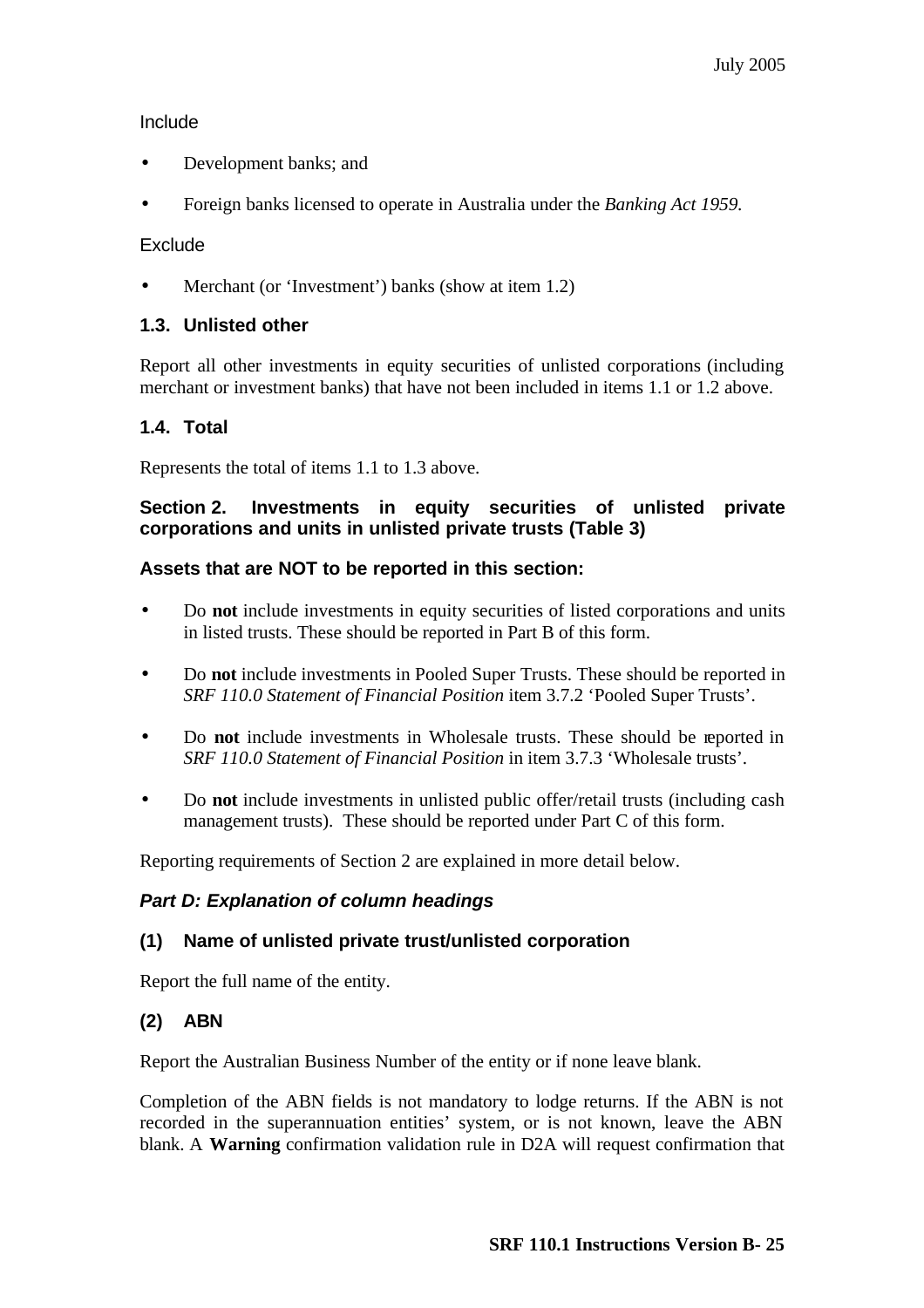the investment entity has not applied for an ABN. Tick the box as confirmation and enter the comment that ABN is not known.

## **(3) Description/nature of main business**

In the space provided, detail a brief description of the main business conducted by the entity.

## **(4) Ownership percentage/Interest in entity %**

Disclose the percentage (to the nearest whole number) of the reporting superannuation entity's ownership of the equity securities or units issued by the investment entity i.e. number of securities/units owned by the superannuation entity divided by total securities/units on issue, multiplied by 100.

## **(5) Initial cost of investment**

Disclose the initial cost of the investment in the entity. Where this involves multiple acquisitions, sum the cost of each acquisition.

## **(6) Net market value of investment**

Disclose the net market value of the investment in the entity. Net market value is to be interpreted as defined in accordance with **current** Australian Accounting Standards.

## **Important!**

The sum of Part D, Section 1, item 1.4 PLUS Part D, Section 2 (Table 3) 'Total' PLUS Part E 'Total'

should agree to

*SRF 110.0 Statement of Financial Position* item 3.3 'Direct holdings of equity securities of unlisted corporations, units in unlisted private trusts and interests in ventures.

## **Part E: Interest in ventures**

## **Scope**

Include

Direct holdings of investments acquired as part of an internal investment management function of the superannuation entity.

## **Exclude**

Underlying investment securities and other investment assets that form part of an external individually managed mandate or portfolio.

For the purposes of this form joint venture is to be interpreted as defined in **current**  Australian Accounting Standards: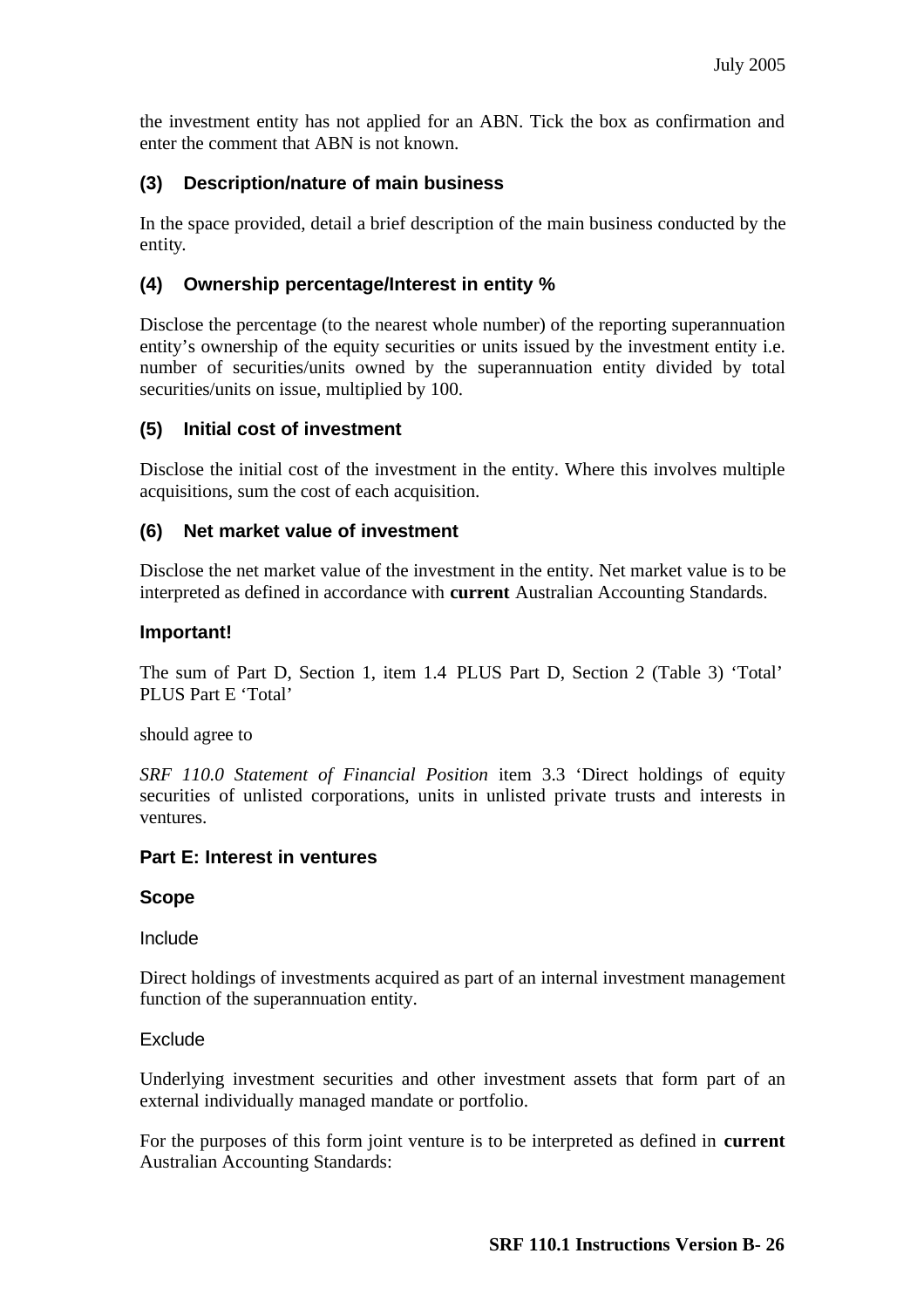"Joint venture means a contractual arrangement whereby two or more parties undertake an economic activity, which is subject to joint control. A joint venture can take the form of the following:

- Joint venture entity; or
- Joint venture operation.

**Joint venture entity** means a joint venture that is in the form of an entity and does not include:

- (a) an entity that is acquired and held exclusively with a view to its disposal in the near future;
- (b) an entity that operates under severe long-term restrictions which impair significantly its ability to make distributions to the venturer.

**Joint venture operation** means a joint venture that is not a joint venture entity and does not include an entity that:

- (a) is acquired and held exclusively with a view to its disposal in the near future;
- (b) operates under severe long-term restrictions that impair significantly its ability to make distributions to the venturer.

#### **Part E: Explanation of column headings**

#### **(1) Name of venture**

Report the full name of the venture.

#### **(2) Description/nature of main business of venture**

In the space provided, detail a brief description of the main business conducted by the venture.

#### **(3) Ownership percentage or interest in venture %**

Disclose the percentage of the reporting superannuation entity's ownership or interest in the venture.

#### **(4) Initial cost of venture**

Disclose the initial cost of the investment of the reporting superannuation entity in the venture.

#### **(5) Net market value of investment/interest in venture**

Disclose the net market value of the investment/interest of the reporting superannuation entity in the venture. Net market value is to be interpreted as defined in accordance with **current** Australian Accounting Standards